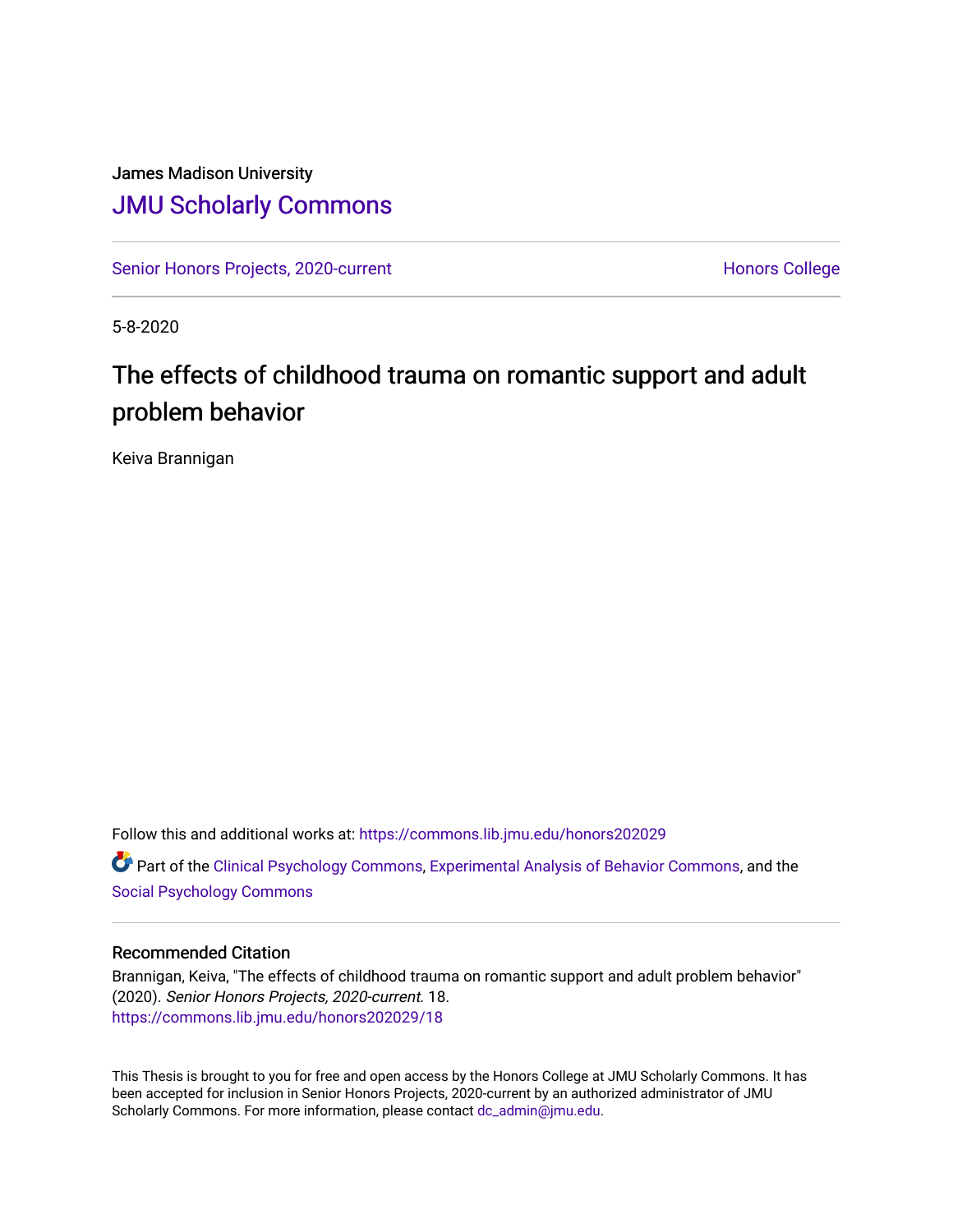The Effects of Childhood Trauma

on Romantic Support and Adult Problem Behavior

An Honors College Project Presented to

the Faculty of the Undergraduate

College of Health and Behavioral Studies

James Madison University

by Keiva Rachel Brannigan

**May 2020** 

Accepted by the faculty of the Department of Psychology, James Madison University, in partial fulfillment of the requirements for the Honors College.

FACULTY COMMITTEE:

HONORS COLLEGE APPROVAL:

Project Advisor: Dr. David E Szwedo, Ph.D Associate Professor, Psychology

Reader: Dr. Jeff S. Dyche, Ph.D Professor, Psychology

Reader: Dr. Monica J. Reis-Bergen, Ph.D Professor and Assistant Department Head, Psychology

Bradley R. Newcomer, Ph.D., Dean, Honors College

PUBLIC PRESENTATION

This work is accepted for presentation, in part or in full, at Society for Research on Adolescents in San Diego,

California on March 21, 2020 (to be rescheduled).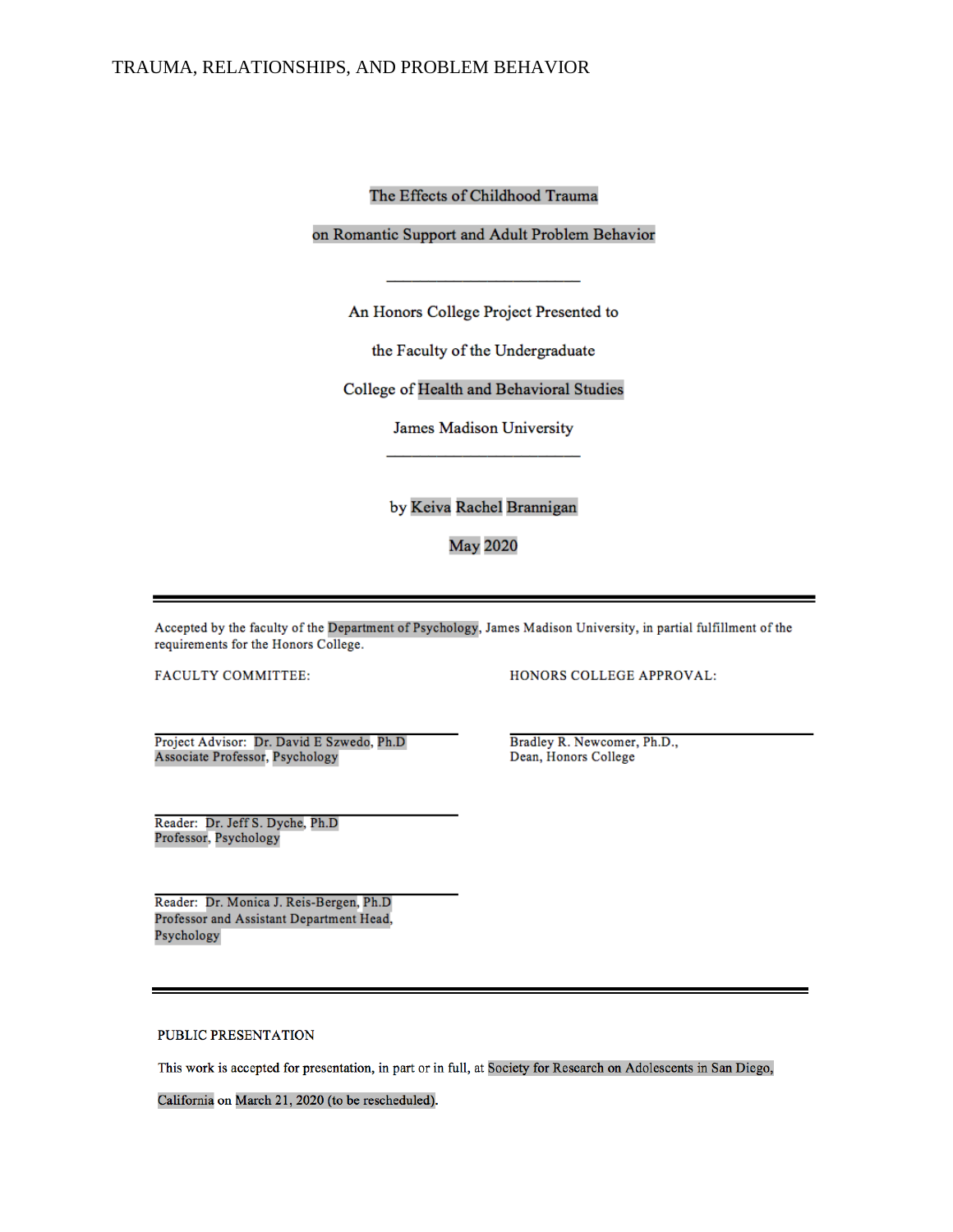## **Table of Contents**

| Ι.    | List of Figures  | Page 3  |
|-------|------------------|---------|
| П.    | Acknowledgements | Page 5  |
| III.  | Abstract         | Page 6  |
| IV.   | Introduction     | Page 7  |
| V.    | Method           | Page 15 |
| VI.   | Results          | Page 20 |
| VII.  | Discussion       | Page 23 |
| VIII. | References       | Page 31 |
| IX.   | Tables           | Page 40 |
| Χ.    | Figures          | Page 51 |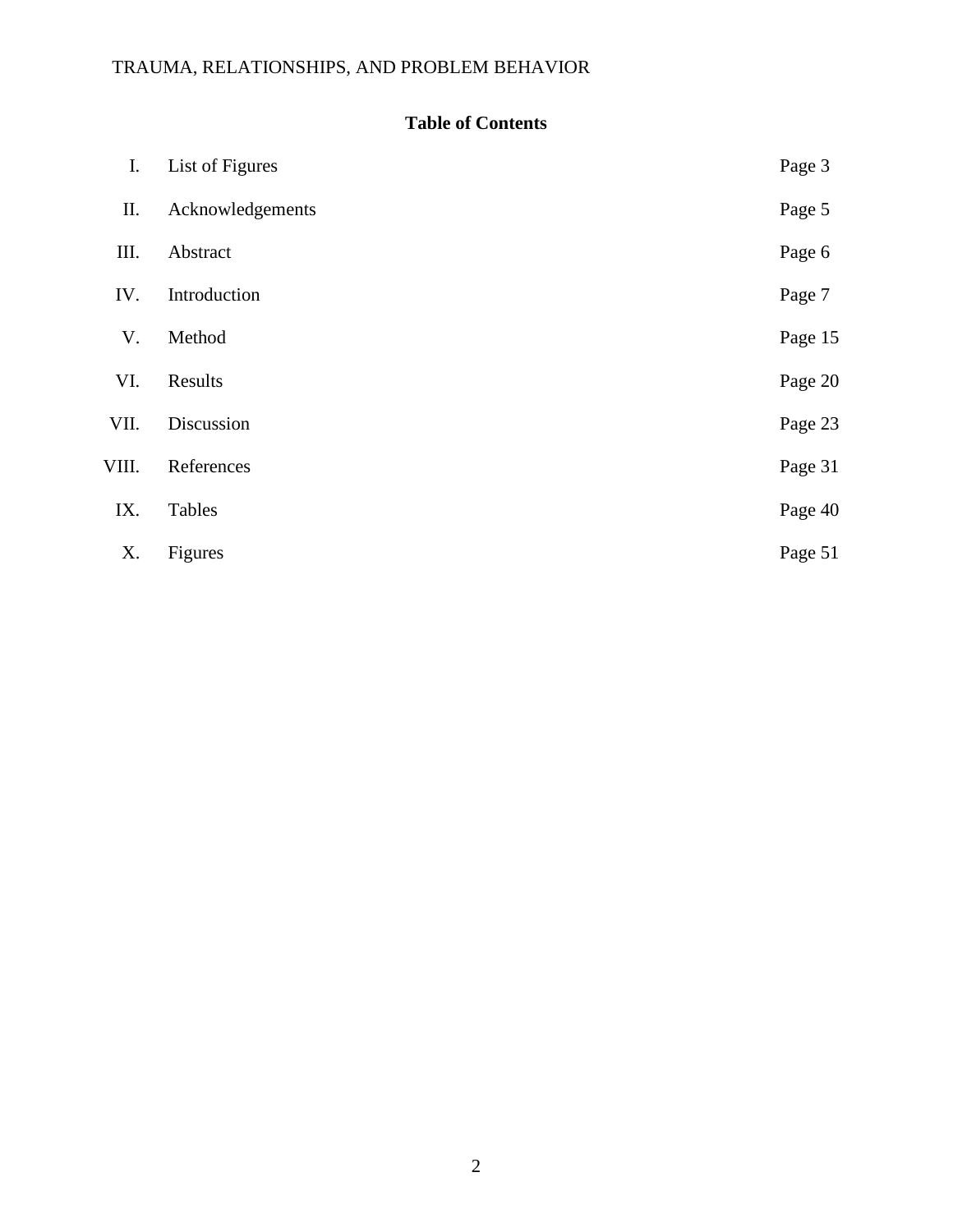## **List of Figures**

Tables

|         | 1. Regressions: ACEs, instrumental support, peer-reported intrusive behavior       | 40 |
|---------|------------------------------------------------------------------------------------|----|
|         | 2. Regressions: ACEs, instrumental support, peer-reported rule-breaking behavior   | 41 |
|         | 3. Regressions: ACEs, instrumental support, self-reported aggressive behavior      | 42 |
| 4.      | Regressions: ACEs, instrumental support, self-reported rule-breaking behaviors     | 43 |
|         | 5. Regressions: ACEs, emotional support, self-reported rule-breaking behaviors     | 44 |
| 6.      | Regressions: ACEs, emotional support, self-reported crimes against persons         | 45 |
| 7.      | Regressions: ACEs, emotional support, self-reported aggressive behaviors           | 46 |
| 8.      | Regressions: ACEs, perceived support, peer-reported rule-breaking behavior         | 47 |
|         | 9. Regressions: ACEs, perceived support, self-reported crimes against persons      | 48 |
|         | 10. Regressions: ACEs, perceived support, self-reported crimes not against persons | 49 |
|         | 11. Descriptive statistics and correlations                                        | 50 |
| Figures |                                                                                    |    |
|         | 1. Interaction: ACEs, instrumental support, peer-reported intrusive behavior       | 51 |
| 2.      | Interaction: ACEs, instrumental support, peer-reported rule-breaking behavior      | 52 |
| 3.      | Interaction: ACEs, instrumental support, self-reported aggressive behavior         | 53 |
| 4.      | Interaction: ACEs, instrumental support, self-reported rule-breaking behaviors     | 54 |
|         | 5. Interaction: ACEs, emotional support, self-reported rule-breaking behaviors     | 55 |
| 6.      | Interaction: ACEs, emotional support, self-reported crimes against persons         | 56 |
| 7.      | Interaction: ACEs, emotional support, self-reported aggressive behaviors           | 57 |
| 8.      | Interaction: ACEs, perceived support, peer-reported rule-breaking behavior         | 58 |
| 9.      | Interaction: ACEs, perceived support, self-reported crimes against persons         | 59 |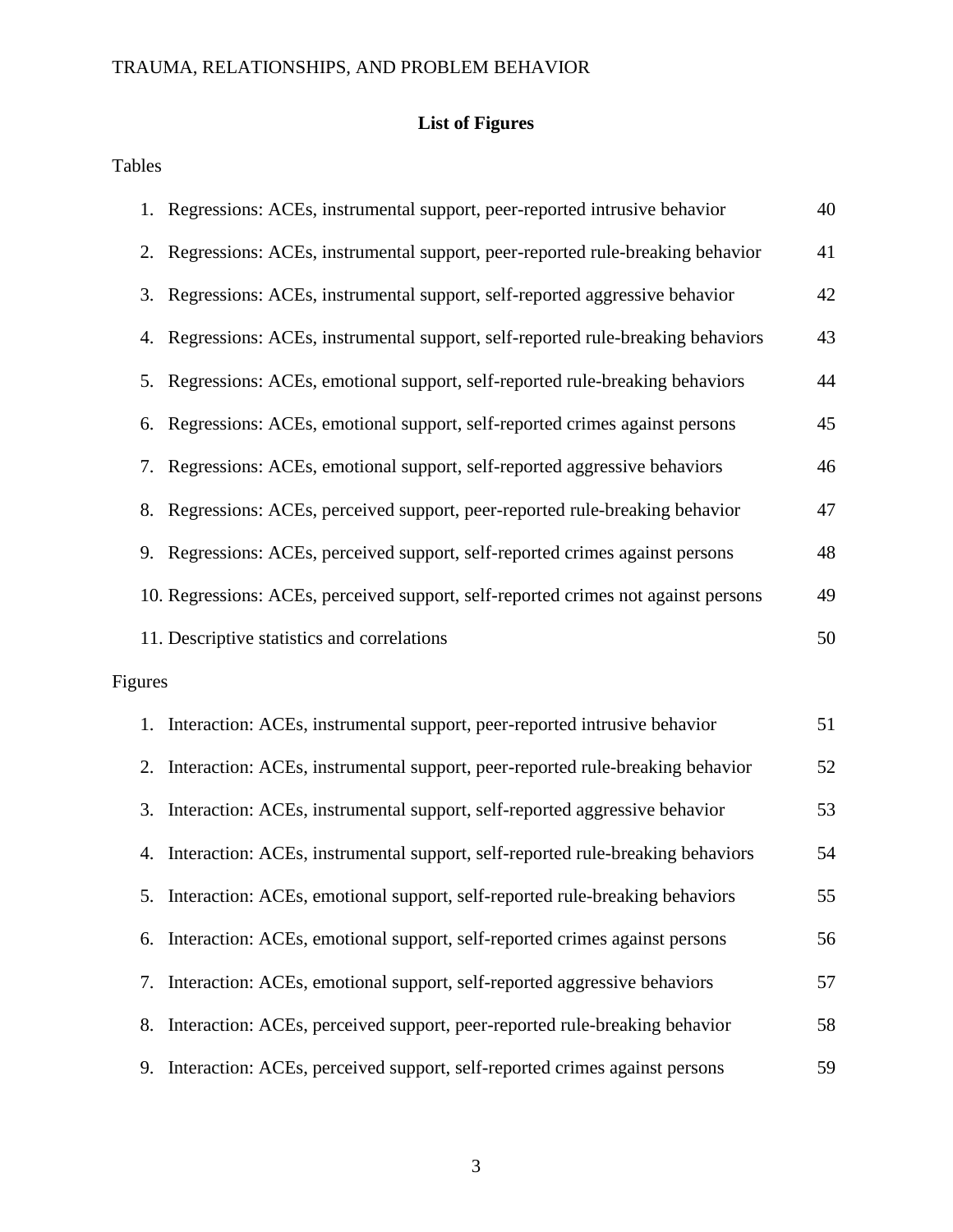10. Interaction: ACEs, perceived support, self-reported crimes not against persons 60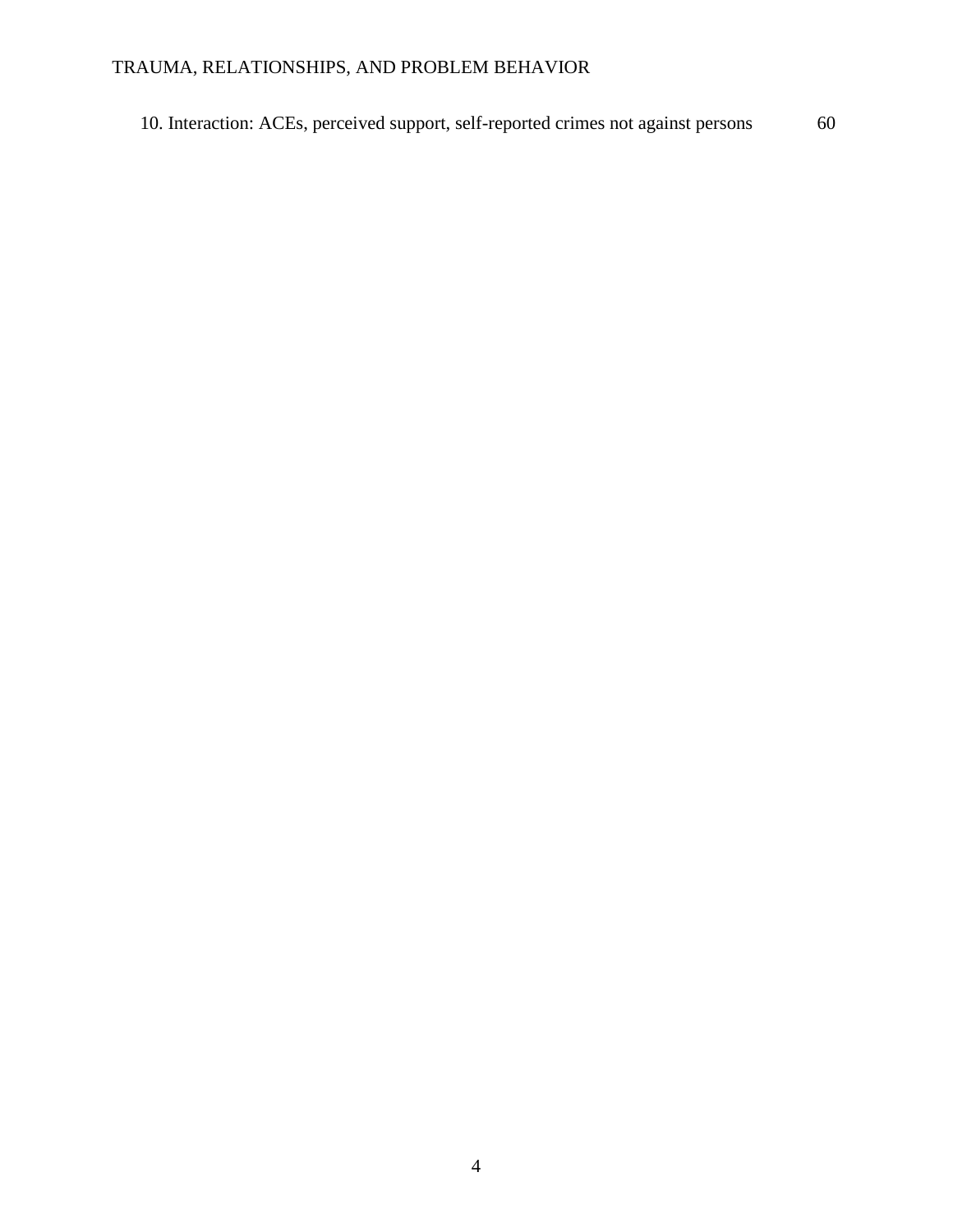### **Acknowledgements**

This project would not have been possible without the help and guidance of my thesis advisor, Dr. David Szwedo. Dr. Szwedo agreed to work with me on this project two years ago, and since then he has provided me with endless instruction, support, and expertise. I would also like to thank Dr. Jeff Dyche and Dr. Monica Reis-Bergen for serving on my thesis committee and providing me with helpful feedback and encouragement. I could not have done this without all three of you, and I am extremely grateful for everything you've done for me.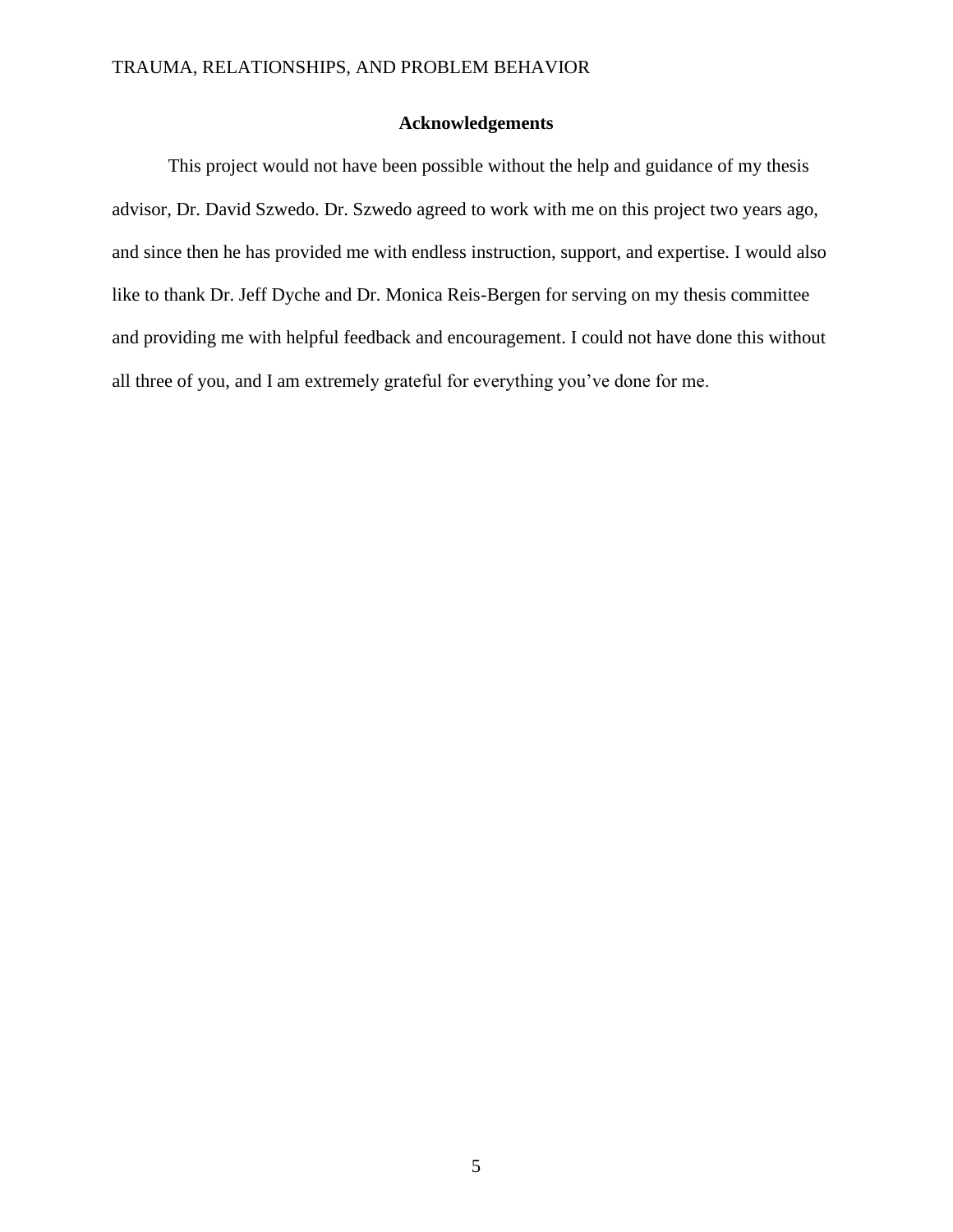#### **Abstract**

Adverse childhood experiences (ACEs) are a common topic in research investigating outcomes of abused or traumatized children. Previous literature on ACEs have established that high levels of ACEs are associated with both higher levels of problem behaviors in adulthood and lower quality of support in romantic relationships in adolescence/early adulthood. However, the potential for high levels of romantic support and other healthy relationship qualities to act as a buffer against the negative effects of ACEs on later problem behaviors has yet to be addressed in the literature. Thus, the present study utilizes data from an ongoing longitudinal study on social relationships and related variables to examine the moderating effect of perceived support and observed instrumental and emotional support on later engagement in problem behaviors. The results provided evidence for support to act as a buffer as was hypothesized, but they also demonstrated potential to increase further engagement in problem behaviors.

*Keywords:* adverse childhood experience, romantic support, romantic relationships, aggression, problem behavior, criminal behavior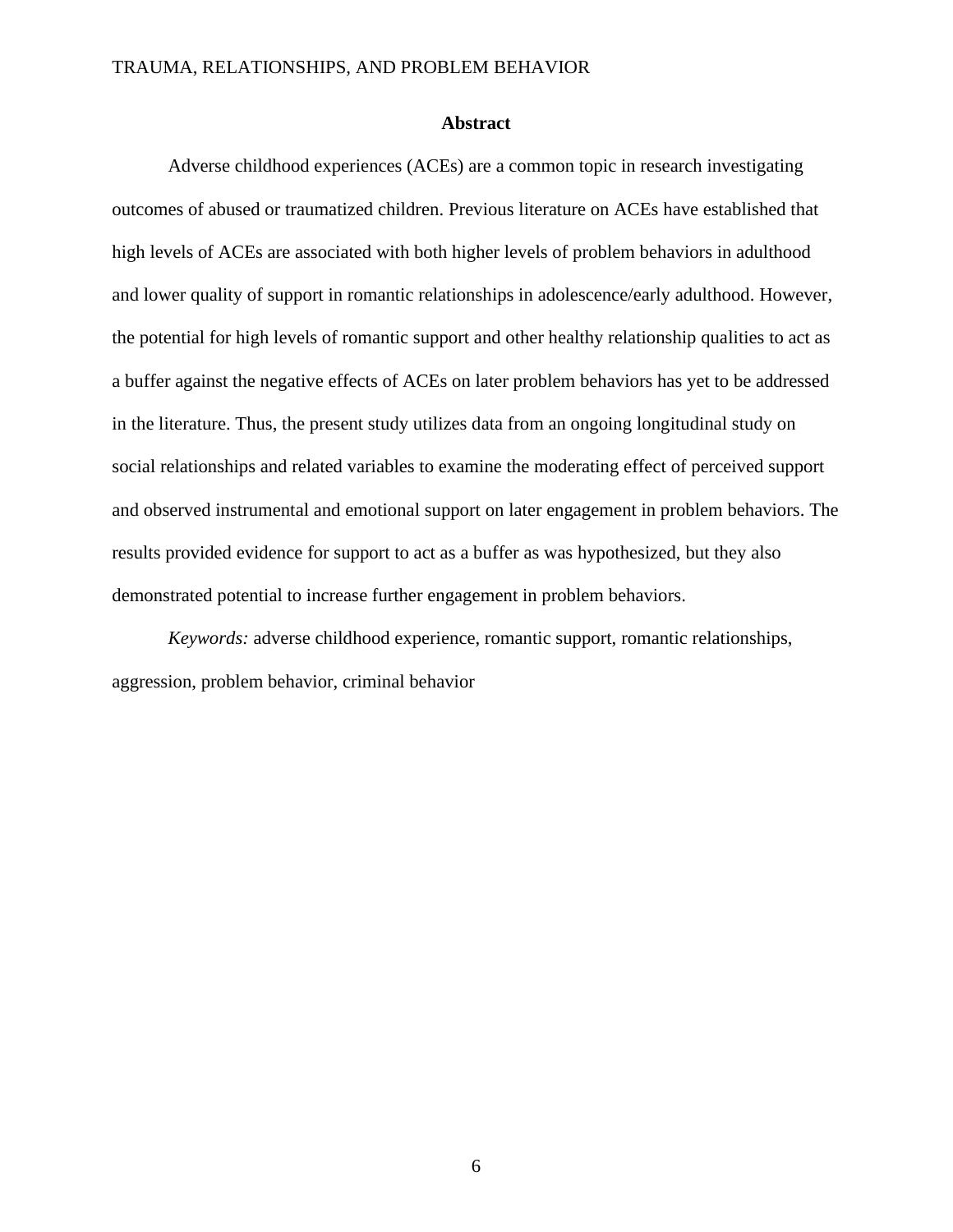#### **The Effects of Childhood Trauma on**

#### **Romantic Support and Adult Problem Behavior**

Adverse events occurring during childhood have the potential to result in negative emotional and psychological consequences that may continue to pose challenges to victims for the rest of their lives (Anda et al., 2005). Many adverse outcomes are associated with the experience of childhood trauma, such as mental illness, physical illness, substance abuse, prolonged stress, and fear (Dube, 2017). However, there are also often interpersonal consequences of traumatic experiences. For example, establishing supportive and long-lasting romantic relationships may be particularly difficult when one has experienced a high number of adverse life events (Brickel, 2015; Wolfe et al., 2001). Indeed, higher rates of reported adverse childhood experiences are correlated with higher rates of divorce and violence in relationships (Wolfe et al., 2001).

However, supportive romantic relationships are usually very important in an individual's life, helping to decrease overall stress, establish a greater sense of purpose, and encourage a decrease in problematic behaviors (Muller, Skurtveit, & Clausen, 2016; Tharp et al., 2013). Failing to form supportive romantic relationships, on the other hand, can be detrimental to physical and mental health, and can potentially also contribute to the adoption of harmful, criminal, and delinquent behaviors in adulthood (Arene, 2016; Brickel, 2016; Muller, Skurtveit, & Clausen, 2016). Despite the known consequences of adverse life events and benefits of supportive relationships, research has yet to consider how adverse childhood experiences may impact the quality of romantic relationships developed in early adulthood, and moreover, how these factors may interact to predict different types of young adult problem behavior.

#### **Childhood Trauma and Adult Behavior**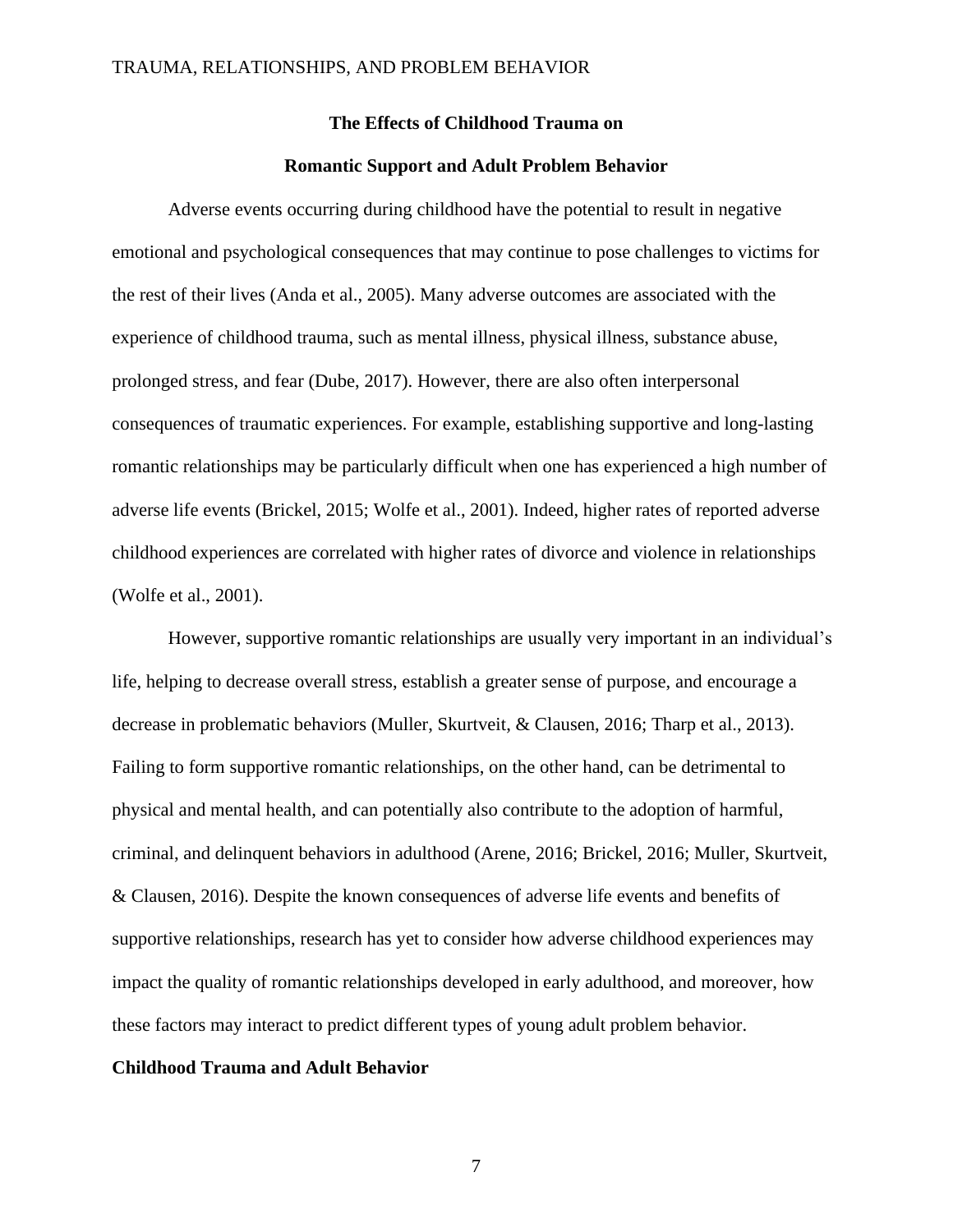Traumatic events such as sexual assaults, physical abuse, and parental neglect tend to elicit significant emotional pain and overwhelm an individual's ability to cope adaptively with stress (Santiago et al., 2013). When such events occur in childhood, they may be even more problematic than when they occur in adulthood (Shira, Shmotkin, & Litwin, 2012). For example, adverse childhood experiences have been directly linked to harmful behaviors in adolescence such as unprotected sex, alcohol abuse, and drug abuse, as well as with more serious negative behaviors such as higher levels of criminality and delinquency (Nall, 2015). Shira and colleagues (2012) also found that individuals whose adversities occurred earlier in their lives as compared to later were more likely to be diagnosed with a mental illness later in life, suggesting that such adversity occurring at younger ages may disrupt critical processes for healthy development. More specifically, Widom (1989) compared criminal records of individuals who reported childhood abuse and neglect versus criminal records of those who did not report childhood abuse and neglect. She found that those who were abused and neglected as children, compared to those who were not, had worse criminal records as adults as reflected by more arrests and more violent offenses (Widom, 1989). Such findings highlight the potential for traumatic events occurring before adulthood to have significant, long-lasting, detrimental associations with problematic adult outcomes.

Currie and Tekin (2006) suggest that one possible reason for the connection between childhood trauma and crime is the totality of circumstances that such youth endure. For example, children who have higher levels of adverse experiences are more likely to reside in locations where crime rates are high and substance abuse is prevalent. They are more likely to be surrounded by individuals who, themselves, are involved in criminal behavior. Growing up in this environment may lead children to develop similar lifestyles, having learned that such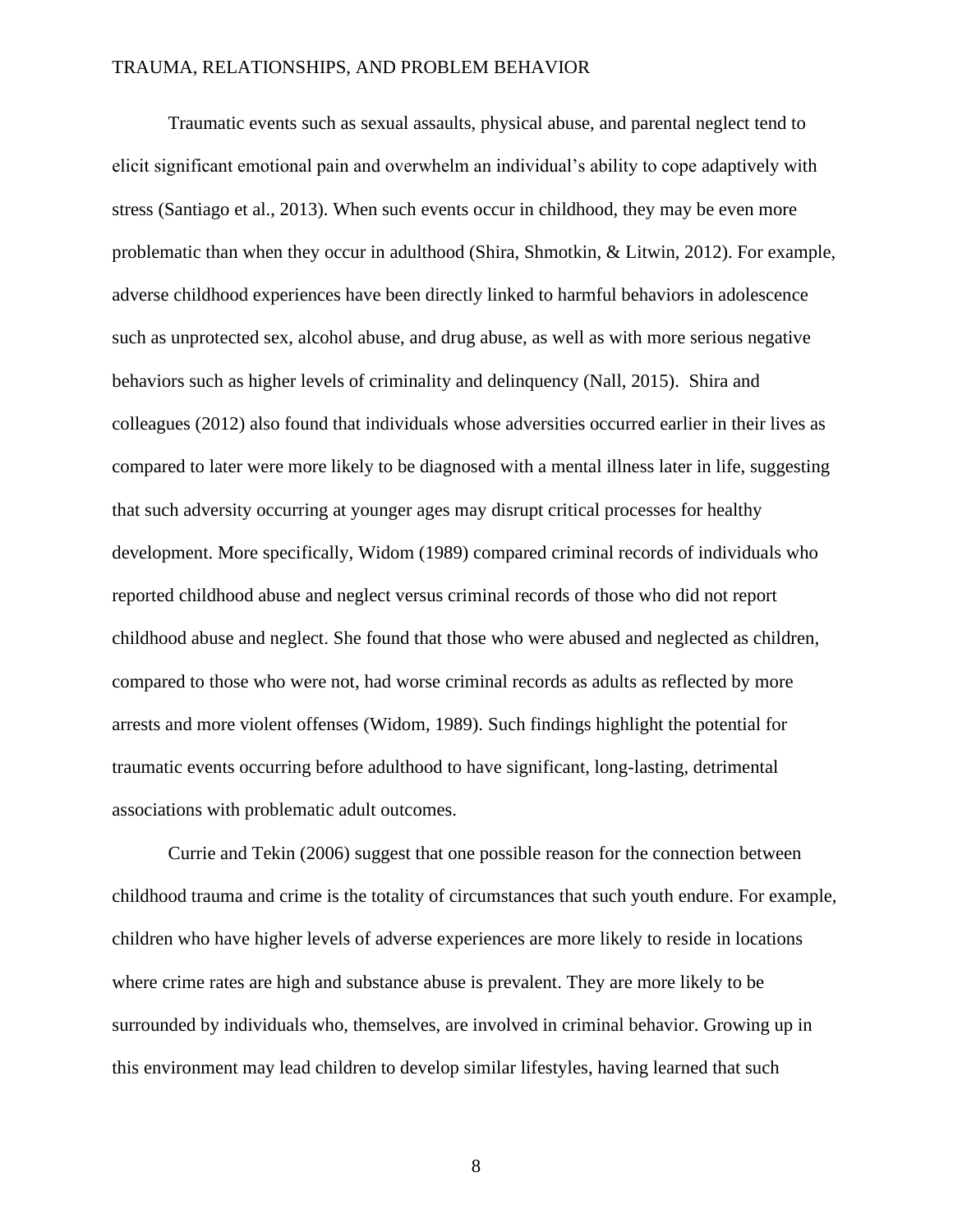behavior is normal. More specific mechanisms have also been considered. For example, children who experience maltreatment start engaging in crime earlier due to their deficits in emotional regulation, high levels of impulsivity, and difficulty feeling empathy (Rogosch, Chicchetti, & Aber, 1995; Widom, 1989). They are also more likely to develop unhealthy coping mechanisms, such as self-destructive behaviors and denial (Min et al., 2007; Walsh, Fortier, & DiLillo, 2010; Whiffen & MacIntosh, 2005). Although some proportion of these attributes are certainly passed on genetically (Busjahn et al., 1999; Hur et al., 2012), there is also a likely environmental component to their development. Youth who have many adverse experiences may develop poor models of interpersonal support and reliance given inadequate social and emotional care experienced growing up (Hur et al., 2012; Reyes, 2016; Reyome, 2010). Indeed, such youth tend to cope with stress by distancing themselves from their support systems, which makes it more difficult for their loved ones to identify their pain and need for support, and possibly lead to the perception that their social support is inadequate (DeLongis & Holtzman, 2005; Holtzman, Newth, & DeLongis, 2004). Notably, a lack of support from family and friends among youth with adverse childhood experiences has been associated with higher levels of youths' aggressive and criminal behaviors, suggesting the potential importance of considering social support for predicting such outcomes (Colvin, Cullen, & Vander Ven, 2002; Garcia & Lane, 2012; Laser & Leibowitz, 2009).

#### **Childhood Trauma and Support in Future Romantic Relationships**

As previously suggested, there is strong evidence that youth who experience negative events during childhood tend to have more interpersonal problems in adolescence and adulthood (Godbout, Sabourin, & Lussier, 2009; Howes & Espinosa, 1985; Labella et al., 2019; Rogosch, Cicchetti, & Aber, 1995; Salzinger et al., 1993). Childhood trauma is believed to inhibit the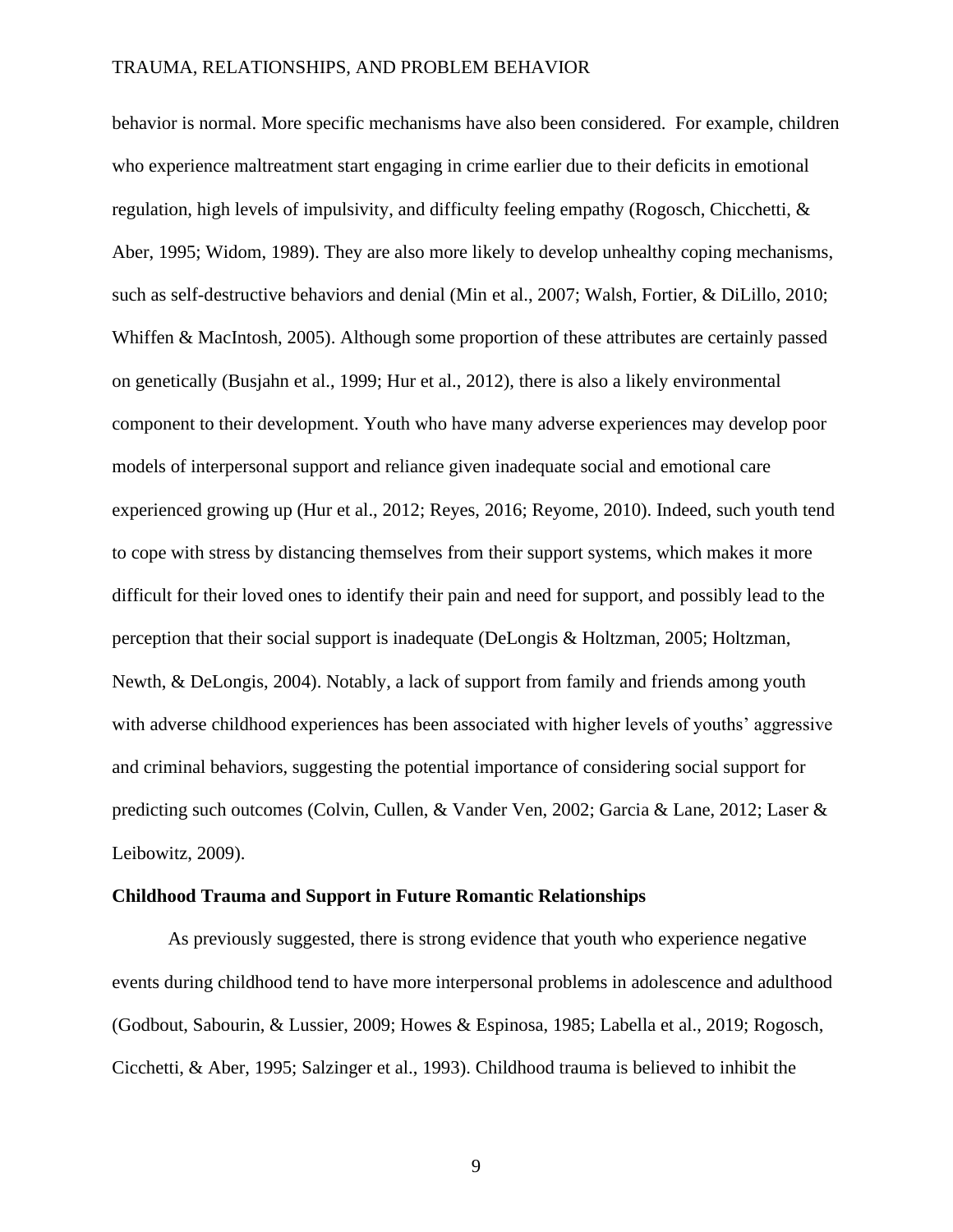formation of supportive relationships because they may limit children's development of healthy coping mechanisms and communication skills (Labella et al., 2019; Min et al., 2007; Whiffen & MacIntosh, 2005). For example, children who are abused or who grow up in abusive environments often have few examples of healthy relationships, making it more difficult for them to learn relationship skills necessary to establish supportive relationships (Godbout, Sabourin, & Lussier, 2009; Howes & Espinosa, 1985; Labella et al., 2019; Reyes, 2016; Reyome, 2010; Salzinger et al., 1993; Wolfe et al., 2001). Reyes (2016) suggests that children who experience more negative early life events frequently also have poor or insecure attachments with, and a lack of support from, their caregivers. Moreover, such insecure attachments with caregivers tends to predict their own unsupportive romantic relationships later in life. These children have fewer opportunities to experience stable, close, and supportive relationships, and therefore have fewer opportunities to develop the skills needed to establish and maintain one. Moreover, the maladaptive schemas that abused children develop, such as mistrust and emotional inhibition, may also contribute to these children ending up in less supportive relationships (Reyome, 2010).

Labella and colleagues (2019) also discussed the role that childhood trauma specifically plays in the development of romantic competence and relational violence in young adulthood. They found that higher levels of reported childhood abuse/neglect exposure were significantly associated with inhibited levels of romantic competence (Labella et al., 2019). They also discovered that higher levels of childhood abuse predicted higher levels of relational violence in young adulthood, consistent with the findings of other related studies (Webster, 2016; Wolfe et al., 2001). On the other hand, there is also evidence that individuals who endured a high number of adverse experiences during childhood may cope with this stress instead by distancing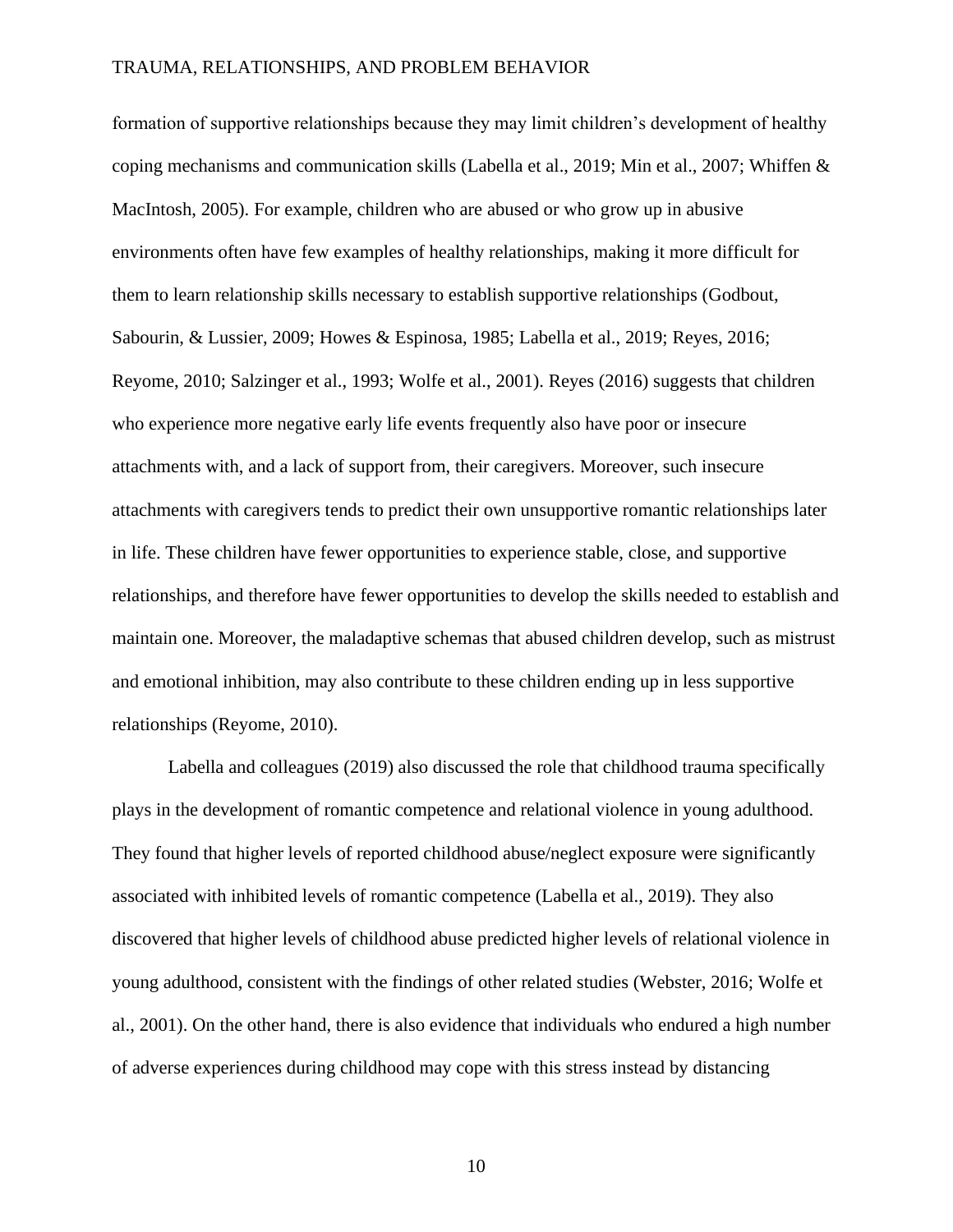themselves from their support systems, which likely includes their romantic partner, making it difficult to build a supportive relationship (DeLongis & Holtzman, 2005).

#### **Romantic Relationships and Problem Behavior**

Poor interpersonal and romantic relationships are highly correlated with later engagement in problem behaviors (Garcia & Lane, 2012; Wyse, Harding, & Morenoff, 2014). For example, Garcia and Lane (2012) explored the role that poor relationships with friends, romantic partners, and family play in the lives of girls in the juvenile detention system. Using a focus group of 27 delinquent girls, these researchers determined that nearly every girl attributed their behavior to relationship strain defined by a lack of valued positive interactions and an excess of negative or painful interactions. The girls reported that that their inability to specifically cope with these relationship strains were likely explanations for their behaviors (Garcia & Lane, 2012). Additional research has provided further evidence that a lack of support in youth relationships is associated with problem behaviors such as delinquency, depression, substance abuse, and sexual acting out in both girls and boys (Colvin, Cullen, & Vander Ven, 2002; Garcia & Lane, 2012; Laser & Leibowitz, 2009). Overall, relationships that lack support may put a child or adolescent at a greater risk for engaging in later problem behavior (Colvin, Cullen, & Vander Ven, 2002; Wyse, Harding, & Morenoff, 2014).

Supportive romantic relationships, on the other hand, can provide significant mental, emotional, and physical benefits for the people in them (Braithwaite, Delevi, & Fincham, 2010; Brickel, 2016; Whitton et al., 2012). In a study of college students, those who were in committed romantic relationships had fewer mental health and physical issues (Braithwaite et al., 2010); furthermore, college students in healthy, supportive, romantic relationships were found to have fewer problems with alcohol abuse (Whitton et al., 2012). Married couples seem to report even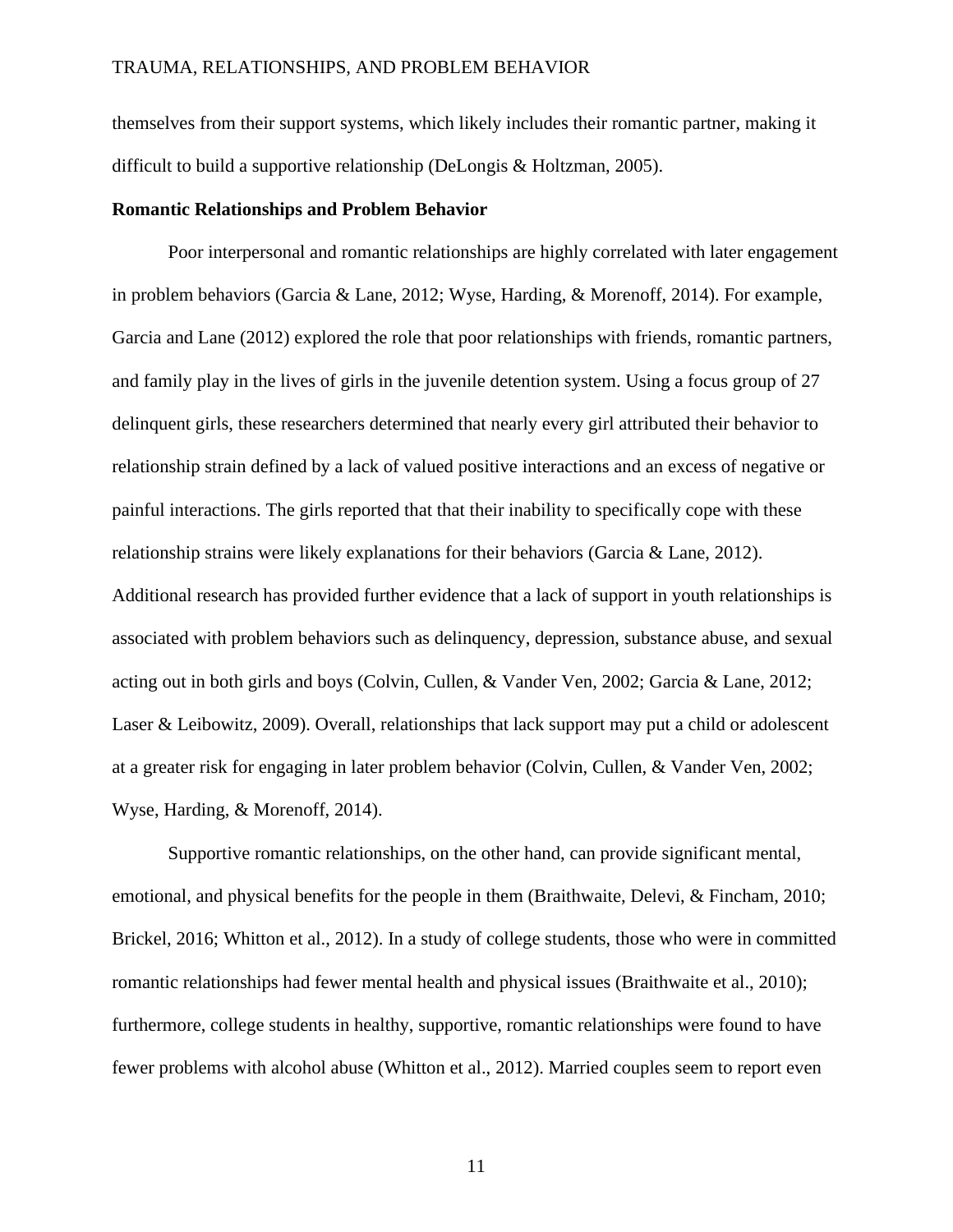more mental and physical health benefits from their relationships (Blanchflower & Oswald, 2004; Gove, Hughes, & Briggs, 1983; Horwitz, White, & Howell-White, 1996; Simon & Marcussen, 1999).

In addition to providing health benefits, marriage has been associated with general decreases in recidivism and criminal behavior in ex-offenders; these effects are more pronounced for men than for women (Beaver et al., 2008; Burt et al., 2010; Kerr et al., 2011; King, Massoglia, & MacMillan, 2007; Sampson, Laub, & Wimer, 2006; Shouse, 2017). Additionally, individuals who are married also tend to display lower levels of criminal and antisocial behavior than do those who are unmarried (Burt et al., 2010; King, Massoglia, & MacMillan, 2007). Furthermore, in the years leading up to marriage, men reported lower levels of criminal and antisocial behavior, suggesting that the relationships themselves assisted in decreasing deviant behaviors, and this decrease simply became more pronounced once the man committed to marriage (Burt et al., 2010). This finding speaks to the importance of developing romantic relationships and how these relationships can have significant benefits in decreasing problematic behaviors.

#### **Romantic Support**

As discussed throughout thus far, one of the most important qualities associated with a romantic relationship that may impact associations between early adverse experiences and future problem behavior is romantic support (Boyes, 2013; Madson & Collins, 2011). Support, in general, has been correlated with higher levels of individual happiness and overall well-being, lower levels of stress and anxiety, lower levels of loneliness, and a greater sense of belonging (Hagerty & Williams, 1999; Morelli et al., 2015). Romantic partners are often sources of instrumental support, which refers to advice-giving, problem solving, and informational support,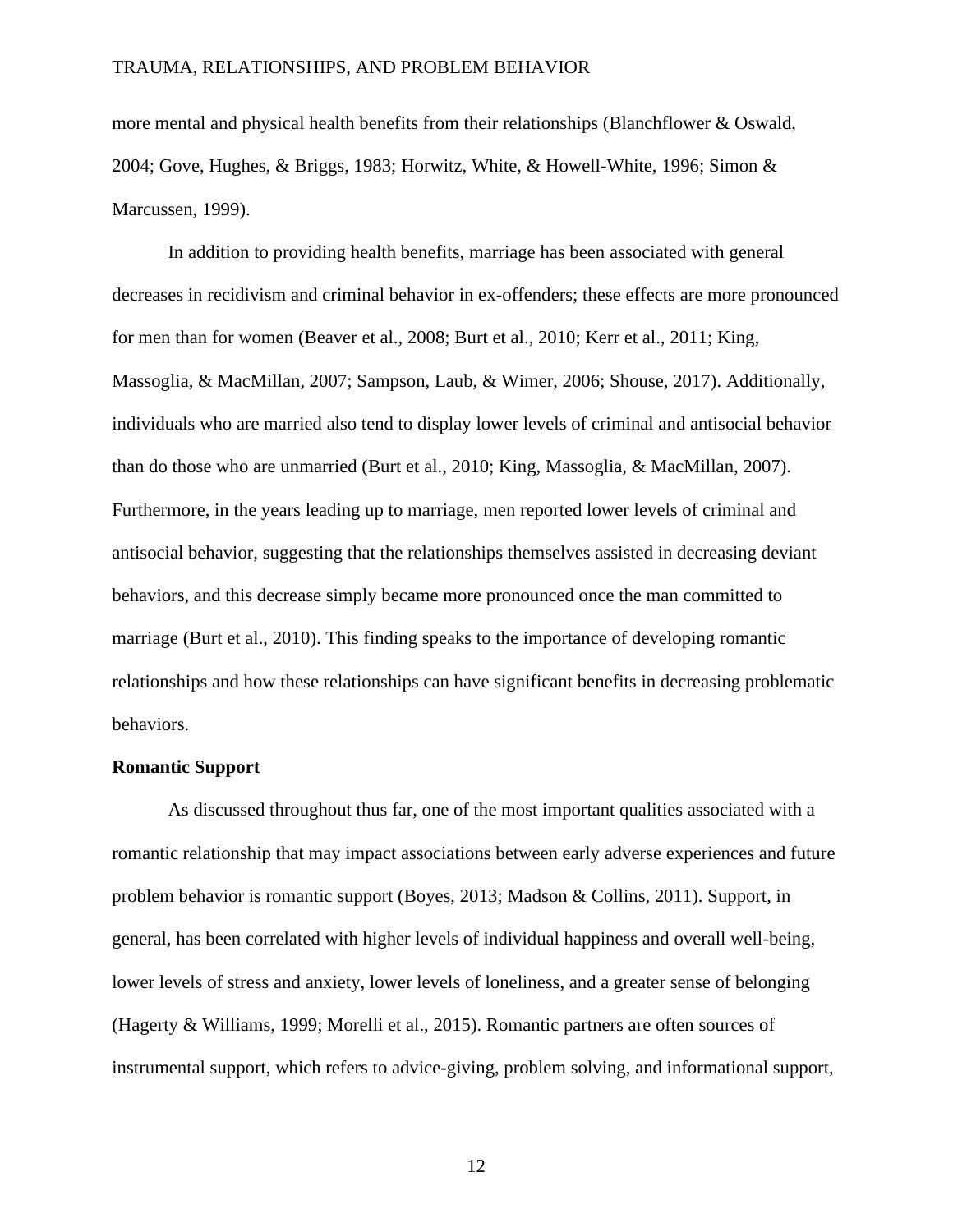and emotional support, such as caring, listening, and boosting self-esteem (Morelli et al., 2015; Semmer et al., 2008; Shakespeare-Finch & Obst, 2011). The literature suggests that emotional support is the most important aspect of social support in terms of romantic relationships because it satisfies the need to belong and to be cared for (Sarason et al., 1996; Semmer et al., 2008). For example, Semmer et al (2008) demonstrated that even when supportive actions by a partner appear to be instrumental (by an observer/researcher), the receiver frequently interprets them as having an emotional meaning. Instrumental support, on the other hand, appears to be more effective when received from non-romantic others, likely due to the fact that the receiver of the support does not interpret the support as having an underlying emotional connotation (Dakof & Taylor, 1990; Semmer et al., 2008; Wortman & Dunkel-Schetter, 1979). This research draws attention to the fact that individuals sometimes perceive support differently than it might be intended or observed by others, and the way in which an individual perceives social support from others has an impact on their overall well-being and the quality of their relationships (Lakey & Cassady, 1990; Semmer et al., 2008).

Thus, although social support in romantic relationships is often associated with positive benefits for the individual, it may perhaps be best considered as a nuanced construct, the effect of which potentially determined by the type of support given and one's perception of it. There is also evidence that indicates that supportive partners in some contexts may even facilitate problem behavior. For example, individuals with a history of criminal behavior who enter into relationships with people who are more tolerant or supportive of this behavior tend to recidivate more frequently than do individuals who enter relationships with partners who are less tolerant or supportive of this behavior (Anderson, Anderson, & Skov, 2015; Shouse, 2017). That is, individuals who are more predisposed to criminal behavior might actually see an increase in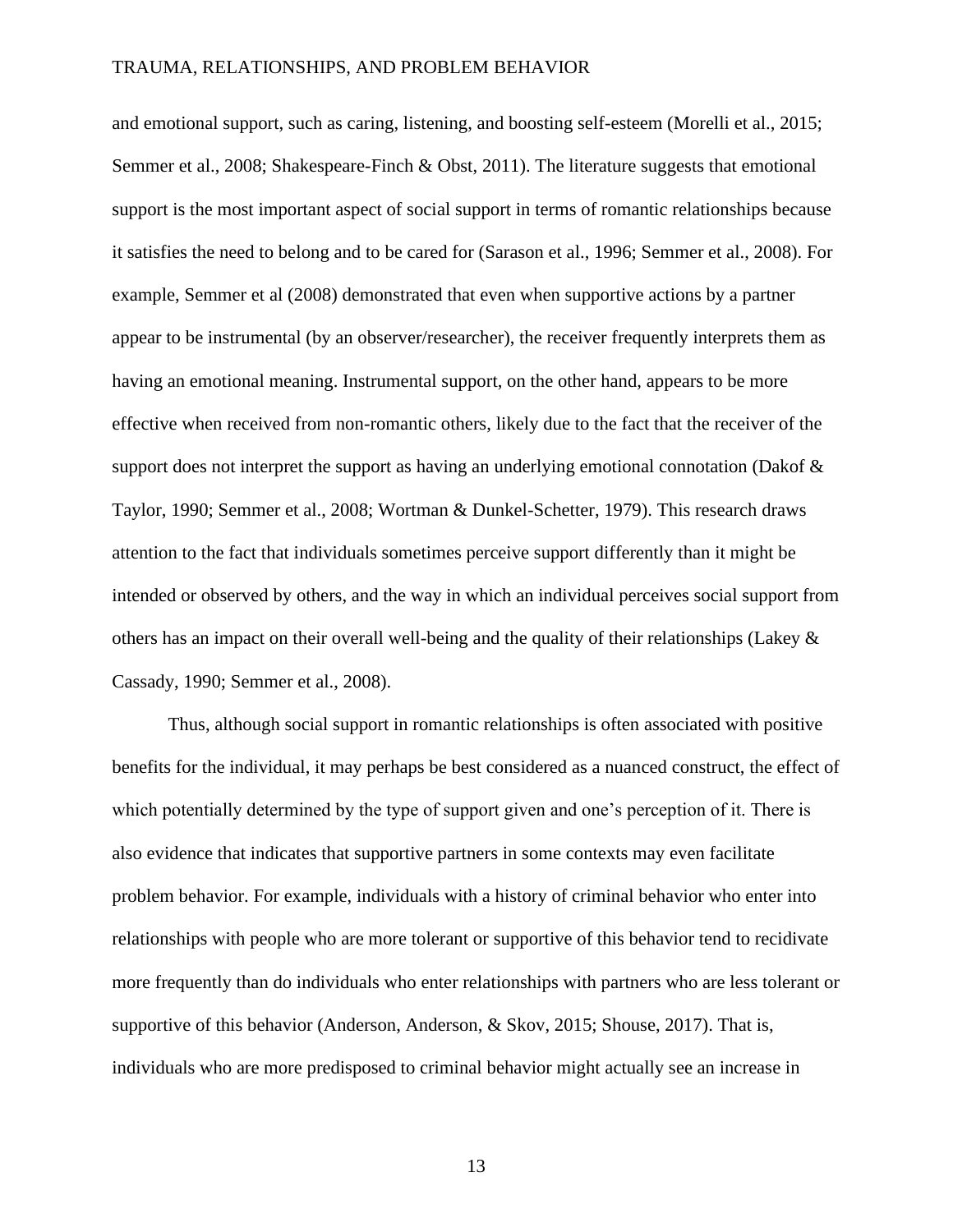these behaviors if they enter a relationship with someone who is supportive and/or tolerant of their actions. Furthermore, theories of self-selection indicate that people are more likely to date individuals to whom they are similar, suggesting that people who are more likely to engage in problem behaviors are likely to date people who support and share the same predisposition (Rhule-Louie & McMahon, 2007). These studies suggest that while many supportive relationships may contribute to a decrease in criminal and problem behaviors, there may be conditions under which support exacerbates problem behavior. For example, a supportive relationship with an equally problematic partner might increase problem behaviors rather than decrease them (Anderson, Anderson, & Skov, 2015; Rhule-Louie & McMahon, 2007; Shouse, 2017).

#### **Hypotheses of the Present Study**

Childhood trauma can have detrimental, long-lasting impacts on individuals' behavior and relationships. A substantial amount of research has demonstrated the association between childhood trauma and problem behaviors, but minimal research has been conducted to examine the potential for supportive romantic relationships to serve as a buffering factor between childhood trauma and problem behaviors. While support is generally considered to have a positive impact on relationships, different kinds of support (i.e. perceived versus observed, instrumental versus emotional) might differentially impact the outcome of the interaction. It is thus hypothesized that:

- 1. Youth with a greater number of Adverse Childhood Experiences (ACEs) will have higher levels of problematic behavior in young adulthood.
- 2. Youth with a greater number of Adverse Childhood Experiences (ACEs) will have lower levels of support in their romantic relationships in young adulthood.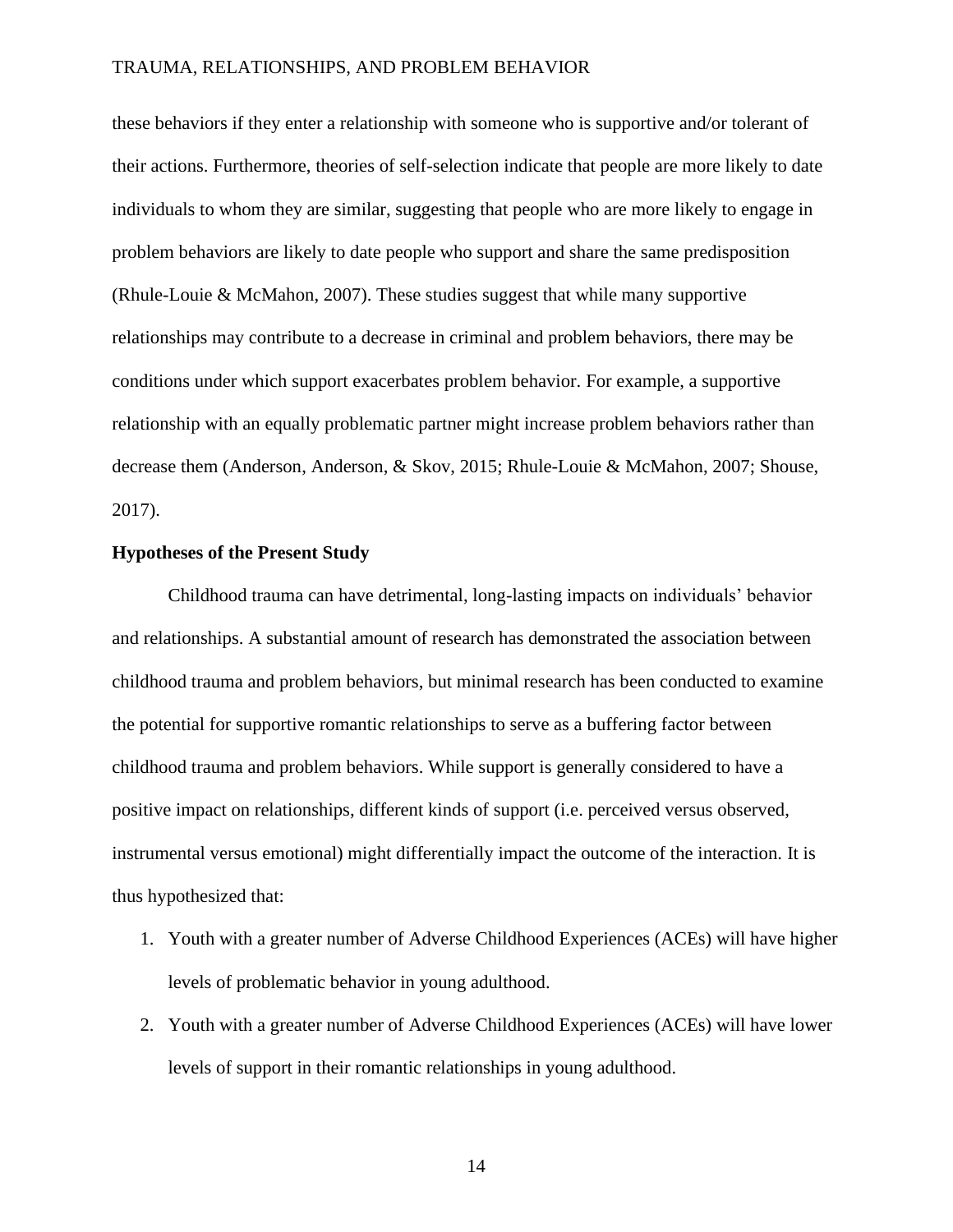- 3. Youth with a greater number of Adverse Childhood Experiences (ACEs) who experience greater support in their young adult romantic relationships will have relative decreases in levels of problematic behavior in young adulthood compared to youth with less supportive romantic relationships.
- 4. All three types of romantic support (i.e. observed instrumental, observed emotional, selfperceived) will be associated with relative decreases in problematic behavior in young adulthood, with more frequent and robust effects hypothesized for emotional and perceived support.

#### **Method**

#### **Participants and Procedure**

Data for this study was drawn from a larger longitudinal study of adolescents and their relationships with family, peers, and romantic partners. The participants consisted of 184 adolescents (86 males, 98 females) and were of diverse ethnic and racial backgrounds (58% Caucasian, 29% African American, 13% "other" or mixed-race). The sample obtained for this study was representative of the general population from which it was drawn in regards to racial makeup (42% non-white in the sample compared to 40% non-white in schools) and socioeconomic status (\$43,618 in the sample compared to \$48,000 in the general population).

In addition to the adolescent participants, a selected close friend and a selected romantic partner were also invited, upon providing informed consent, to participate in the study. Data for the current study were thus obtained from the adolescents as well as from a close friend and a romantic partner, and were obtained over multiple waves of the study. Data concerning romantic partners were assessed at mean ages 18, 21, 24. If adolescents did not report having a romantic relationship of at least two months duration at age 18, but had relationships of at least two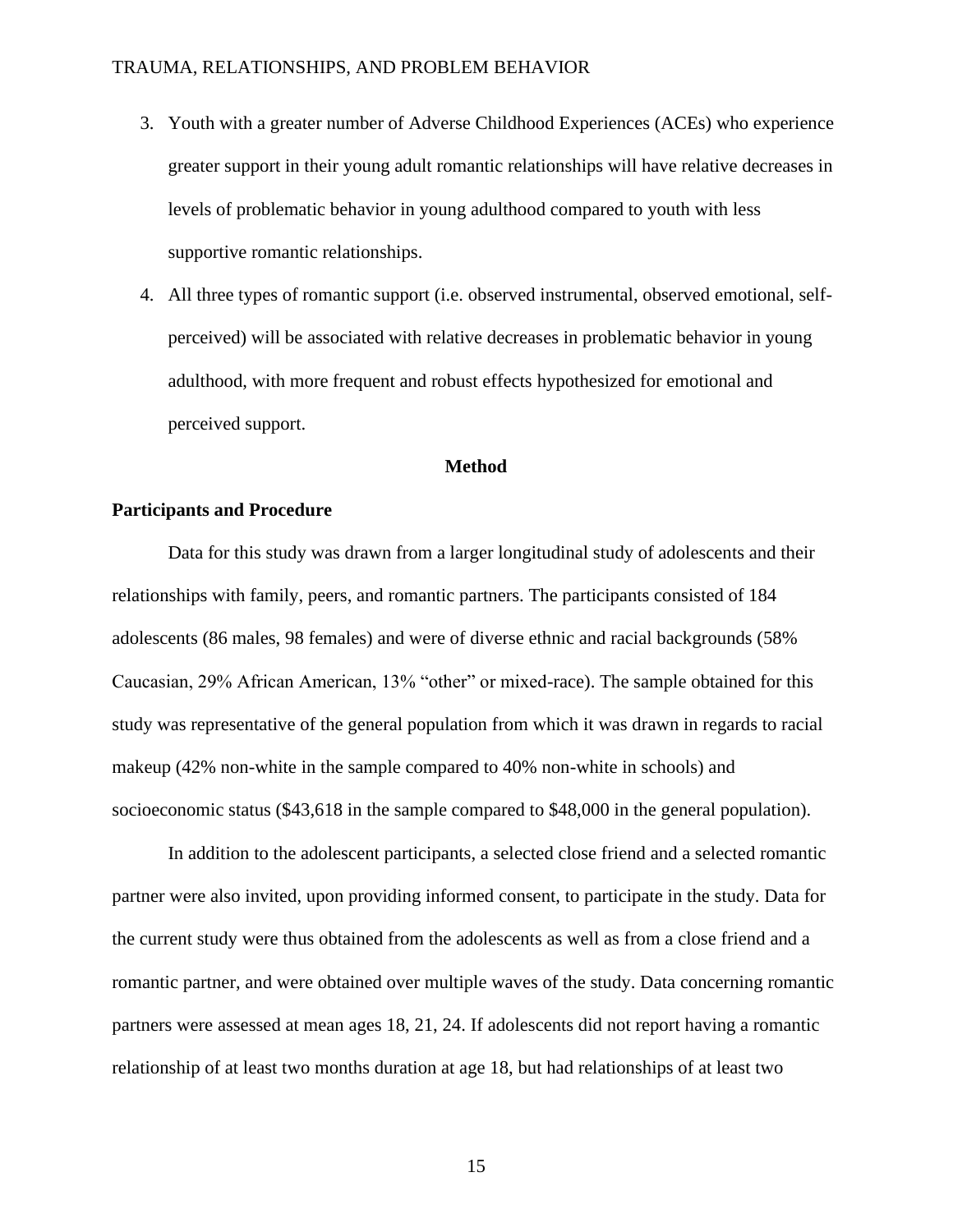months at ages 21 or 24, the earliest age romantic data were available was used in analyses. When participants reported a relationship at multiple time points, the earlier age was used in analyses; relationships at earlier ages were prioritized in analyses because it was theorized that these relationships might hold more developmental significance, due to findings from Haynie et al. (2005) and Joyner & Campa (2006), both of which emphasized the importance of early adolescent romantic relationships in later functioning and future relationships. The current study uses data obtained from the adolescent's close friend at ages 18 and 25, and from the adolescent at ages 18, 25, and 27.

Participants were initially recruited from a public middle school in the Southeastern region of the United States, consisting of 7th and 8th graders; 63% of those initially recruited (N  $= 298$ ) agreed to participate and were eligible. Adolescents provided informed assent for their participation, and their parents provided informed consent for each wave of the study until the adolescents reached the age of 18, at which time they could provide their own consent. Interviews took place in a private office within university academic buildings. All participants, including the adolescents, peers, and romantic partners, were financially compensated for their participation. A Confidentiality Certificate issued by the U.S. Department of Health and Human Services provided protection of the data, meaning the information obtained from the study could not be subpoenaed by federal, state, or local courts. Transportation and childcare were provided to participants when necessary.

#### **Measures**

#### *Adverse Childhood Experiences*

At age 27, participants completed a 10-item Adverse Childhood Experiences (ACEs) questionnaire in which they reported adverse childhood experiences that they encountered during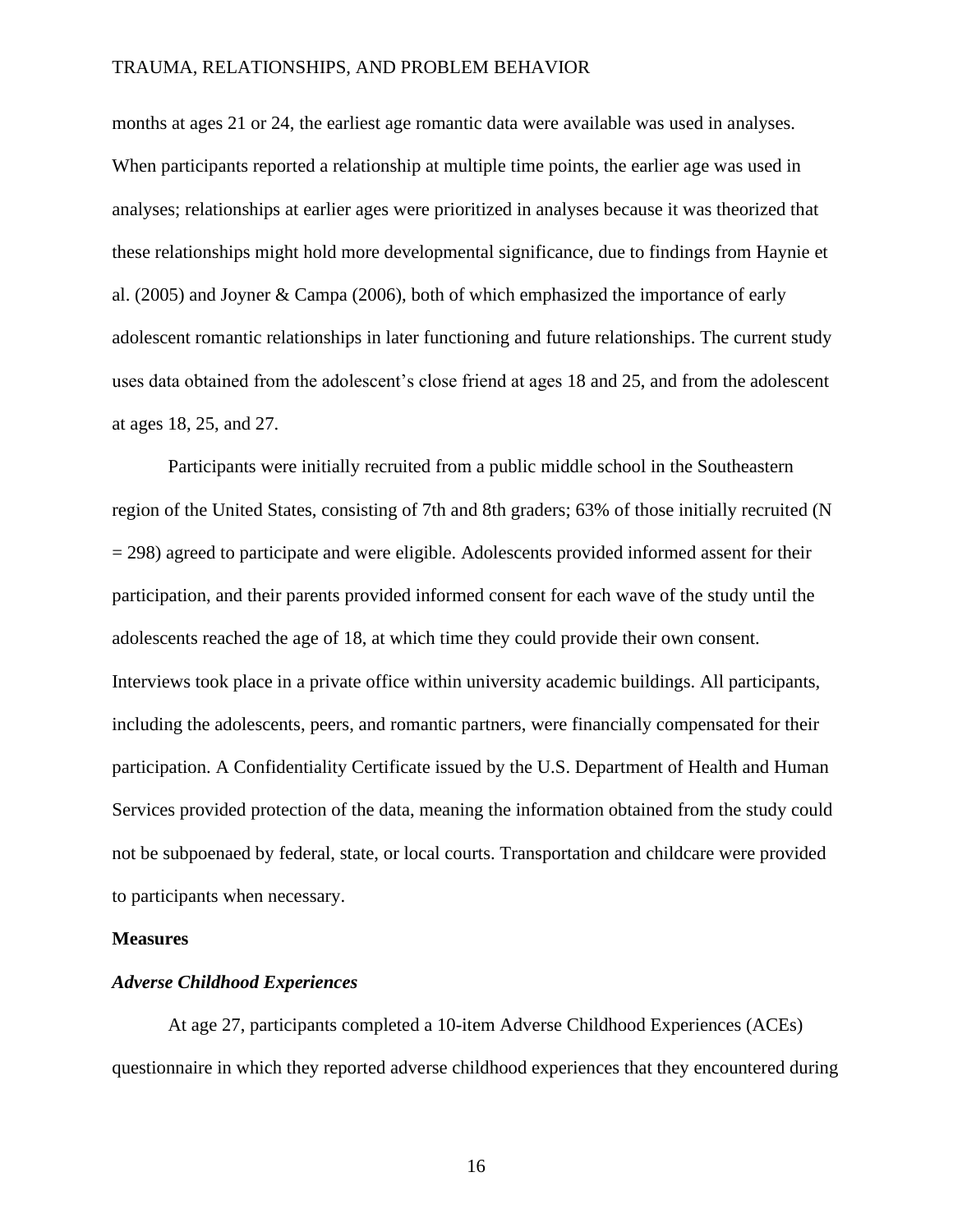the first 18 years of their lives by answering "yes" or "no" to each item. This measure assessed experiences including exposure to verbal threats and abuse, exposure to physical threats and abuse, exposure to sexual abuse, feelings of physical and/or emotional neglect, exposure to parental or familial alcohol and/or substance abuse, parental divorce, exposure to spousal abuse between parents, living with someone with mental health difficulties, and living with someone who was sent to prison (Anda & Felitti, n.d.). To code the items, each "yes" response was given a 1, and each "no" response was given a 0. Higher scores indicated greater exposure to adverse childhood experiences. This measure was correlated with a greater risk for negative consequences later in life (Anda & Felitti, n.d.). In the present study, the average number of ACEs per participant was 1.43 with a standard deviation of 1.86. The range was 8.1, with the low being 0 and the high being 8.1. Internal consistency for this measure was good (alpha  $= .75$ ).

#### *Support in Romantic Relationships*

At mean ages 18, 21, and 24, if participants were in a relationship of at least two months' duration, they and their romantic partners completed different measures and tasks to assess romantic support. Data from the earliest age romantic relationships were available were used in the present study. To assess self-perceived support within the relationship, participants completed the Network of Relationships Inventory (NRI), 45-item a questionnaire that assessed several constructs in order to analyze the quality of the relationship. Support was assessed using three items from the questionnaire: "How often do you turn to this person for support with personal problems," "How often do you depend on this person for help, advice, or sympathy," and "When you are feeling down or upset, how often do you depend on this person to cheer things up?" Constructs were scored on a 5-point Likert scale: 1) little or none, 2) somewhat, 3) very much, 4) extremely much, or 5) the most. (Furman, 1998; Furman & Buhrmester, 1985).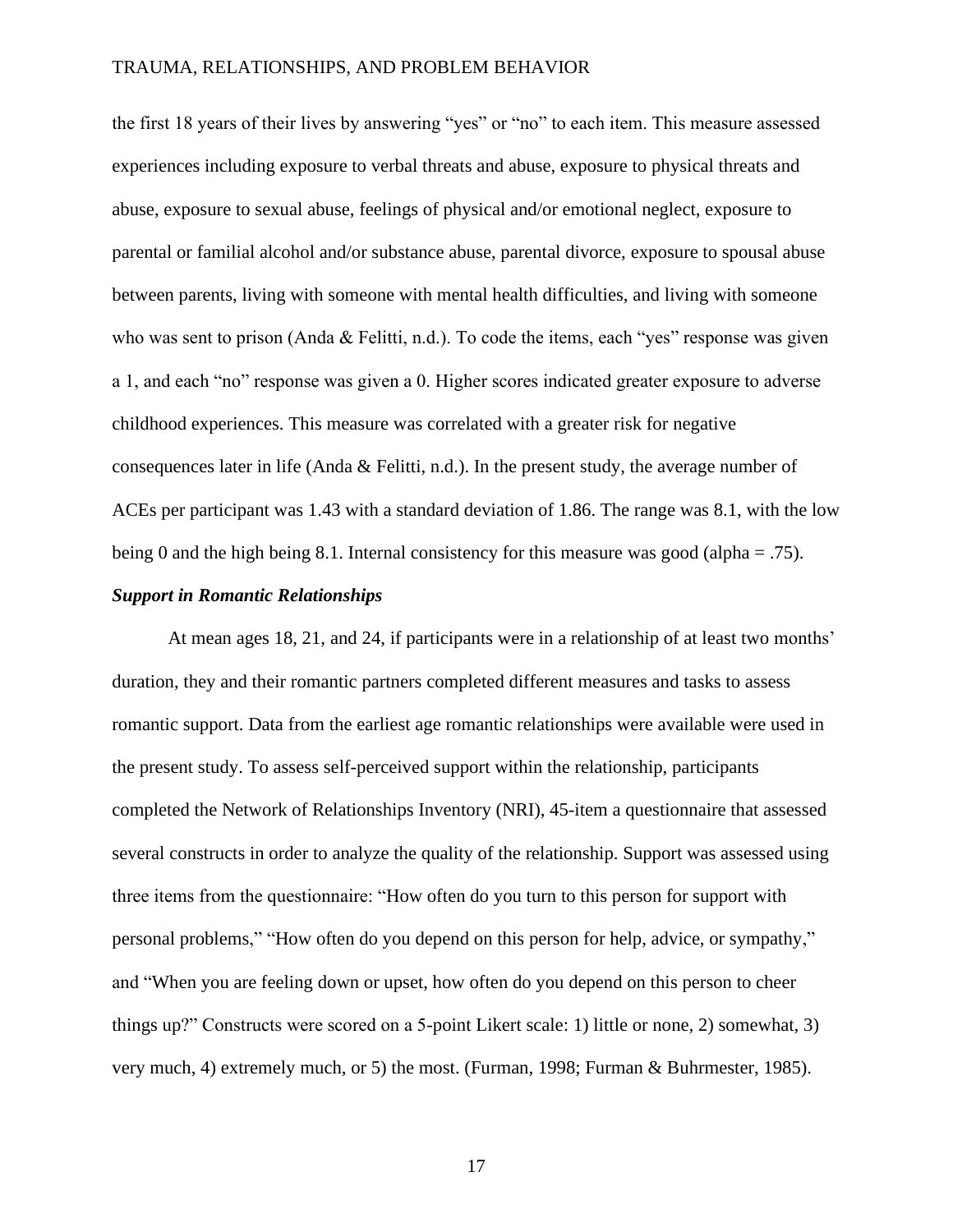Internal consistency across the three time points assessed was excellent (alphas = .89, .89, and .88, respectively.)

To assess instrumental and emotional support received from their romantic partner, participants completed the Supportive Behavior Task (SBT) with their romantic partners. This task included a six-minute interaction during which the participant was to address a "problem they were having that they could use some advice or support about." The discussion was coded based on different types of support provided to the participant by his/her romantic partner. The coders rated the interactions based on two types of support: instrumental support and emotional support. The types of support assessed in the current study were Instrumental Support Given and Emotional Support Given. When evaluating instrumental support, the coders assessed the supporter's ability to recognize that a problem exists and that a solution is needed, to offer plans on how to solve the problem, to keep the conversation directed towards solving the problem, and to commit to helping to find a solution to the problem. Supporters were given a score 0-4, 0 representing no instrumental support or any planning of how to solve the problem at all, 4 representing the highest level of instrumental support, characterized by the criteria above. Emotional support was coded based on the supporter's ability to validate the seeker (the person seeking support) by making statements that demonstrated understanding, to sympathize with the seeker, to be able to identify the emotion the seeker was feeling, to listen to and recognize the feelings of the seeker and that a problem exists, to attempt to elicit emotional disclosure from the seeker, to understand and recognize the seeker's feelings, and to make a commitment to support the seeker and to be emotionally available to them. Supporters were scored 0-4, 0 representing no attempt to socially support the seeker; this might include ignoring the seeker, belittling their feelings, or only offering instrumental advice. A score of 4 represented the highest level of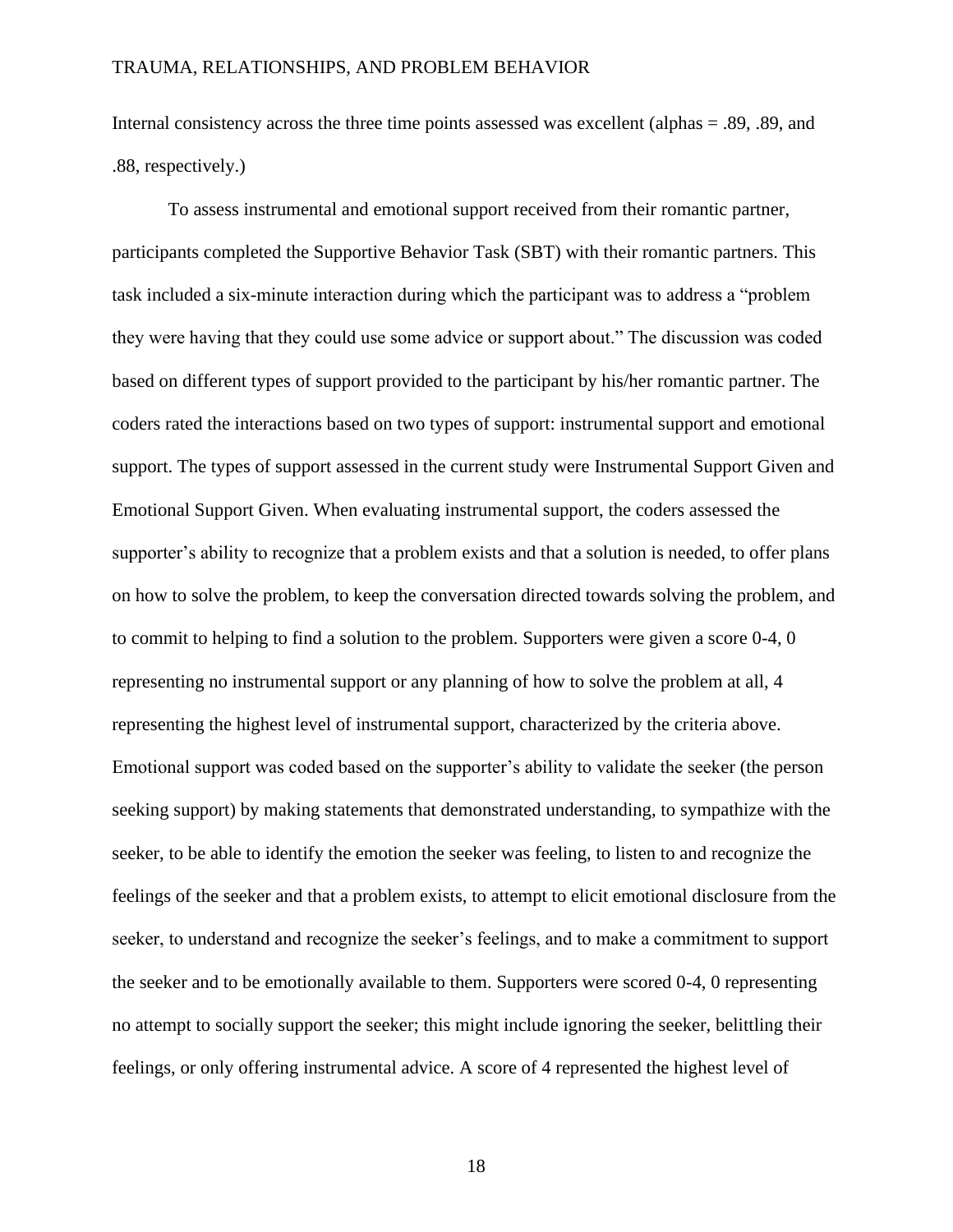emotional support, characterized by the supporter recognizing and attempting to mend the seeker's distress and expressing sympathy and caring toward the seeker throughout the majority of the session (Allen et al., 2012). Interrater reliability for instrumental support and emotional support, respectively, were good to excellent across all three time points (age  $18 = .91, .80$ ; age  $21 = .75, .66$ ; age  $24 = .80, .75$ ).

#### *Adult Problem Behaviors*

When the participant was 18 and 25, his/her close friend completed the Adult Behavior Checklist (ABCL) in reference to the behaviors they observed in the participant. For the purpose of the present study, the variables from the ABCL will be referred to as "minor problem behaviors" because they are less specifically violent and/or illegal than the other, more severe problem behaviors. Behaviors included measures of externalizing behaviors, such as aggressive behavior (alphas = .84; .87), rule-breaking behavior (alphas = .79; .79), and intrusive behavior (alphas = .77; .76). For each scale, a higher score indicated more problems (Achenbach  $\&$ Rescorla, 2003).

At ages 18 and 25, participants completed two self-report questionnaires that sought insight into their problem behaviors. The first questionnaire they completed was the Adult Self-Report (ASR) and measured the same constructs that were measured by the close friend in the ABCL: aggressive behavior (alphas  $= .84$ ; .84), rule-breaking behavior (alphas  $= .79$ ; .84), and intrusive behavior (alphas = .69; .67). For each scale, a higher score indicated more problems. Cross-informant reliability between the ABCL (close friend-report) and the ASR (self-report) ranged from  $r = .30$  to  $r = .79$  (Achenbach & Rescorla, 2003).

The second self-report questionnaire that participants completed at ages 18 and 25 was the Problem Behavior Inventory (PBI). For the purposes of this study, the variables measured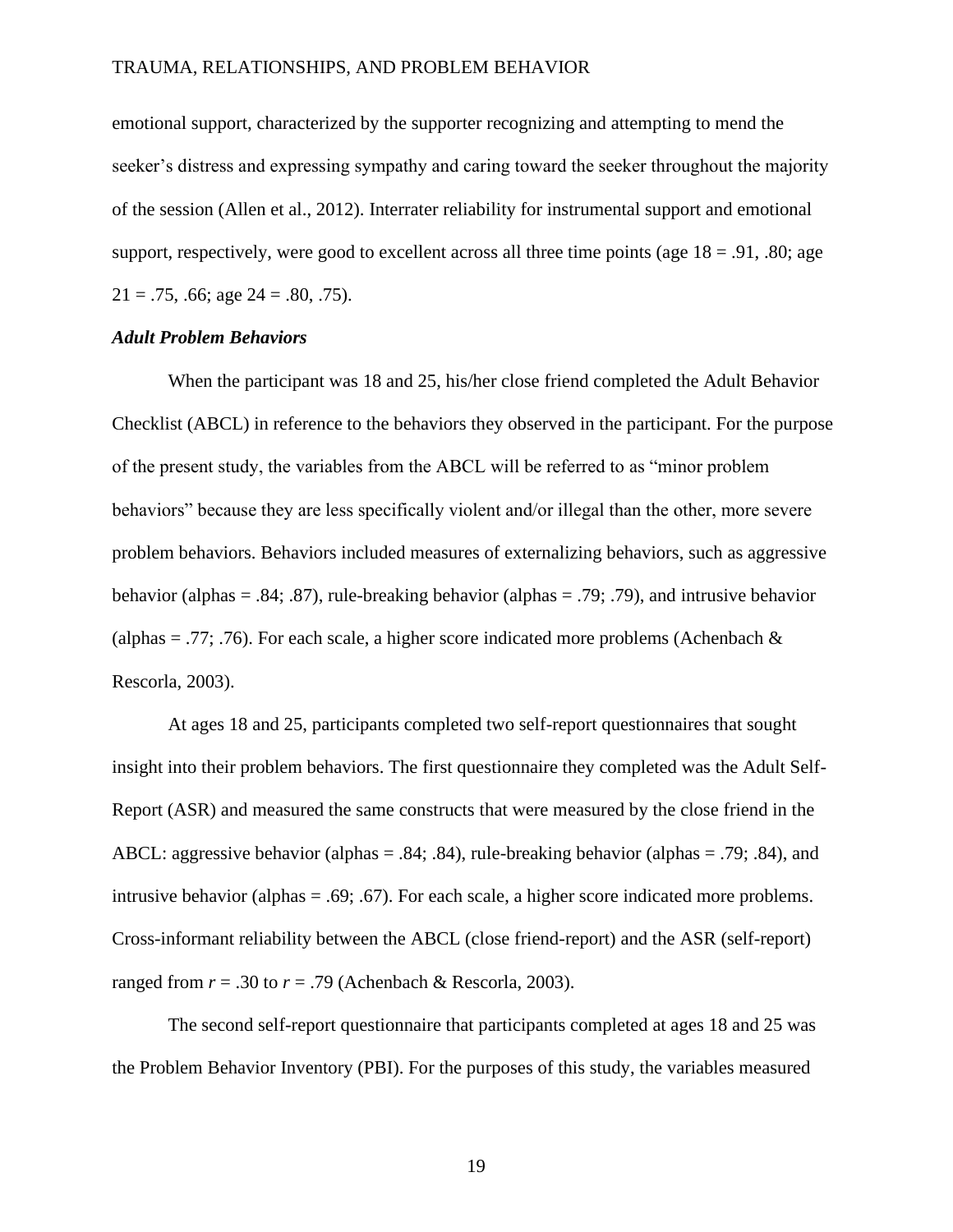with this questionnaire will be considered "severe problem behaviors" because they are more specifically violent and/or illegal than the other, less severe problem behaviors. This measure contains six subscales, two of which were used in the present study: 1) Crimes Against Persons (alphas  $= .44$ ; .61), and 2) Crimes Not Against Persons (alphas  $= .49$ ; .51). Each subscale was scored on an 8-point Likert scale: 1) never, 2) once or twice, 3) three or four times, 4) once a month, 5) two or three times a month, 6) once a week, 7) two to three times a week, 8) once a day. Higher scores higher indicated levels of criminal behaviors (Elliot & Ageton, 1980).

All problem behavior constructs were measured at age 18 to gauge and control for any preexisting problem behaviors, and again at age 25 to measure potential impacts of romantic support.

#### **Results**

#### **Preliminary Analyses**

**Univariate Statistics and Correlational Analyses.** Means and standard deviations are presented in Table 11. Table 11 also presents correlations between primary variables. Initial analyses examined the role of gender and income on all primary variables. For demographic variables, gender was significantly correlated with total delinquency (*r*=-0.15; *p*<0.05) and rulebreaking behavior  $(r=0.20; p=0.03)$ , indicating that males were more likely to report higher levels of these behaviors. Income was significantly correlated with adverse childhood experiences  $(r=0.29; p=0.0033)$ , suggesting that lower family income was associated with a greater number of adverse childhood experiences. With regard to predictive variables, adverse childhood experiences were significantly correlated with crimes against persons (*r*=0.19; *p*=0.02). Notably, adverse childhood experiences were not significantly correlated with any of the support measures.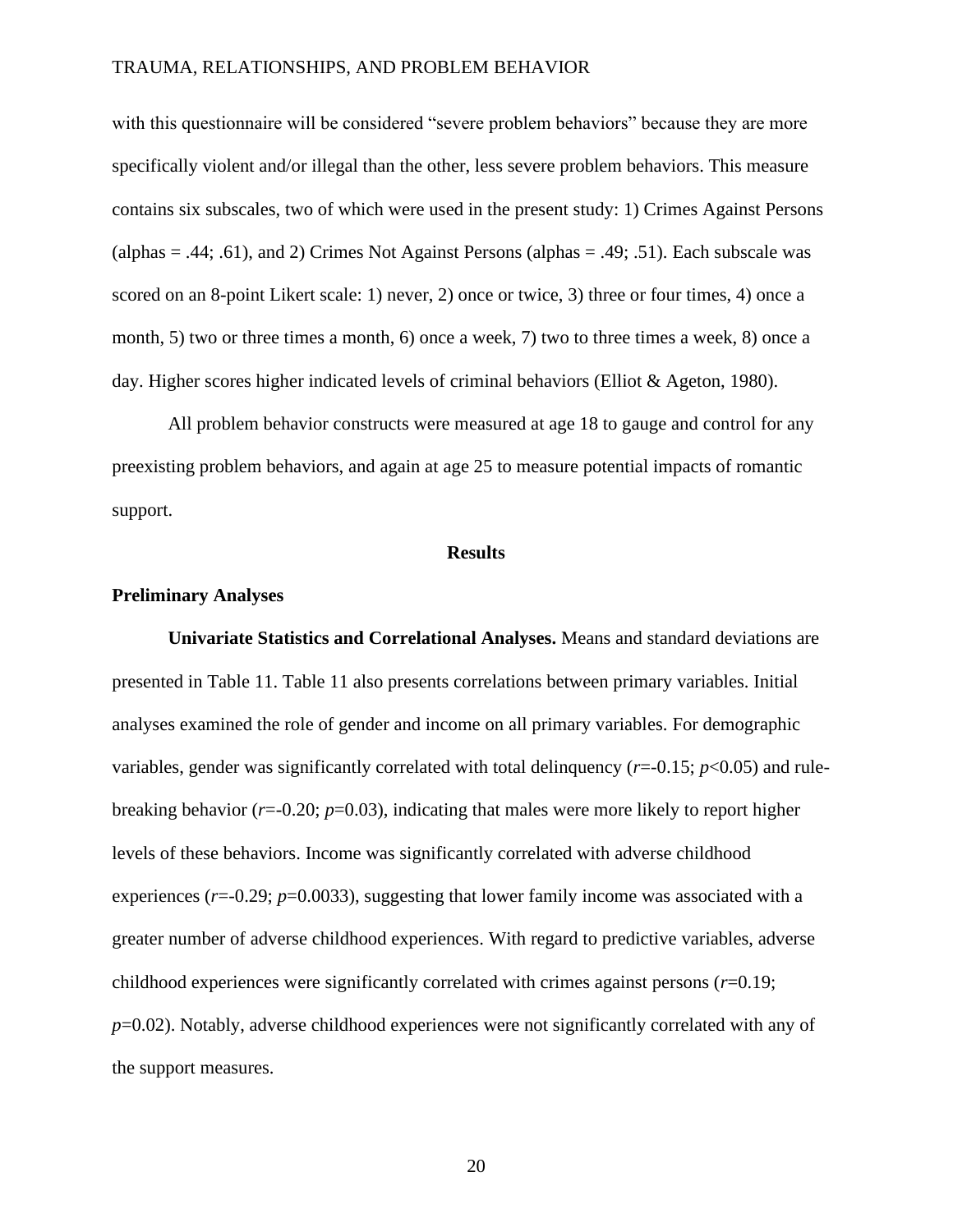### **Primary Analyses**

**Hypothesis 1:** *Youth with a greater number of Adverse Childhood Experiences (ACEs) will have higher levels of problematic behavior in young adulthood.*

Regressions were run between ACEs and each measure of problem behavior at age 25, controlling for gender, family income, and baseline problem behavior at age 18. Results of regression analyses indicated that ACEs were a significant predictor of relative increases in selfreported aggression ( $\beta$ =.33, p<.001), self-reported rule-breaking behavior ( $\beta$ =.15, p<.05), and self-reported crimes against persons ( $\beta$ =.18, p<.05). All other measures of relative changes in problem behaviors over time were not significantly associated with ACEs in regression analyses. Tables 1-10 shows the step-by-step regression analysis process for outcome variable.

**Hypothesis 2:** *Youth with a greater number of Adverse Childhood Experiences (ACEs) will have lower levels of support in their romantic relationships in young adulthood.*

Regressions were run between ACEs and each type of romantic support. ACEs were not significantly associated with any of the support variables.

**Hypotheses 3 and 4:** *Youth with a greater number of Adverse Childhood Experiences (ACEs) who experience more supportive romantic relationships will have lower levels of problematic behavior in young adulthood compared to youth with less supportive romantic relationships.*

*All three types of romantic support (i.e. observed instrumental, observed emotional, selfperceived) will be associated with relative decreases in problematic behavior in young adulthood, with more frequent and robust effects hypothesized for emotional and perceived support.*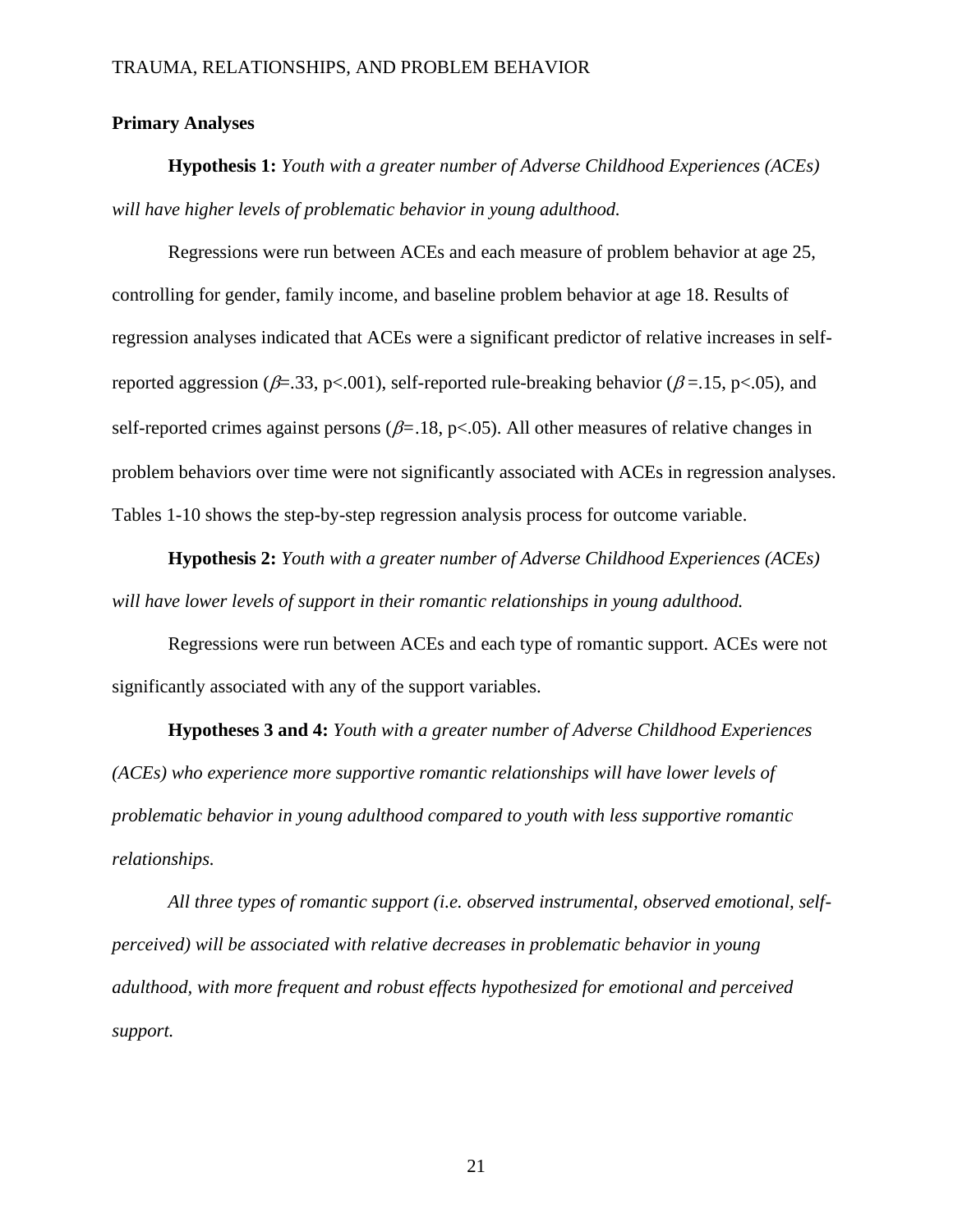Interactions were run between Adverse Childhood Experiences (ACEs), reported at age 27 about their experiences from birth through age 18, and specific types of support in their romantic relationships, reported across ages 18, 21, and 24. Interaction terms were created by standardizing the continuous predictor variables (*M=*0, *SD*=1) and multiplying them together. Gender and income were also entered as covariates in all models.

#### *Observed Instrumental Support*

Higher levels of ACEs and higher levels of instrumental support predicted significant relative decreases for peer-reported intrusive behavior  $(\beta = .23; p = .01;$  see Table and Figure 1) and peer-reported rule-breaking behavior ( $\beta = 0.36$ ;  $p < 0.01$ ; see Table and Figure 2). However, the same interaction predicted a relative increase in self-reported aggression  $(\beta = 21; p = 02; \text{see})$ Table and Figure 3), and self-reported rule-breaking behavior ( $\beta$ =.23;  $p$ =.02; see Table and Figure 4).

#### *Observed Emotional Support*

The interaction between higher levels of ACEs and higher levels of emotional support predicted a significant relative increase for self-reported rule-breaking behavior  $(\beta = 0.26; p < 0.01)$ ; see Table and Figure 5), self-reported crimes against persons  $(\beta = 20; p < 0.02)$ ; see Table and Figure 6), and self-reported aggression  $(\beta = 0.25; p < 0.001;$  see Table and Figure 7).

### *Perceived Support*

The interaction between higher levels of ACEs and higher levels of perceived support predicted a significant relative increase in a more minor problem behavior, peer-reported rulebreaking behavior ( $\beta = 23$ ;  $p = 0.04$ ; see Table and Figure 8). However, the same interaction predicted a significant decrease for the severe problem behaviors, self-reported crimes against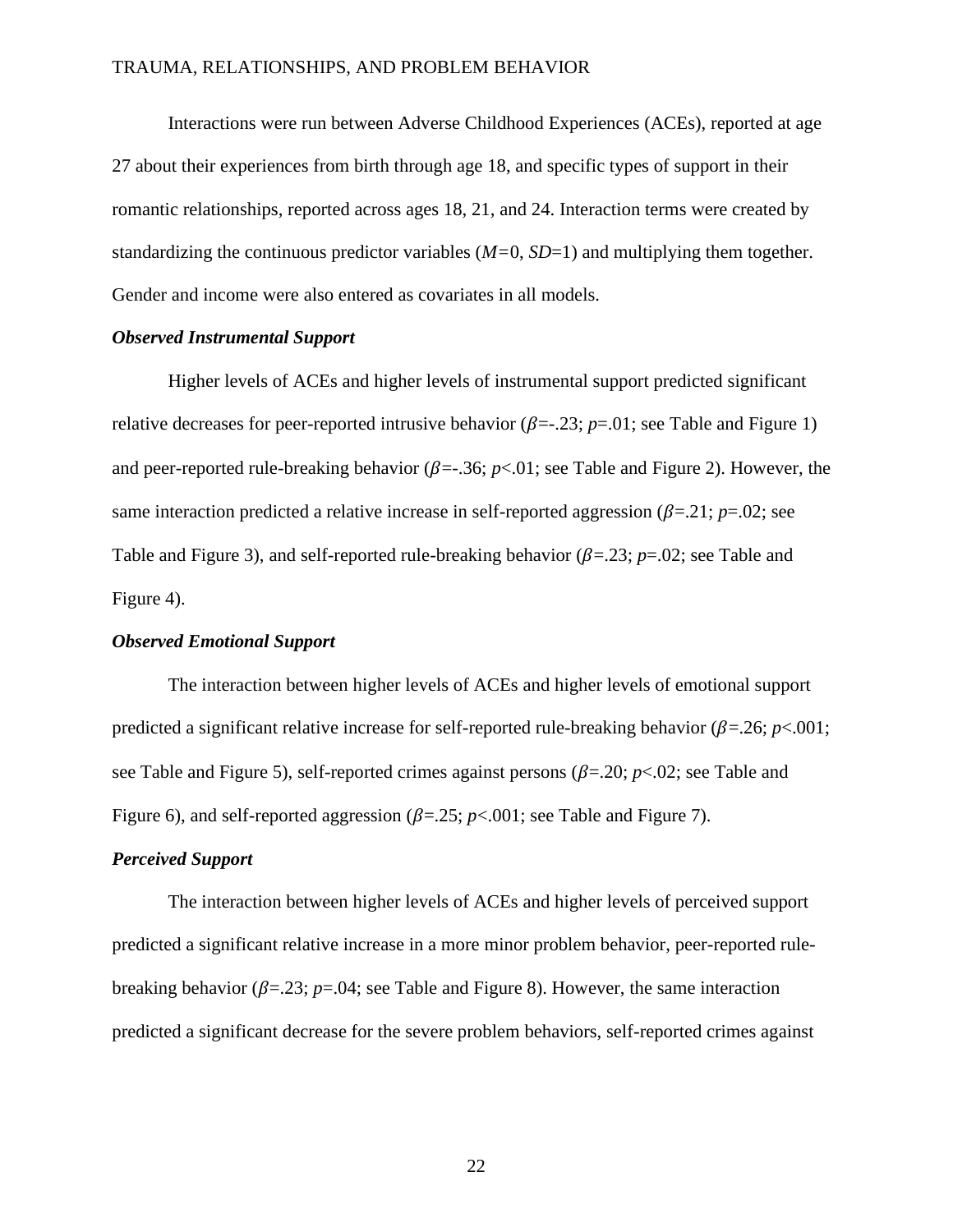persons ( $\beta$ =-.19; *p*=.02; see Table and Figure 9) and self-reported crimes not against persons  $(\beta = .28; p < .01;$  see Table and Figure 10).

#### **Discussion**

The results of this study provide evidence that Adverse Childhood Experiences (ACEs) can have long-term effects for predicting relative increases in future adult problem behavior. Importantly, the results also suggest that certain types of romantic partner support may serve as buffer against these negative effects and predict lower levels of engagement in problem behaviors as an adult. For some types of support and problem behaviors, however, positive romantic support actually appeared to increase the likelihood of engaging in problem behaviors as an adult. Each of these findings are considered in turn below.

The connections between high levels of ACEs and an increased likelihood of engaging in problem behavior were consistent with the hypotheses outlined in this study; these connections have also been found in previous research (Darnell et al., 2019; Hawkins, Catalano, & Miller, 1992; Nall, 2015; Shira, Shmotkin, & Litwin, 2012; Stein, Leslie, & Nyamathi, 2002; Widom, 1989). The current study specifically identified high levels of ACEs as predictors of individuals' greater likelihood of engaging in self-reported aggressive behavior, self-reported rule-breaking behavior, and self-reported crimes against persons as an adult. This suggests that the more traumatic events one experiences in childhood, the more likely they are to be at risk for legal difficulties in the future. Based on the literature, it is likely that this relative increase is an indirect effect of ACEs, which would explain why there are still individuals who reported high levels of ACEs that were resilient to engaging in problem behaviors. People who experience a high number of ACEs are likely to develop maladaptive schemas and processes, which likely leads to their engagement in problem behavior. Previous studies have attributed the association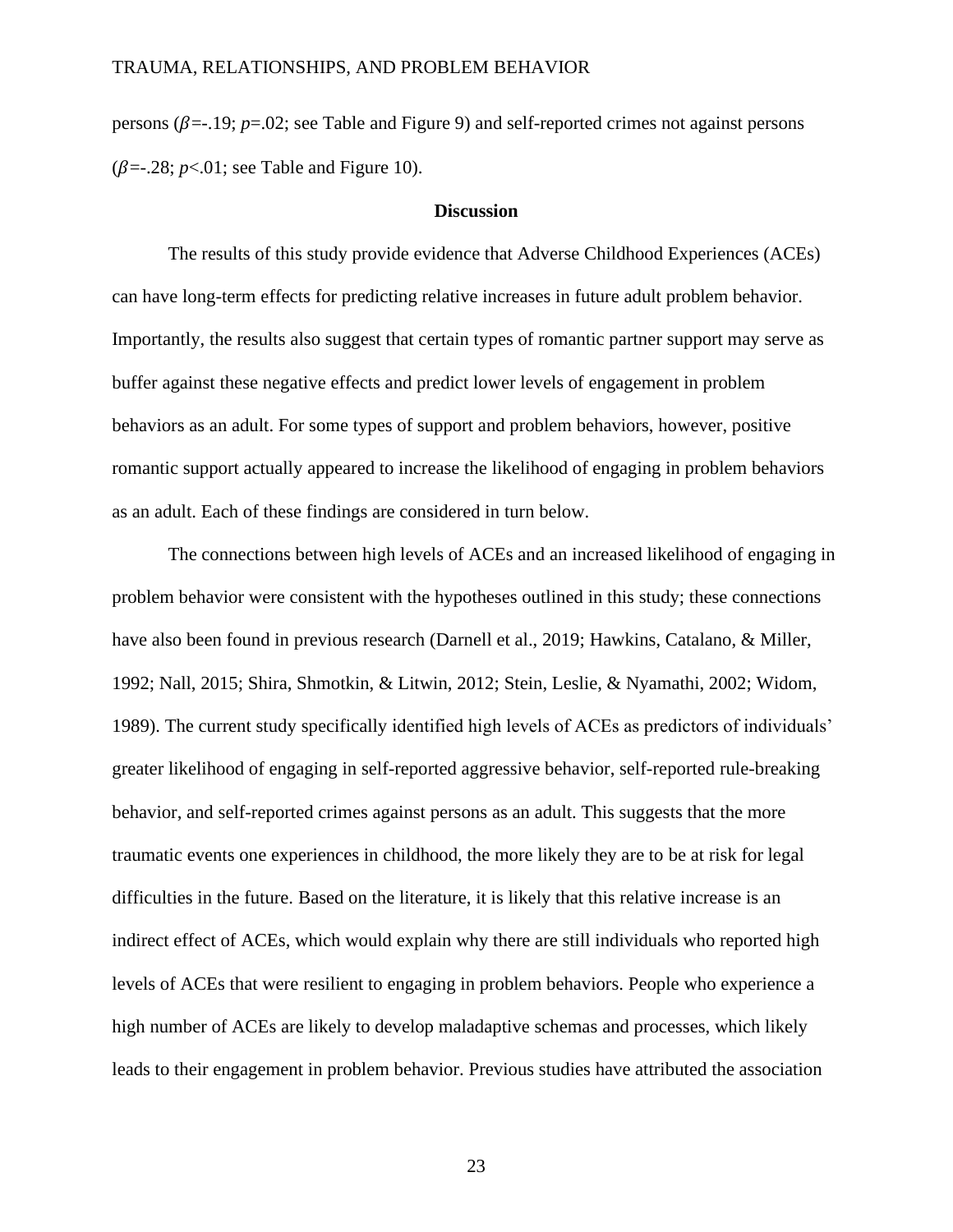between ACEs and problem behaviors to a number of factors that are also thought to be products of high levels of ACEs: maladaptive coping strategies (Min et al., 2007; Walsh, Fortier, & DiLillo, 2010; Whiffen & MacIntosh, 2005), disruption in developmental processes (Shira, Shmotkin, & Litwin, 2012), growing up in an environment in which problem behaviors are considered normal (Currie & Tekin, 2006) high levels of impulsivity, deficits in emotional regulation, difficulty feeling empathy (Rogosch, Chicchetti, & Aber, 1995; Widom, 1989), and poor models of social support and relationships (Hur et al., 2012; Reyes, 2018; Reyome, 2010). In sum, the increase in problem behaviors that were seen in individuals with high levels of ACEs is not novel. There are a number of negative outcomes that are frequently associated with high levels of ACEs, which likely contribute to the increase in problem behaviors.

The hypothesis that ACEs would predict a decrease in romantic support in young adulthood, while supported by much of the literature, was not upheld by the findings of the present study. Related studies have found that, for similar reasons as to why ACEs are associated with higher levels of criminal behavior, ACEs are also associated with lower levels of support in romantic relationships (Labella et al., 2019; Min et al., 2007; Whiffen & MacIntosh, 2005). However, the results of the current study showed no association between these variables. The differences between our findings and the findings of related studies could be attributed to multiple things. The population sampled was relatively low-risk, which might contribute to the differing effects. The time periods examined may have also played a role in providing differing results. Romantic support was measured in late adolescence/early adulthood, while many other studies examined this variable earlier in adolescence. It is possible that by the time support was assessed, the participants had encountered other key relationships or experiences that may have influenced their later support scores.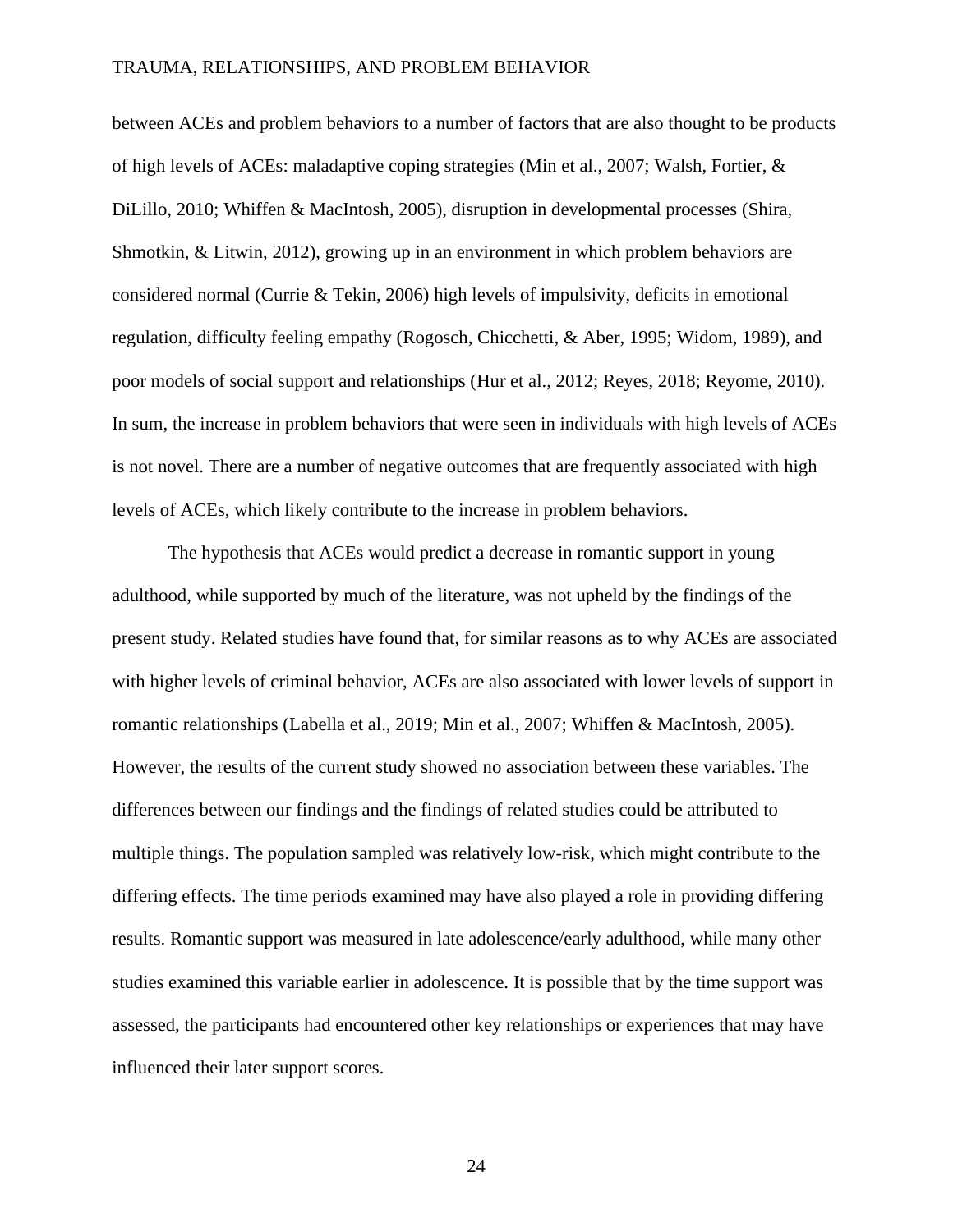The most novel aspect of the study was the prediction that high levels of romantic support would serve as a buffer against the increased likelihood of engaging in problem behavior that is often seen in adults with high levels of reported ACEs. The present study provided some evidence for this prediction. Most notably, instrumental support served as a protective factor against the peer-reported problem behaviors, rule-breaking and intrusive behavior, and perceived support served as a protective factor against the effect of ACEs on crimes against persons and crimes not against persons. This could be attributed to the fact that when abused or traumatized children find healthy relationships, they develop some of the coping mechanisms necessary to lead a productive life and accommodate their schemas as they gain exposure to the relationships they did not experience as a child. Floyd and Riforgiate (2008) identify the ability for healthy relationships to reduce cortisol levels, which indicates lower levels of hormonal stress. These reduced stress levels contribute to the development of healthy coping mechanisms, as well as healthy communication between partners, that might help individuals avoid choices to engage in problem behaviors.

This association between support and lower levels of problem behaviors, however, could also be due to a number of other factors. Giordano et al. (2003) examined a highly delinquent group of individuals and found that those who later got married began to distance themselves from negative peer influences throughout their marriage, and this act of distancing led to lower levels of criminal or delinquent behavior. Married couples frequently spend time with the same group of acquaintances, and they may conform their friend group to fit more into that of their spouse (Gerstel & Sarkisian, 2006; Wilcox et al., 2005). They also may conform themselves to fit more into their spouses group of friends for fear of losing their partner, which may contribute to lower levels of criminal behavior due to pressure from outside sources (Wilcox et al., 2005).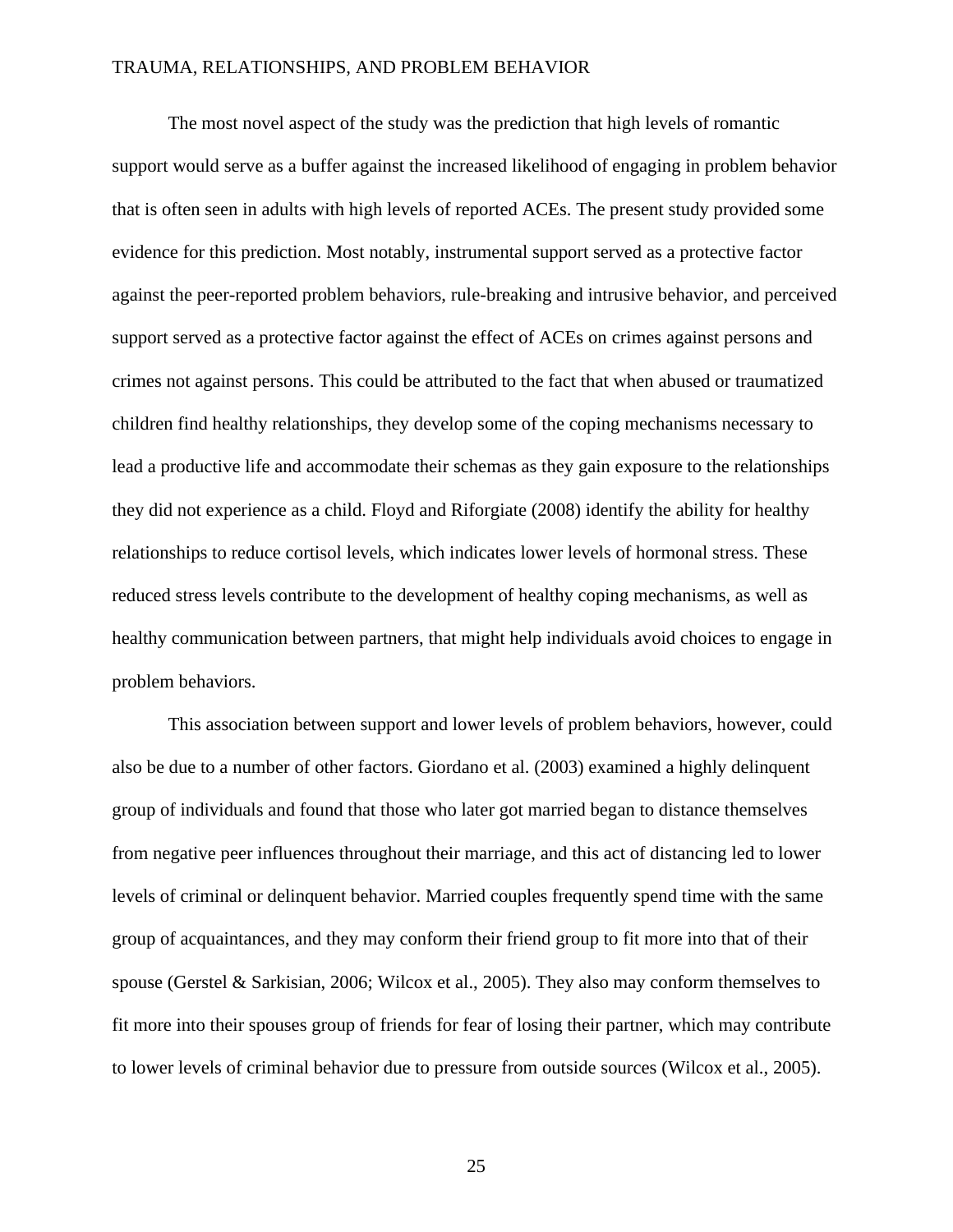All in all, when individuals engage in committed romantic relationships, they typically expand their support system to encompass that of their partner (Lerman, 2002; Wilcox et al., 2005), so if they are not receiving the support they may need from their partner, they have an extended number of resources to which they can turn.

Interestingly enough, differing measures of support also demonstrated some effects that were opposite of what was hypothesized. High levels of certain kinds of support in romantic relationships increased the prevalence of self- and/or peer-reported aggressive, rule-breaking, and criminal behavior when youth had experienced more ACEs. More specifically, instrumental support predicted a relative increase in self-reported rule-breaking and aggressive behavior, and high levels of emotional support predicted a relative increase in all three of these self-reported problem behaviors; perceived support predicted a relative increase in peer-reported rule-breaking behavior. It is possible that low levels of support in relationships indicate that the participant's romantic partner is not supporting the deviant behavior, in which case the lack of support may actually serve as a protective factor. Taken the other way, high levels of support could mean that romantic partners are supporting the participants' aggressive, rule-breaking, and criminal behavior, contributing to the increase in these behaviors that is seen in this study. In addition to this explanation, romantic partners who know that their significant other experienced high levels of childhood trauma might be hesitant to criticize any of their behaviors, regardless of how inappropriate they are, because they do not want to upset their partner by being over critical or by calling out their behaviors (Godbout, Sabourin, & Lussier, 2009).

Notably, the different types of support were not significantly correlated with each other, suggesting that they represent distinct aspects of romantic support. Furthermore, all three of the support types produced different effects, suggesting that the different types of support impacted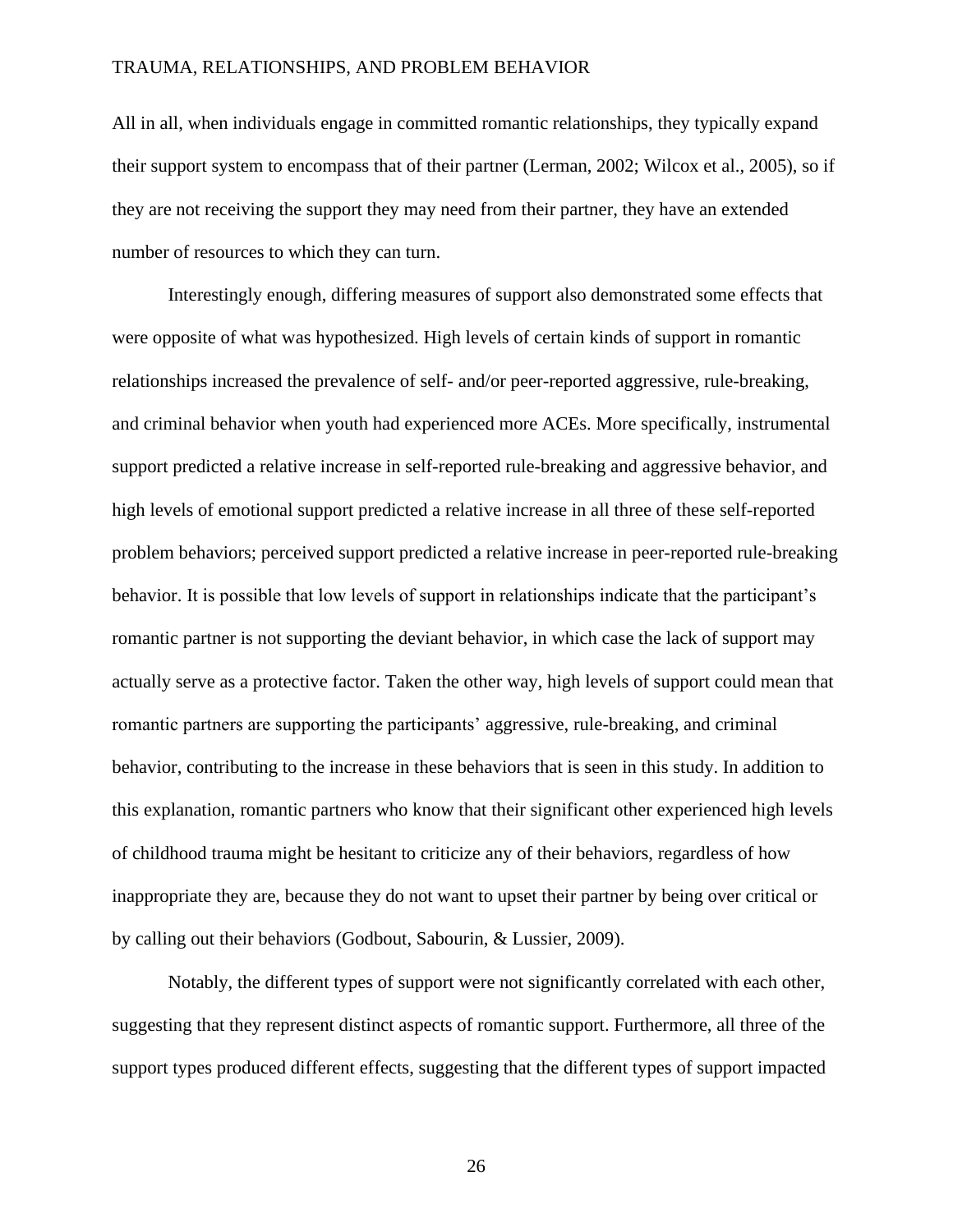the individual in varying ways. Emotional support in the context of more ACEs predicted a relative increase in all of the more severe, self-reported problem behaviors. As mentioned above, it is possible that this emotional support might be in the form of the supporter validating and/or tolerating the problem behaviors that the participant commits. It is also interesting to note that when high levels of instrumental support were reported for individuals with more ACEs, peers reported a relative decrease in problem behaviors, while the participants reported a relative increase in their own problem behaviors. It is plausible to suggest that the participants' romantic partners encourage them, or give them advice to behave more appropriately or to be more aware of the behavior in public or with others (Prentice-Dunn & Rogers, 1982), which would contribute to the close peer reporting a decrease in poor behavior.

This study had a few limitations that may have impacted the results. One is that the Adverse Childhood Experiences scale does not differentiate between types of childhood trauma. Future replications should include other scales in order to accurately represent the effects of different types of trauma, such as physical, emotional, sexual, and verbal. Another limitation to the ACEs measure is that the population we reached was a relatively low-risk population; the average number of ACEs that the participants reported was 1. The results would likely be different had we sampled a more high-risk population; future replications should consider this.

In addition, the observed emotional support variable raised some questions. The mean score for emotional support was 0.6 on a 0-4 scale. This is quite low, suggesting that this was perhaps a rather dichotomous construct. In other words, the partner either provided emotional support or they did not; there was no in between. It would be helpful to look into this potential and assess the distribution to see if this truly was a dichotomous construct. Furthermore, future research should consider evaluating the differences between the support variables at each age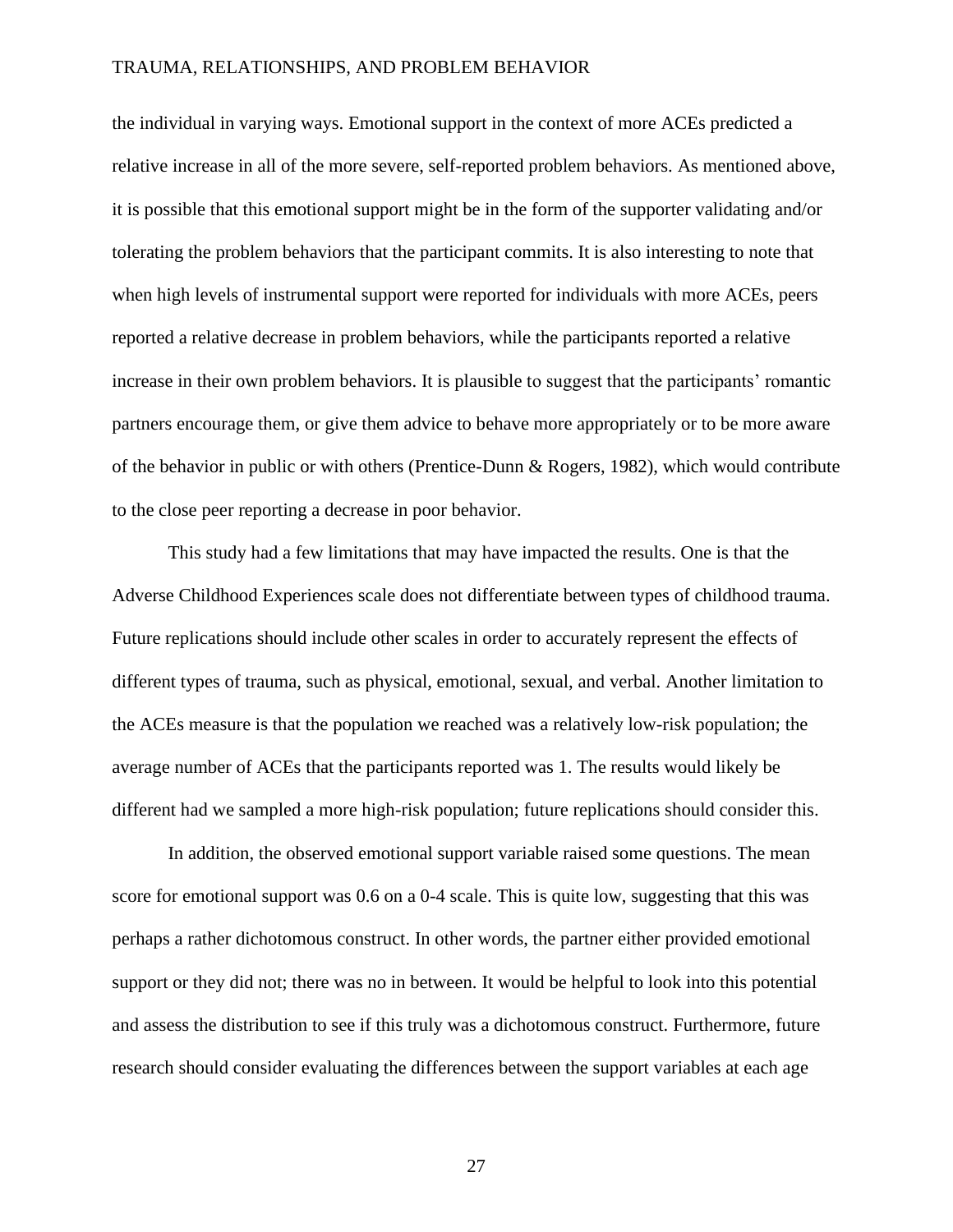wave. It is reasonable to suggest that as the participants aged, their support grew more profound and emotional.

Moreover, this study only looked into one main quality of romantic relationships. It would be interesting and more inclusive to evaluate the effect that other relationship qualities had on later problem behaviors; this being said, it would also be beneficial to consider more specific kinds of problem behavior, such as rape and assault versus burglary and theft. Differentiating between different kinds of crimes and problem behaviors might provide some insight into the specific qualities that victims of childhood trauma develop that lead them to lives of crime and delinquency. For example, this could help determine which kinds of child abuse – emotional, verbal, or physical – are more likely to predict higher levels of violent and antisocial behavior as opposed to nonviolent crimes and less serious behavior.

Another interesting consideration to keep in mind with future replications of this study is the minimal effect that both gender and income had on outcome variables. First, gender was only correlated with one problem behavior: peer-reported rule-breaking. This association suggested that boys are more likely to engage in rule-breaking behaviors than are their female counterparts, according to their peers. However, given that men are much more heavily populated in criminal justice system, one would expect that gender would have been correlated with more outcome variables. This is perhaps because the population we sampled was low-risk; had we sampled a more high-risk population, it is possible that we may have seen more significant correlations between gender and problem behaviors. Similarly, income was not correlated with any outcome variables; rather, it was only significantly correlated with ACEs, suggesting that those with lower income were more likely to have experienced high levels of ACEs. This, again, may be partially attributed to our low-risk sample. Future replications should consider running interactions with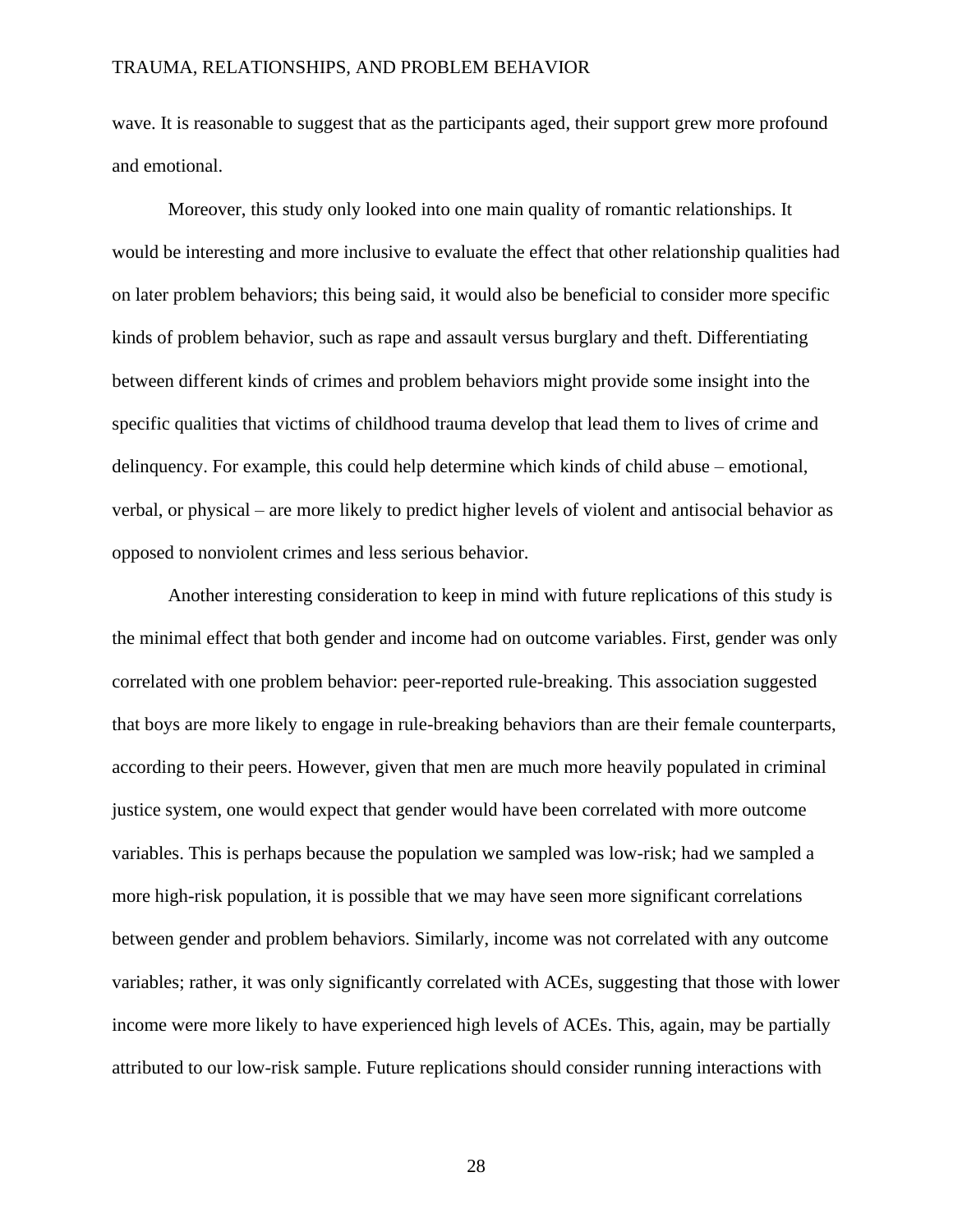gender and income as potential moderators rather than simply analyzing them with correlations and regressions. Gender and income very well might produce some interactive effects on the outcome variables that were not accounted for with our present analyses.

It is important to note that, while these results provide evidence for relationships between these variables, they do not prove causation. There are many potential confounds that could influence the results, meaning that ACEs and romantic relationship qualities may not be the only factors contributing to the participants' likelihood of engaging in problem behaviors. For example, traumatic experiences that occurred after the age of 18 could have an impact. Also, traumatic brain injuries (TBI) have the potential to damage neural pathways in the brain and affect one's engagement in problem behaviors (Pessar et al., 1992). This study also does not consider peer influence on problem behavior, which is generally accepted to have an impact (Brook, Nomura, & Cohen, 1989; Giordano et al., 2003; Maxwell, 2002; Mrug et al., 2014). Nevertheless, there were attempts to account for some potential confounds in the study. Analyses controlled for a baseline measurement of problem behavior, which was very highly correlated with our outcome measures. This means that any significant effects represented relative increases or decreases in problem behaviors over time. We also ran post-hoc analyses that controlled for negative conflict behaviors between the romantic partners, and the pattern of the results remained the same, which reduces the potential for the negative aspects of the relationship to explain the results. We also ran a post-hoc analysis to investigate the impact of relationship duration but found no significant effects of the length of the relationship on other variables. Nevertheless, future research should investigate the effect that other relationship qualities have on problem behavior; the effect that support had on aggressive, rule-breaking, and criminal behavior was unexpected, and it would be interesting to further examine whether the same pattern of results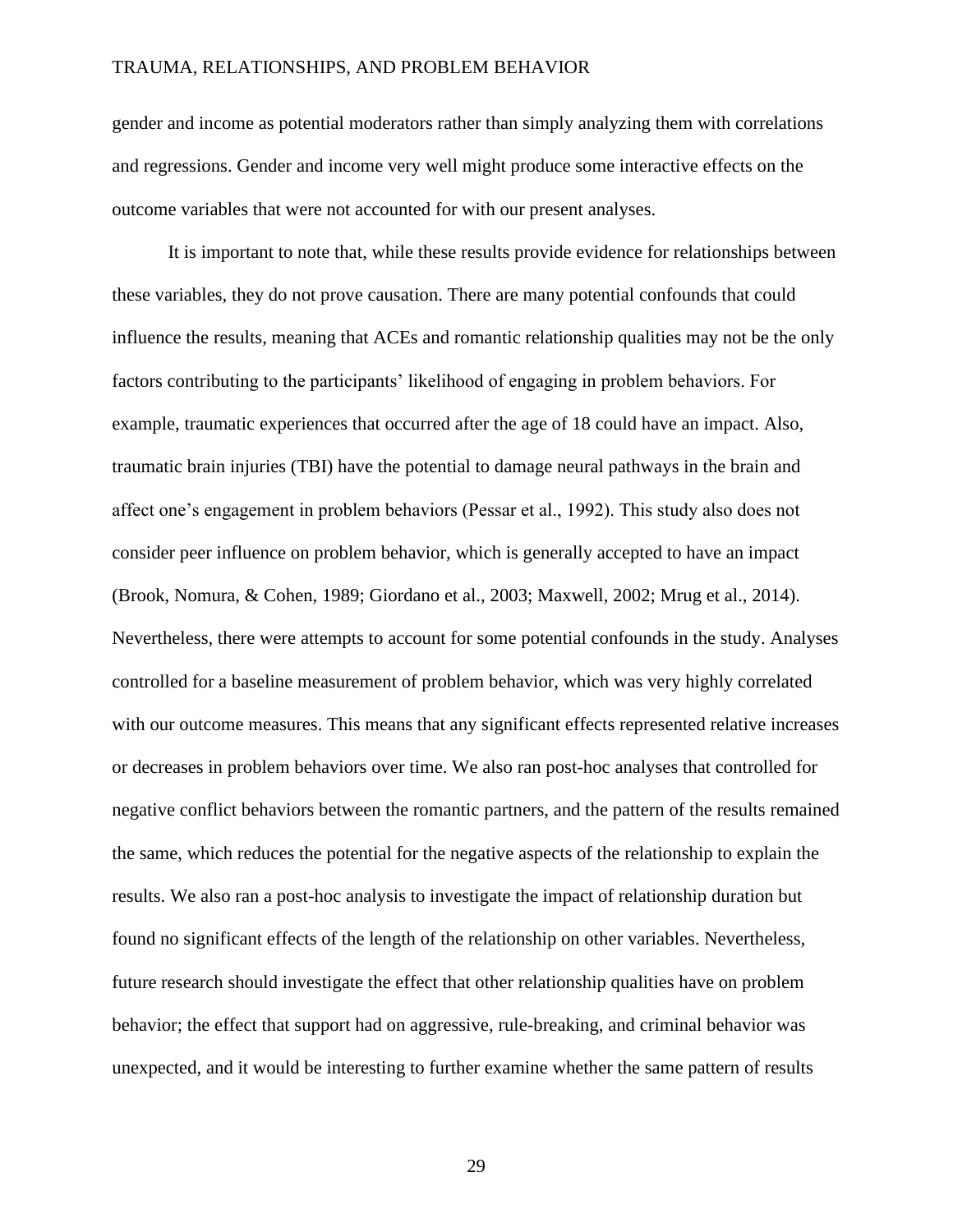might be observed for other positive relationship factors. Regardless, the findings of this study provide valuable insight into the significance of forming supportive romantic relationships for individuals with a history of ACEs.

Overall, the results from the present study provide some support for the literature that identifies adult problem behavior as a negative effect of childhood trauma. Additionally, they introduce the idea that supportive romantic relationships may be able to protect against some of problem behaviors that are predicted by childhood trauma, but may potentially exacerbate others. By gaining a more thorough understanding of these effects, practitioners may be able to develop interventions and programs to educate youth on healthy relationships, especially in populations that have been identified as experiencing high levels of ACEs, potentially decreasing the likelihood that these individuals engage in deviant behavior in adulthood.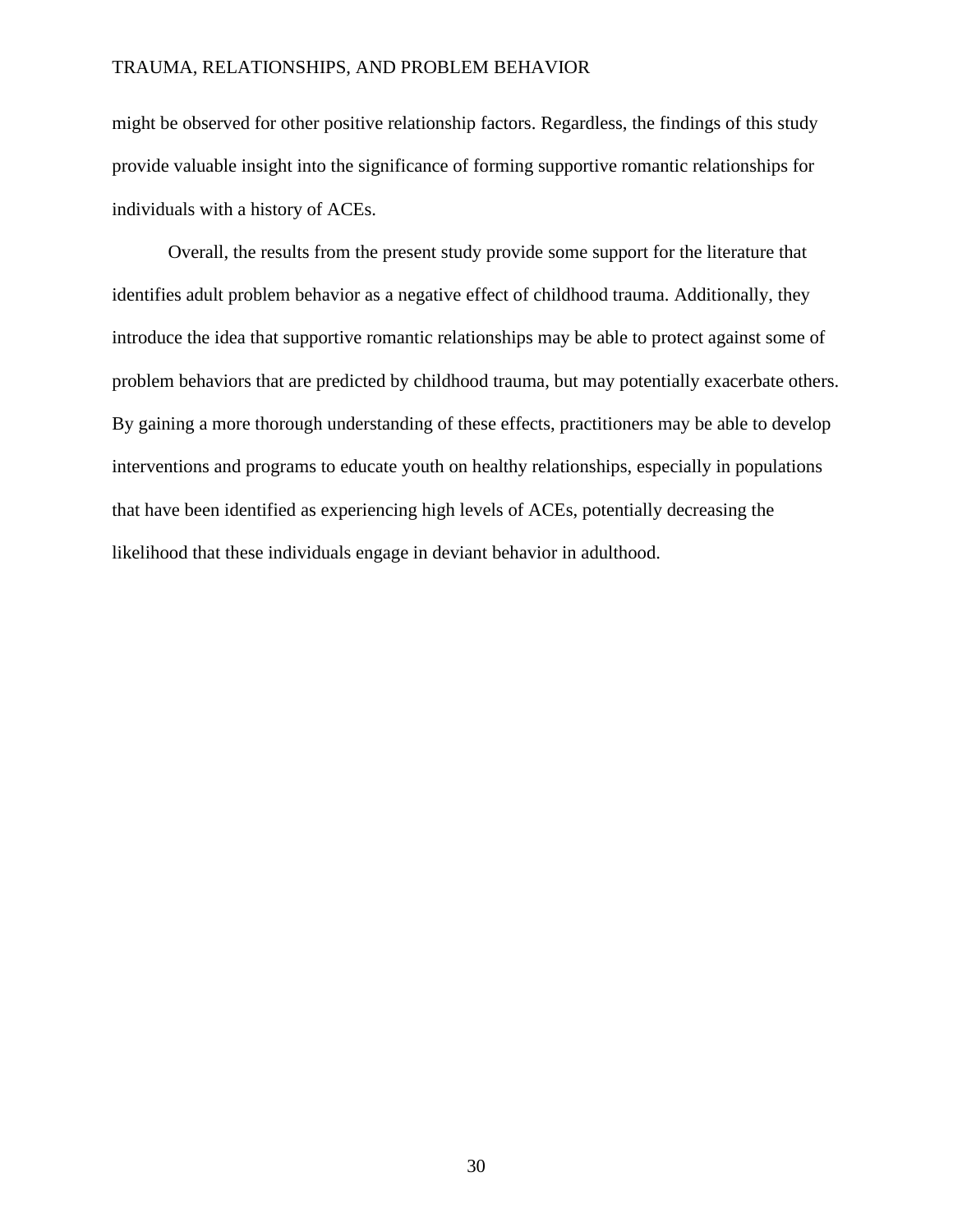#### References

- Achenbach, T. M., & Rescorla, L. A. (2003). Manual for the ASEBA adult forms & profiles. *Research Center for Children, Youth, and Families.*
- Allen, J. P., Hall, F. D., Insabella, G. M., Land, D. J., Marsh, P. A., & Porter, M. R. (2012). Supportive behavior task coding manual: Version 1.3.
- Anda, R. F., Felitti, V. J., Bremner, J. D., Walker, J. D., Whitfield, C., Perry, B. D., Dube, S. R., & Giles, W. H. (2005). The enduring effects of abuse and related adverse experiences in childhood. *European Archives of Psychiatry and Clinical Neuroscience, 256*(3), 174-186.
- Anderson, S. H., Anderson, L. H., & Skov, P. E. (2015). Effect of marriage and spousal criminality on recidivism. *Journal of Marriage and the Family, 77*(2), 496-509.
- Arene, C. (2016). The impact of being in an unhealthy relationship. *Healthy Place.* Retrieved from [https://www.healthyplace.com/relationships/unhealthy-relationships/the-impact-of](https://www.healthyplace.com/relationships/unhealthy-relationships/the-impact-of-being-in-an-unhealthy-relationship)[being-in-an-unhealthy-relationship.](https://www.healthyplace.com/relationships/unhealthy-relationships/the-impact-of-being-in-an-unhealthy-relationship)
- Beaver, K. M., Wright, J. P., DeLisi, M., & Vaughn, M. G. (2008). Desistence from delinquency: The marriage effect revisited and extended. *Social Science Research, 37*(3), 736-752.
- Blanchflower, D. G., & Oswald, A. J. (2004). Money, sex, and happiness: An empirical study. *The Scandinavian Journal of Economics, 106*(3), 393-415.
- Boyes, A. (2013). 50 characteristics of healthy relationships. *Psychology Today.* Retrieved from [https://www.psychologytoday.com/us/blog/in-practice/201301/50-characteristics-healthy](https://www.psychologytoday.com/us/blog/in-practice/201301/50-characteristics-healthy-relationships)[relationships.](https://www.psychologytoday.com/us/blog/in-practice/201301/50-characteristics-healthy-relationships)
- Braithwaite, S. R., Delevi, R., & Fincham, F. D. (2010). Romantic relationships and the physical and mental health of college students. *Personal Relationships, 17*(1).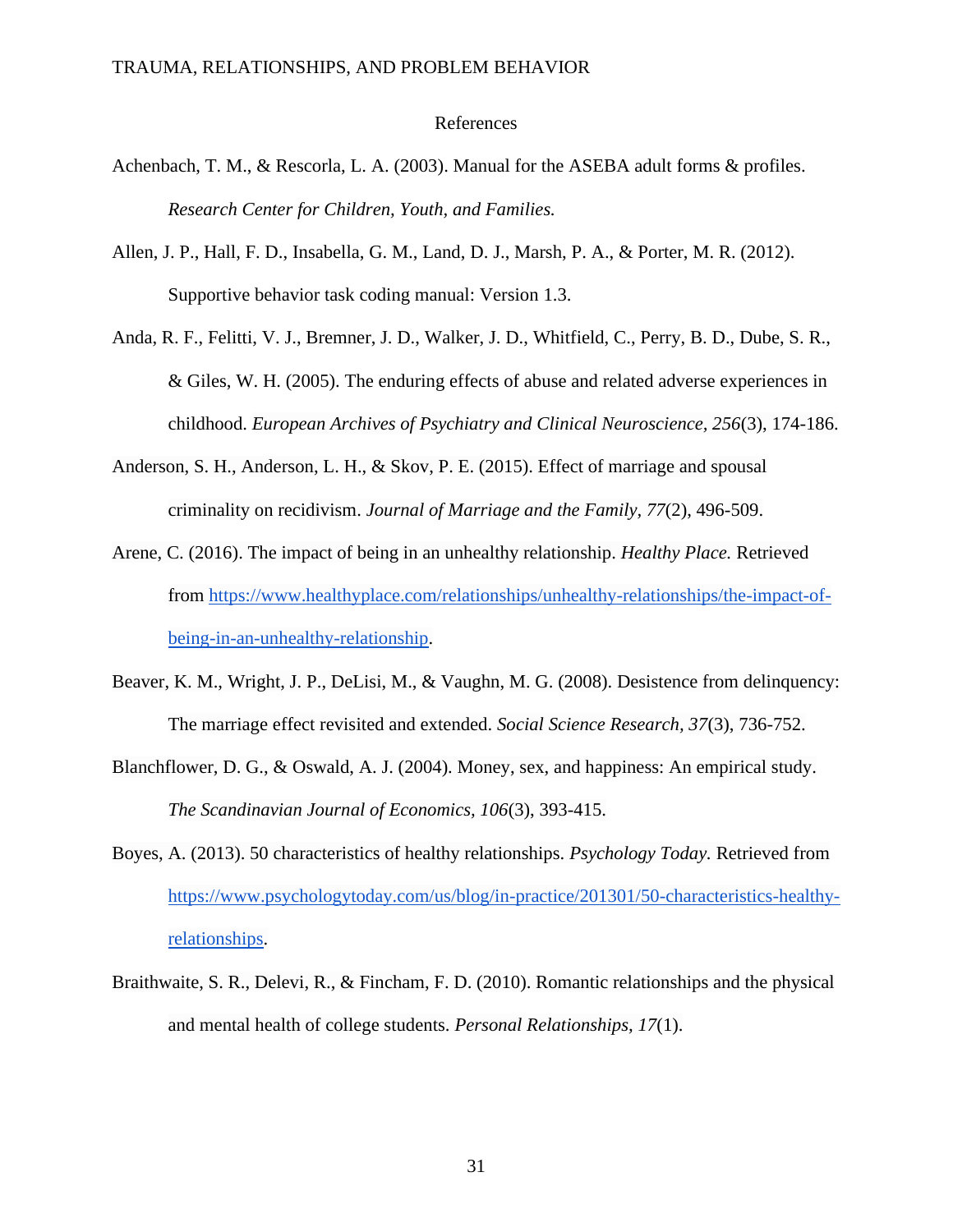Brickel, R. E. (2015). Loving a trauma survivor: Understanding childhood trauma's impact on relationships. *Brickel & Associates.* Retrieved from

[https://brickelandassociates.com/trauma-survivor-relationships/.](https://brickelandassociates.com/trauma-survivor-relationships/)

- Brickel, R. E. (2016). Healthy relationships matter more than we think. *Brickel & Associates.*  Retrieved from [https://brickelandassociates.com/healthy-relationships-matter-think/.](https://brickelandassociates.com/healthy-relationships-matter-think/)
- Brook, J. S., Nomura, C., & Cohen, P. (1989). A network of influences on adolescent drug involvement: Neighborhood, school, peer, and family. *Genetic, Social and General Psychology Monographs, 115*(1), 125-145.
- Burt, S. A., Donnellan, M. B., Humbad, N. M., Hicks, B. M., McGue, M., & Iacono, W. G. (2010). Does marriage inhibit antisocial behavior? An examination of selection vs causation via a longitudinal twin study. *Arch Gen Psychiatry, 67*(12), 1309-1315.
- Busjahn, A., Faulhaber, H., Freier, K., & Luft, F. C. (1999). Genetic and environmental influences on coping styles: A twin study. *Psychosomatic Medicine, 61*(4), 469-475.
- Colvin, M., Cullen, F. T., & Vander Ven, T. (2002). Coercion, social support, and crime: An emerging theoretical consensus. *Criminology, 40*(1), 19-42.
- Currie, J., & Tekin, E. (2006). Does child abuse cause crime? *The National Bureau of Economic Research, 12171.* Retrieved from: [https://www.nber.org/papers/w12171.pdf.](https://www.nber.org/papers/w12171.pdf)
- Dakof, G. A., & Taylor, S. E. (1990). Victims' perceptions of social support: What is helpful from whom? *Journal of Personality and Social Psychology, 58*(1), 80-89.
- Darnell, D., Flaster, A., Hendricks, K., Kerbrat, A., Comtois, K. A. (2019). Adolescent clinical populations and associations between trauma and behavioral and emotional problems. *Psychological Trauma: Theory, Research, Practice, and Policy, 11*(3), 266-273.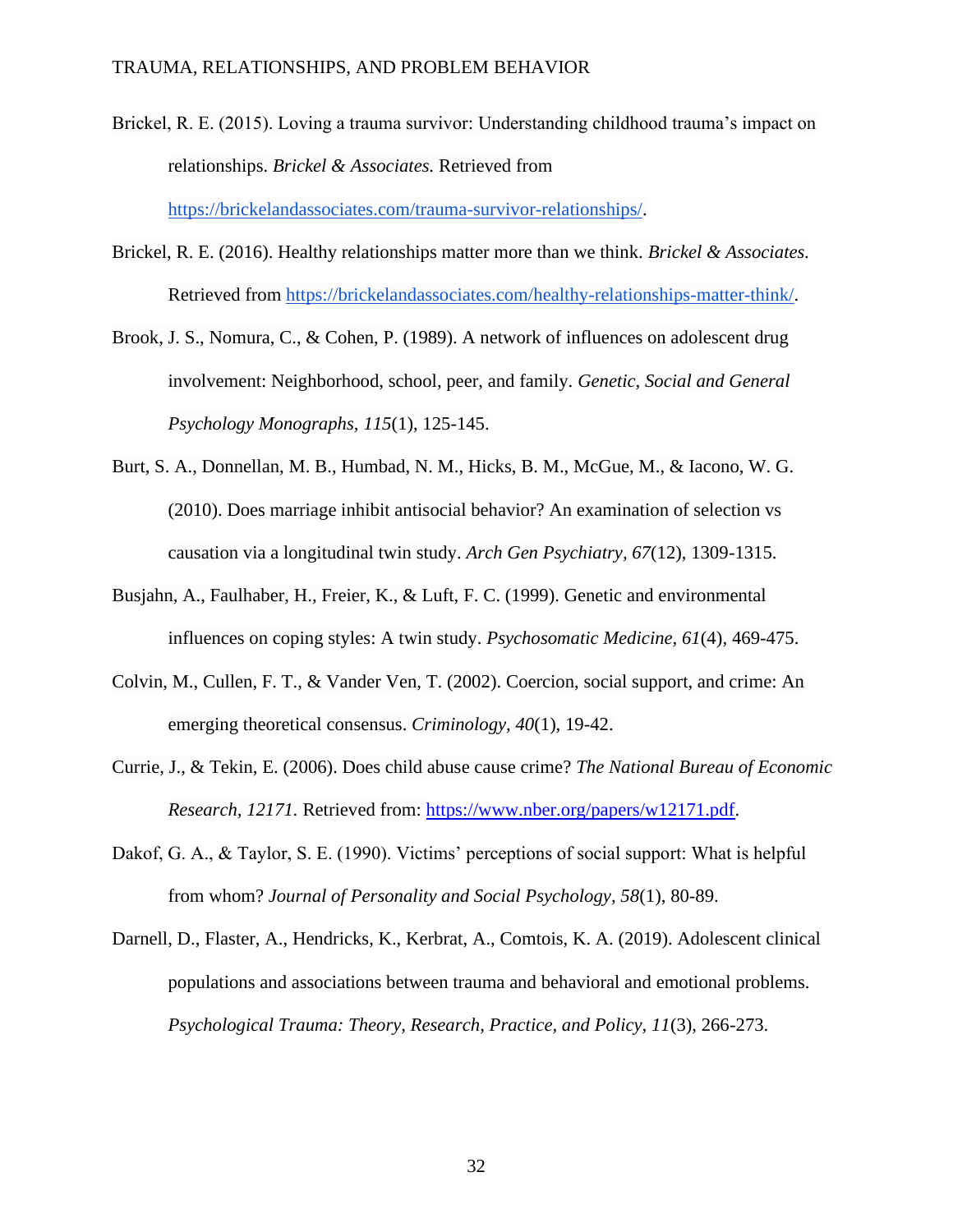- DeLongis, A., & Holtzman, S. (2005). Coping in context: The role of stress, social support, and personality in coping. *Journal of Personality, 73*(6), 1633-1656.
- Dube, S. R. (2017). How childhood trauma can affect mental and physical health into adulthood. *The Conversation.* Retrieved from [https://theconversation.com/how-childhood-trauma](https://theconversation.com/how-childhood-trauma-can-affect-mental-and-physical-health-into-adulthood-77149)[can-affect-mental-and-physical-health-into-adulthood-77149.](https://theconversation.com/how-childhood-trauma-can-affect-mental-and-physical-health-into-adulthood-77149)
- Elliot, D. S., & Ageton, S. S. (1980). Reconciling race and class differences in self-reported and official estimates of delinquency. *American Sociological Review 45*, 95-110.
- Floyd, K., & Riforgiate, S. (2008). Affectionate communication received from spouses predicts stress hormone levels in healthy adults. *Communication Monographs, 75*(4), 351-368.
- Furman, W., & Buhrmester, D. (2009). The network of relationships inventory: Behavioral systems version. *International Journal of Behavioral Development, 33*(5), 470-478.
- Garcia, C. A., & Lane, J. (2012). Dealing with the fall-out: Identifying and addressing the role that relationship strain plays in the lives of girls in the juvenile justice system. *Journal of Criminal Justice, 40*(3), 259-267.
- Gerstel, N., & Sarkisian, N. (2006). Marriage: The good, the bad, and the greedy. *Contexts, 5*(4), 16-21.
- Giordano, P. C., Cernkovich, S. A., & Holland, D. D. (2003). Changes in friendship relations over the life course: Implications for deistance from crime. *Criminology, 41*(2), 293-328.
- Godbout, N., Sabourin, S., & Lussier, Y. (2009). Child sexual abuse and adult romantic adjustment: Comparison of single- and multiple-indicator measures. *Journal of Interpersonal Violence, 24*(4), 693-705.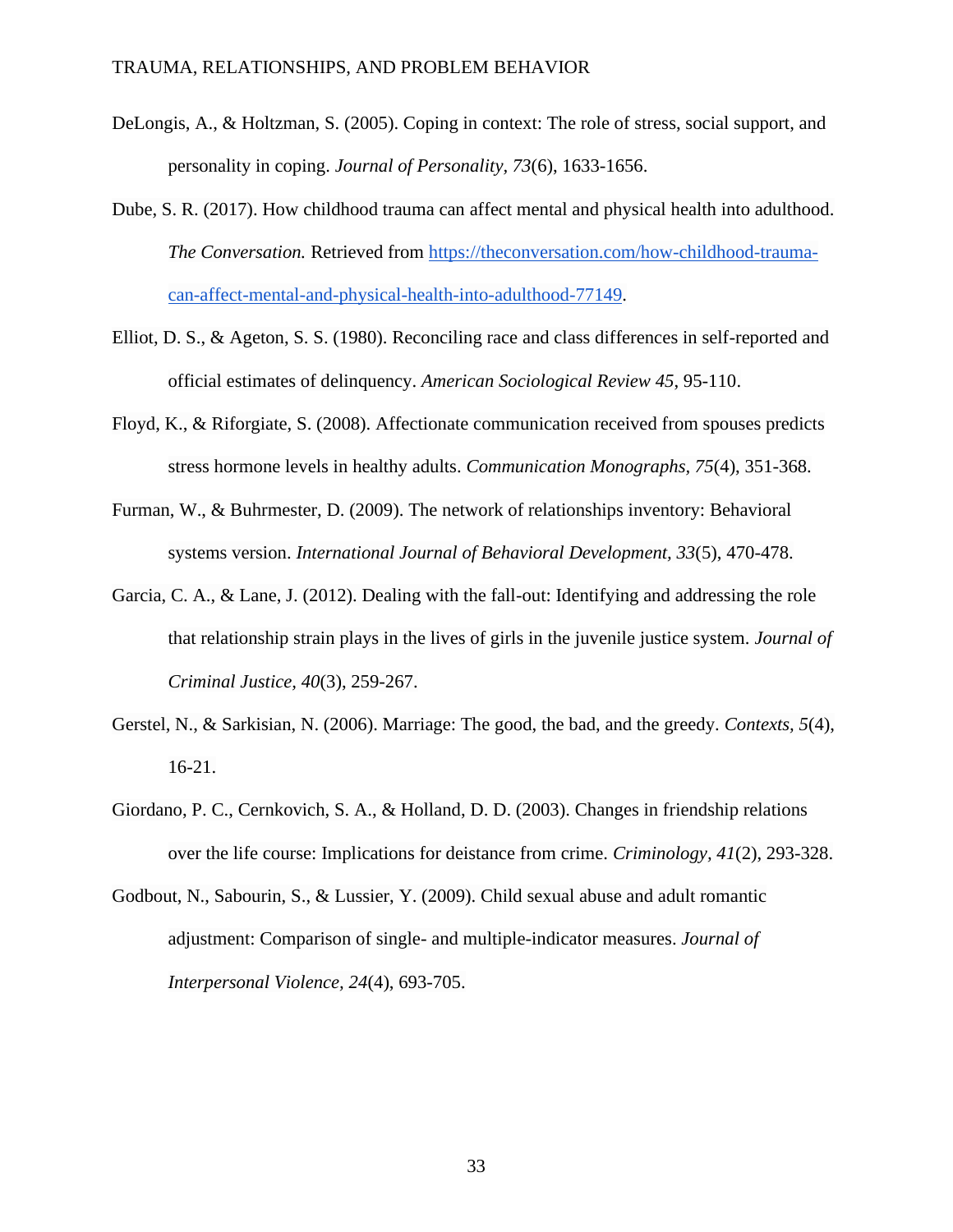- Gove, W. R., Hughes, M., & Briggs, C. (1983). Does marriage have positive effects on the psychological well-being of the individual? *Journal of Health and Social Behavior, 24*(2), 122-131.
- Hagerty, B. M., & Williams, R. A. (1999). The effects of sense of belonging, social support, conflict, and loneliness on depression. *Nursing Research, 48*(4), 215-219.
- Hawkins, J. D., Catalano, R. F., & Miller, J. Y. (1992). Risk and protective factors for alcohol and other drug problems in adolescence and early adulthood: Implications for substance abuse prevention. *Psychological Bulletin, 112*(1), 64-105.
- Haynie, D. L., Giordano, P. C., Manning, W. D., & Longmore, M. A. (2005). Adolescent romantic relationships and delinquency involvement. *Criminology, 43*(1), 177-210.
- Holtzman, S., Newth, S., & DeLongis, A. (2004). The role of social support in coping with daily pain among patients with rheumatoid arthritis. *Journal of Health Psychology, 9*(3), 677- 695.
- Horwitz, A. V., White, H. R., & Howell-White, S. (1996). Becoming married and mental health: A longitudinal study of a cohort of young adults. *Journal of Marriage and Family, 58*(4), 895-907.
- Howes, C., & Espinosa, M. P. (1985). The consequences of child abuse for the formation of relationships with peers. *Child Abuse & Neglect, 9*, 397-404.
- Hur, Y., MacGregor, A. J., Cherkas, L., Williams, F. M. K., & Spector, T. D. (2012). Age differences in genetic and environmental variations in stress-coping during adulthood: A study of female twins. *Behavior Genetics, 42*, 541-548.
- Joyner, K., & Campa, M. (2006). How do adolescent relationships influence the quality of romantic and sexual relationships in young adulthood? In Crouter, A. C., & Booth, A.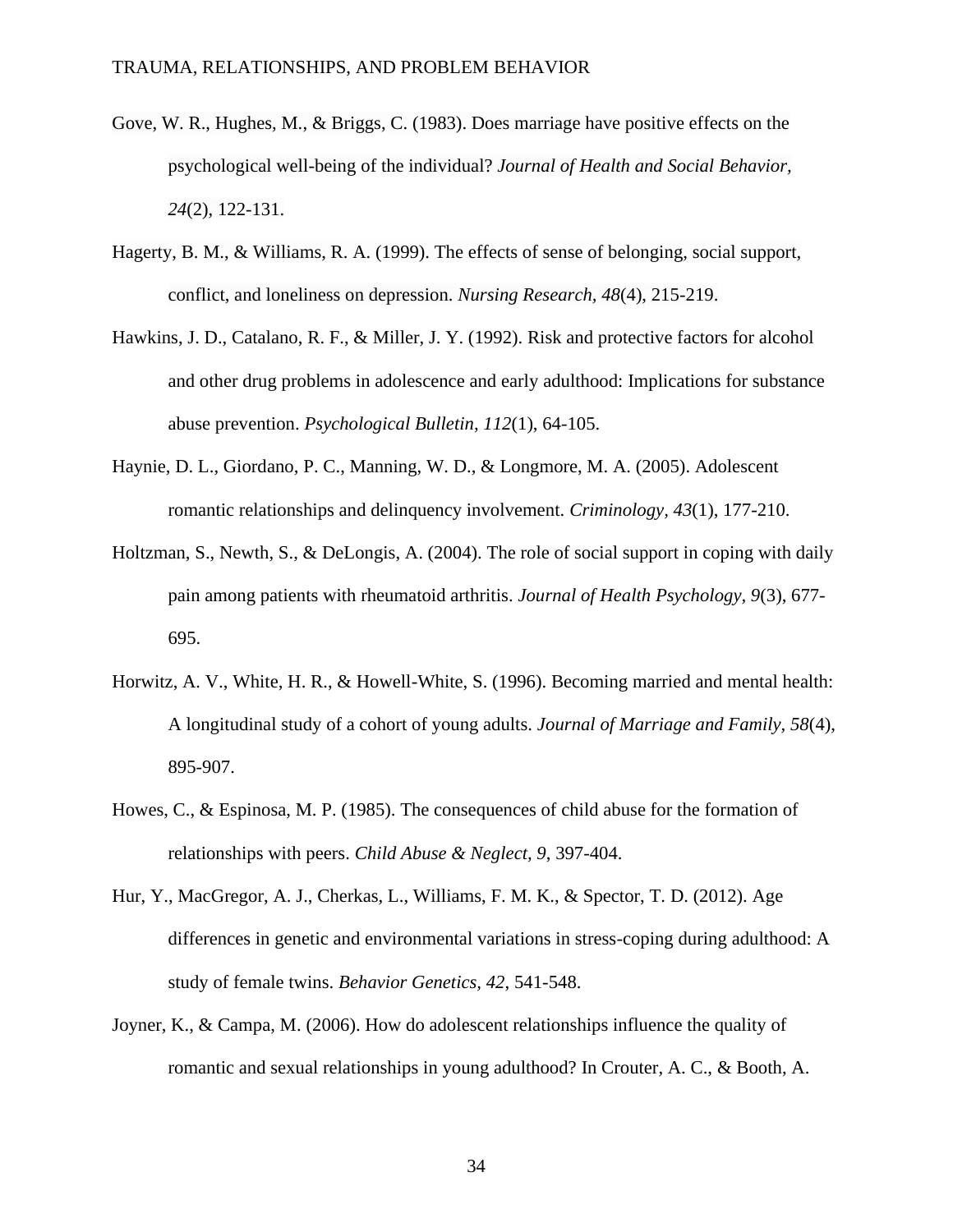(Eds.), *Romance and sex in adolescence and emerging adulthood: Risks and opportunities* (pp. 93-101). Lawrence Erlbaum Associates.

- Kerr, D. C. R., Capaldi, D. M., Owen, L. D., Wiesner, M., & Pears, K. C. (2011). Changes in atrisk American men's crime and substance use trajectories following fatherhood. *Journal of Marriage and Family, 73*(5), 1101-1116.
- King, R. D., Massoglia, M., & MacMillan, R. (2007). The context of marriage and crime: Gender, the propensity to marry, and offending in early adulthood. *Criminology, 45*(1), 33-65.
- Labella, M. H., Raby, K. L., Martin, J., & Roisman, G. I. (2019). Romantic functioning mediates prospective associations between child abuse and neglect and parenting outcomes in adulthood. *Development and Psychopathology, 31,* 95-111.
- Lakey, B., & Cassady, P. B. (1990). Cognitive processes in perceived social support. *Journal of Personality and Social Psychology, 59*(2), 337-343.
- Laser, J. A., & Leibowitz, G. S. (2009). Promoting positive outcomes for healthy youth development: Utilizing social capital theory. *Journal of Sociology and Social Welfare, 36*(1), 87-102.
- Lerman, R. I. (2002). How do marriage, cohabitation, and single parenthood affect the material hardships of families with children? *Urban Institute.* Retrieved from [http://webarchive.urban.org/UploadedPDF/410539\\_SippPaper.pdf.](http://webarchive.urban.org/UploadedPDF/410539_SippPaper.pdf)
- Madson, S. D., & Collins, W. A. (2011). The salience of adolescent romantic experiences for romantic relationship qualities in young adulthood *Journal of Research on Adolescence, 21*(4).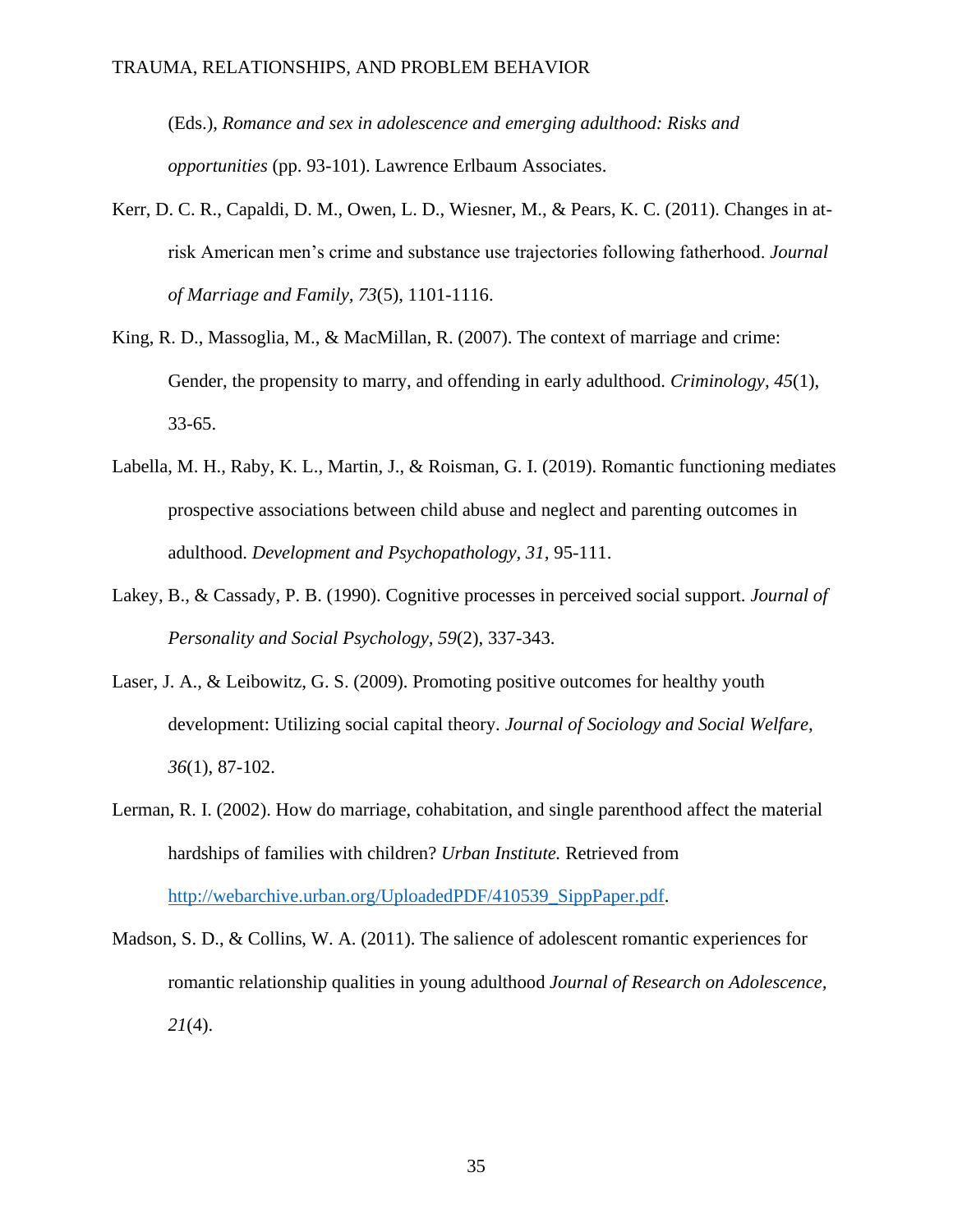- Maxwell, K. A. (2002). Friends: The role of peer influence across adolescent risk behaviors. *Journal of Youth and Adolescence, 3,* 267-277.
- Morelli, S. A., Ihno, L. A., Arnn, M. E., & Zaki, J. (2015). Emotional and instrumental support provision interact to predict well-being. *Emotion, 15*(4), 484-493.
- Mrug, S., Elliot, M. N., Davies, S., Tortolero, S. R., Cuccaro, P., & Schuster, M. A. (2013). Early puberty, negative peer influence, and problem behaviors in adolescent girls. *Pediatrics, 133*(1), 7-14.
- Muller, A. E., Skurtveit, S., & Clausen, T. (2016). Many correlates of poor quality of life among substance users entering treatment are not addiction-specific. *Health Quality Life Outcomes, 14(*39).
- Nall, R. (2015). What causes problem behaviors? *Healthline.* Retrieved from [https://www.healthline.com/symptom/problem-behavior.](https://www.healthline.com/symptom/problem-behavior)
- Pessar, L. F., Coad, M., Linn, R. T., & Willer, B. S. (2009). The effects of parental traumatic brain injury on the behavior of parents and children. *Brain Injury, 7*(3), 231-240.
- Prentice-Dunn, S., & Rogers, R. W. (1982). Effects of public and private self-awareness on deindividuation and aggression. *Journal of Personality and Social Psychology, 43*(3), 503-513.
- Reyes, Z. (2016). How attachment and parenting style affect adult relationships. *Psychology & Psychiatry.* Retrieved from [http://www.brainblogger.com/2016/05/13/how-attachment](http://www.brainblogger.com/2016/05/13/how-attachment-and-parenting-style-affect-adult-relationships/)[and-parenting-style-affect-adult-relationships/.](http://www.brainblogger.com/2016/05/13/how-attachment-and-parenting-style-affect-adult-relationships/)
- Reyome, N. D. (2010). Childhood emotional maltreatment and later intimate relationships: Themes from the empirical literature. *Journal of Aggression, Maltreatment & Trauma, 19*(2), 224-242.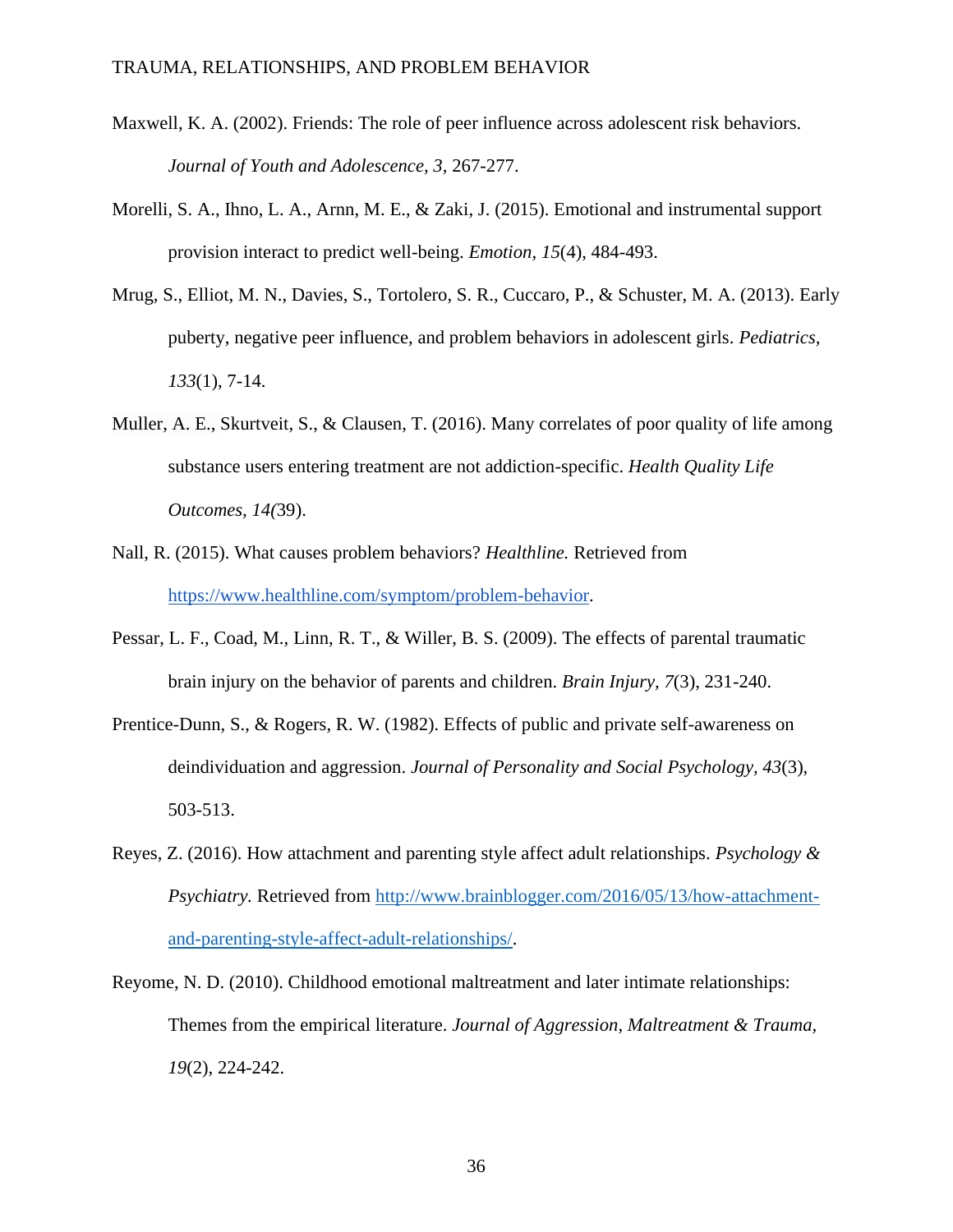- Rogosch, F. A., Chiccetti, D., & Aber, J. L. (1995). The role of child maltreatment in early deviations in cognitive and affective processing abilities and later peer relationship problems. *Development and Psychopathology, 7,* 591-609.
- Salzinger, S., Feldman, R. S., Hammer, M., & Rosario, M. (1993). The effects of physical abuse on children's social relationships. *Child Development, 64*(1), 169-187.
- Sampson, R. J., Laub, J. H., & Wimer, C. (2006). Does marriage reduce crime? A counterfactual approach to within-individual causal effects. *Criminology, 44*(3), 465-508.
- Santiago, P. N., Ursano, R. J., Gray, C. L., Pynoos, R.S., Spiegel, D., Lewis-Fernandez, R., Friedman, M. J., & Fullerton, C. S. (2013). A systematic review of PTSD prevalence and trajectories in DSM-5 defined trauma exposed populations: Intentional and nonintentional traumatic events. *PLoS ONE, 8*(4).

[https://doi.org/10.1371/journal.pone.0059236.](https://doi.org/10.1371/journal.pone.0059236)

- Sarason, I. G., Sarason, B. R., Brock, D. M., & Pierce, G. R. (1996). Social support: Current status, current issues. In C. D. Spielberger et al. (Eds.), Stress and emotion: Anxiety, anger, and curiosity (Vol. 16, pp. 3–27). Washington, DC: Taylor & Francis.
- Semmer, N. K., Elfering, A., Jacobshagen, N., Perrot, T., Beehr, T. A., & Boos, N. (2008). The emotional meaning of instrumental social support. *International Journal of Stress Management, 15*(3), 235-251.
- Shakespeare-Finch, J., & Obst, P. L. (2011). The development of the 2-way social support scale: A measure of giving and receiving emotional and instrumental support. *Journal of Personality Assessment, 93*(5), 483-490.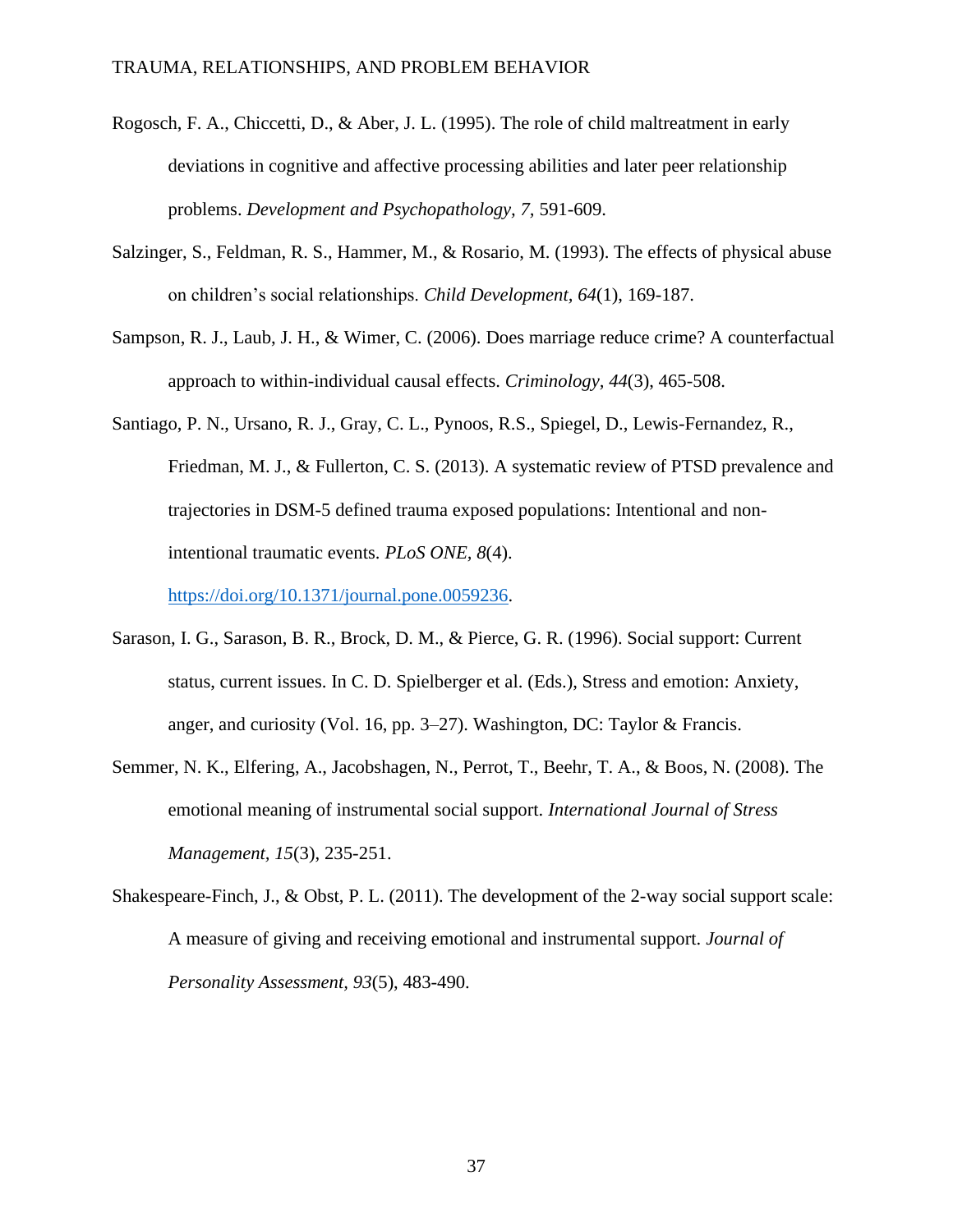- Shira, A., Shmotkin, D., & Litwin, H. (2012). Potentially traumatic events at different points in the life span and mental health: Findings from SHARE-Israel. *American Journal of Orthopsychiatry, 82*(2), 251-259.
- Shouse, N. (2017). The "marriage effect" How romantic relationships reduce crime. *Shouse California Law Group.* Retrieved from [https://www.shouselaw.com/the-marriage-effect--](https://www.shouselaw.com/the-marriage-effect----how-romantic-relationships-reduce-crime) [--how-romantic-relationships-reduce-crime.](https://www.shouselaw.com/the-marriage-effect----how-romantic-relationships-reduce-crime)
- Simon, R. W., & Marcussen, K. (1999). Martial transitions, marital beliefs, and mental health. *Journal of Health and Social Behavior, 40,* 111-125.
- Stein, J. A., Leslie, M., & Nyamathi, A. (2002). Relative contributions of parent substance use and childhood maltreatment to chronic homelessness, depression, and substance abuse problems among homeless women: Mediating roles of self-esteem and abuse in adulthood. *Child Abuse and Neglect, 26*(10), 1011-1027.
- Tharp, A. T., Carter, M., Fasula, A. M., Hatfield-Timajchy, K., Jayne, P. E., Latzman, N. E., & Kinsey, J. (2013). Advancing adolescent sexual and reproductive health by promoting healthy relationships. *Journal of Women's Health, 22*(11).

[http://doi.org/10.1089/jwh.2013.4534](https://doi.org/10.1089/jwh.2013.4534)

- Walsh, K., Fortier, M. A., & DiLillo, D. (2010). Adult coping with childhood sexual abuse: A theoretical and empirical review. *Aggression and Violent Behavior, 15*(1), 1-13.
- Webster, T. N. (2016). Childhood abuse types and adult relational violence mediated by adult attachment behaviors and romantic relational aggression in couples. *Brigham Young University Archives: All Theses and Dissertations,* 6184. Retrieved from: [https://scholarsarchive.byu.edu/cgi/viewcontent.cgi?article=7184&context=etd.](https://scholarsarchive.byu.edu/cgi/viewcontent.cgi?article=7184&context=etd)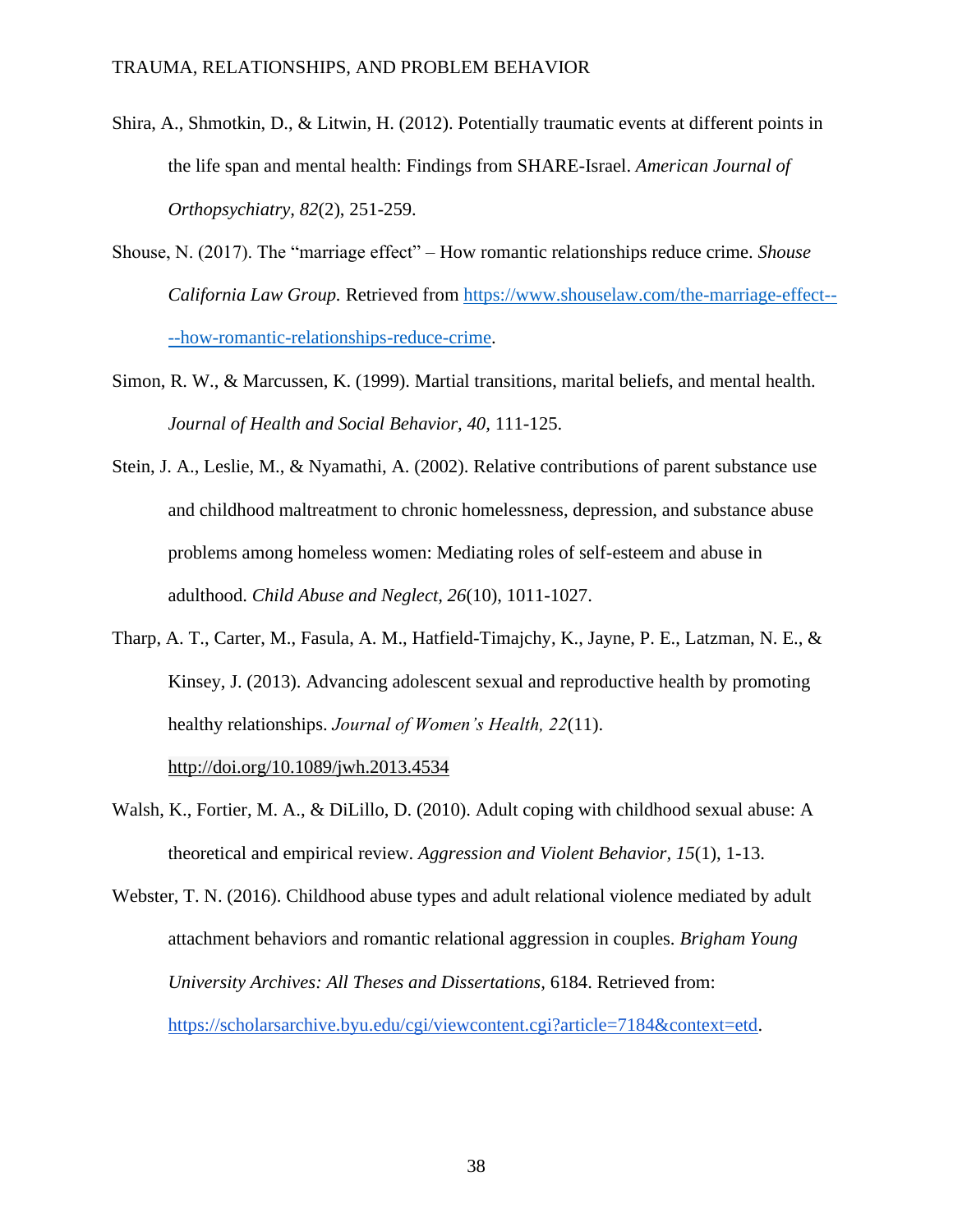- Widom, C. S. (1989). Child abuse, neglect, and violent criminal behavior. *Criminology, 27*(2), 251-271.
- Whiffen, V. E., & MacIntosh, H. B. (2004). Mediators of the link between childhood sexual abuse and emotional distress: A critical review. *Trauma, Violence, and Abuse, 6*(1), 24- 39.
- Whitton, S. W., Weitbrecht, E. M., Kuryluk, A. D., & Bruner, M. R. (2012). Committed dating relationships and mental health among college students. *Journal of American College Health, 61*(3), 176-183.
- Wilcox, W. B., Doherty, W. J., Fisher, H., Galston, W. A., Glenn, N. D., Gottman, J., Lerman, R., Mahoney, A., Markey, B., Markman, H. J., Nock, S., Popenoe, D., Rodriguez, G. G., Stanley, S. M., Wate, L. J., Wallerstein, J. (2005). Why marriage matters, second edition: Twenty-six conclusions from the social sciences. *Institute for American Values, 2*.
- Wolfe, D. A., Scott, K., Wekerle, C., & Pittman, A. (2001). Child maltreatment: Risk of adjustment problems and dating violence in adolescence. *Journal of the American Academy of Child & Adolescent Psychiatry, 40*(3), 282-289.
- Wortman, C. B., & Dunkel-Schetter, C. (1979). Interpersonal relationships and cancer: A theoretical analysis. *Journal of Social Issues, 35*(1), 120-155.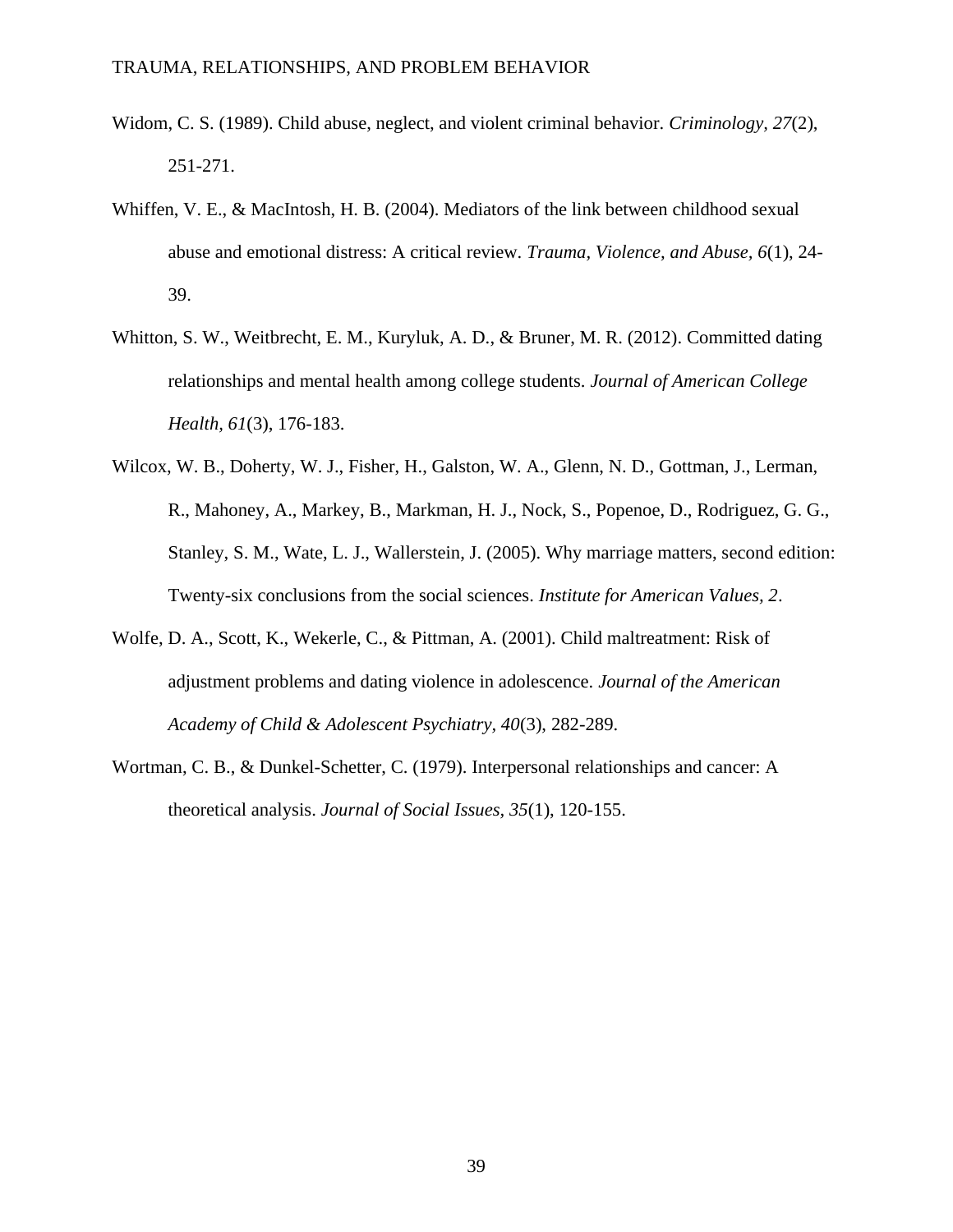## **Table 1**

*Regression values for the effects of adverse childhood experiences and instrumental support on* 

*peer-reported intrusive behavior.* 

|                                                      | Peer-Report Intrusive Behavior |             |         |
|------------------------------------------------------|--------------------------------|-------------|---------|
|                                                      | $\beta$ final                  | $\Delta R2$ | R2      |
| Step 1.                                              |                                |             | 0.06    |
| Gender                                               | $-0.2$                         |             |         |
| Income                                               | 0.12                           |             |         |
| Step 2.                                              |                                | 0.03        | 0.09    |
| ACEs(27)                                             | 0.02                           |             |         |
| Step 3.                                              |                                | 0.04        | 0.13    |
| Peer-Report Intrusive Behavior (18)                  | $0.2*$                         |             |         |
| Step 4.                                              |                                | $0.02\,$    | 0.15    |
| Obs. Instrumental Support (21)                       | $-0.19*$                       |             |         |
| Step. 5                                              |                                | 0.05        | $.20**$ |
| <b>INT</b><br>ACEs(27)<br>X Obs. Instr. Support (21) | $-.23**$                       |             |         |

*Note.*  $* = p < .05$ ,  $** = p < .01$ ,  $** = p < .001$ .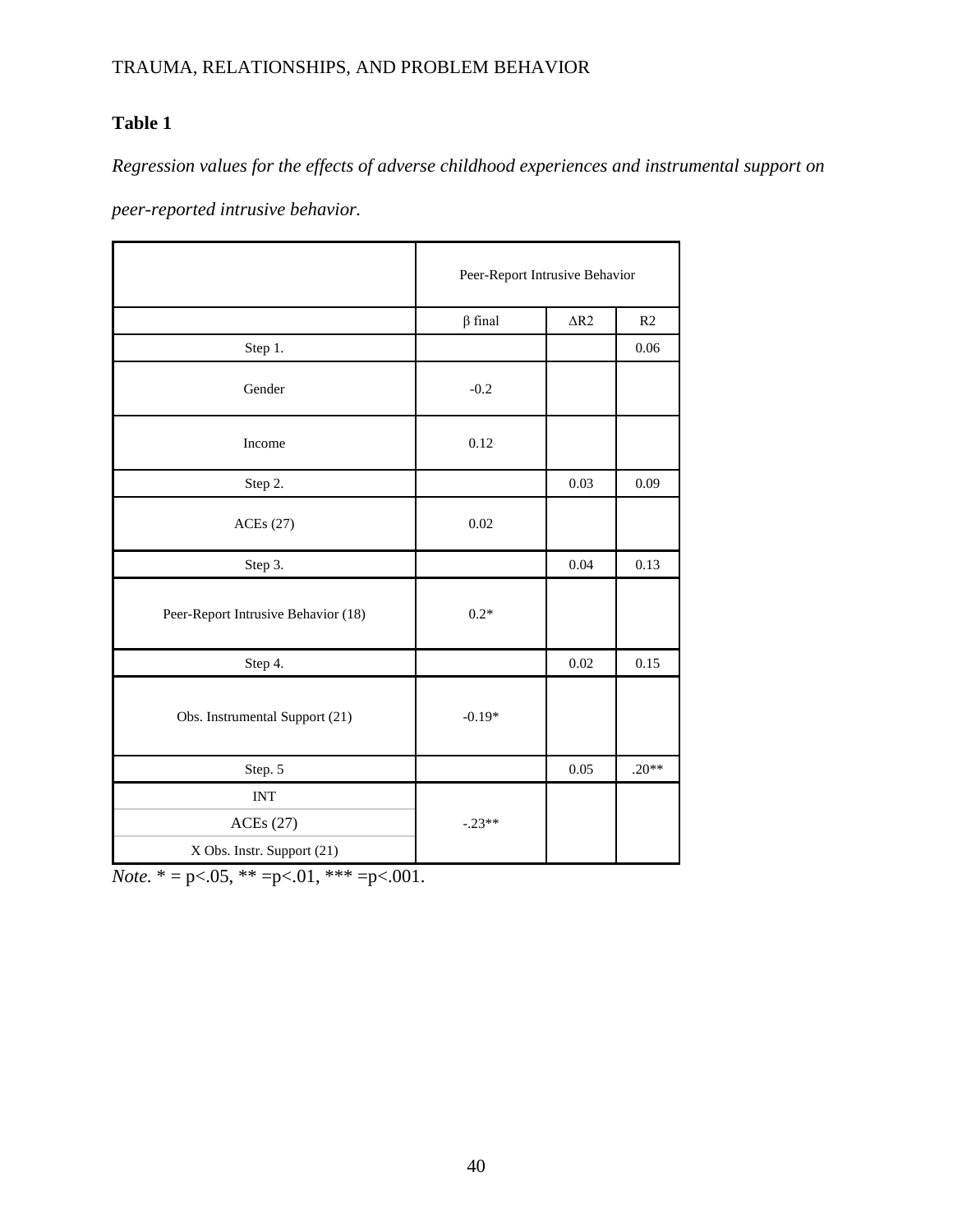## **Table 2**

*Regression values for the effects of adverse childhood experiences and instrumental support on* 

*peer-reported rule-breaking behavior.* 

|                                         | Peer-Report Rule Breaking Behavior |                    |         |
|-----------------------------------------|------------------------------------|--------------------|---------|
|                                         | $\beta$ final                      | $\Delta \text{R2}$ | R2      |
| Step 1.                                 |                                    |                    | 0.05    |
| Gender                                  | $-0.18*$                           |                    |         |
| Income                                  | 0.03                               |                    |         |
| Step 2.                                 |                                    | 0.09               | 0.14    |
| ACEs(27)                                | 0.01                               |                    |         |
| Step 3.                                 |                                    | $\boldsymbol{0}$   | 0.14    |
| Peer-Report Rule Breaking Behavior (18) | $.31***$                           |                    |         |
| Step 4.                                 |                                    | 0.05               | 0.19    |
| Obs. Instrumental Support (21)          | $-.23**$                           |                    |         |
| Step. 5                                 |                                    | 0.13               | $.32**$ |
| <b>INT</b><br>ACEs(27)                  | $-.36**$                           |                    |         |
| X Obs. Instr. Support (21)              |                                    |                    |         |

*Note.*  $* = p < .05$ ,  $** = p < .01$ ,  $** = p < .001$ .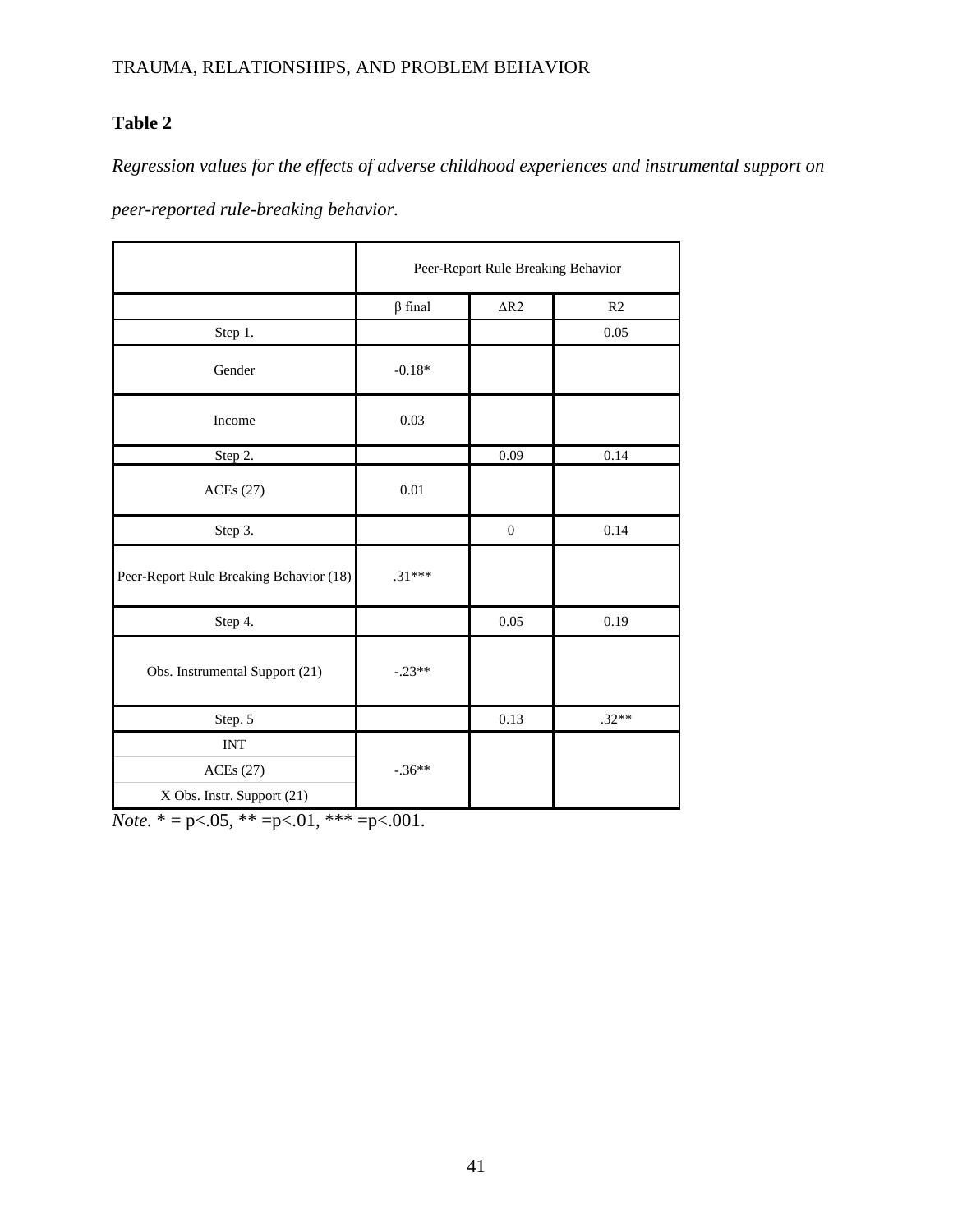## **Table 3**

*Regression values for the effects of adverse childhood experiences and instrumental support on* 

*self-reported aggressive behavior.* 

|                                      | Self-Report Aggressive Behavior |             |         |
|--------------------------------------|---------------------------------|-------------|---------|
|                                      | $\beta$ final                   | $\Delta R2$ | R2      |
| Step 1.                              |                                 |             | 0.02    |
| Gender                               | 0.02                            |             |         |
| Income                               | $-.04$                          |             |         |
| Step 2.                              |                                 | 0.09        | 0.11    |
| ACEs(27)                             | $.33***$                        |             |         |
| Step 3.                              |                                 | 0.11        | 0.22    |
| Self-Report Aggressive Behavior (18) | $.50***$                        |             |         |
| Step 4.                              |                                 | 0.02        | 0.24    |
| Obs. Instrumental Support (21)       | $-0.09$                         |             |         |
| Step. 5                              |                                 | 0.07        | $.41**$ |
| <b>INT</b>                           |                                 |             |         |
| ACEs(27)                             | $.21**$                         |             |         |
| X Obs. Instr. Support (21)           |                                 |             |         |

*Note.*  $* = p < .05$ ,  $** = p < .01$ ,  $*** = p < .001$ .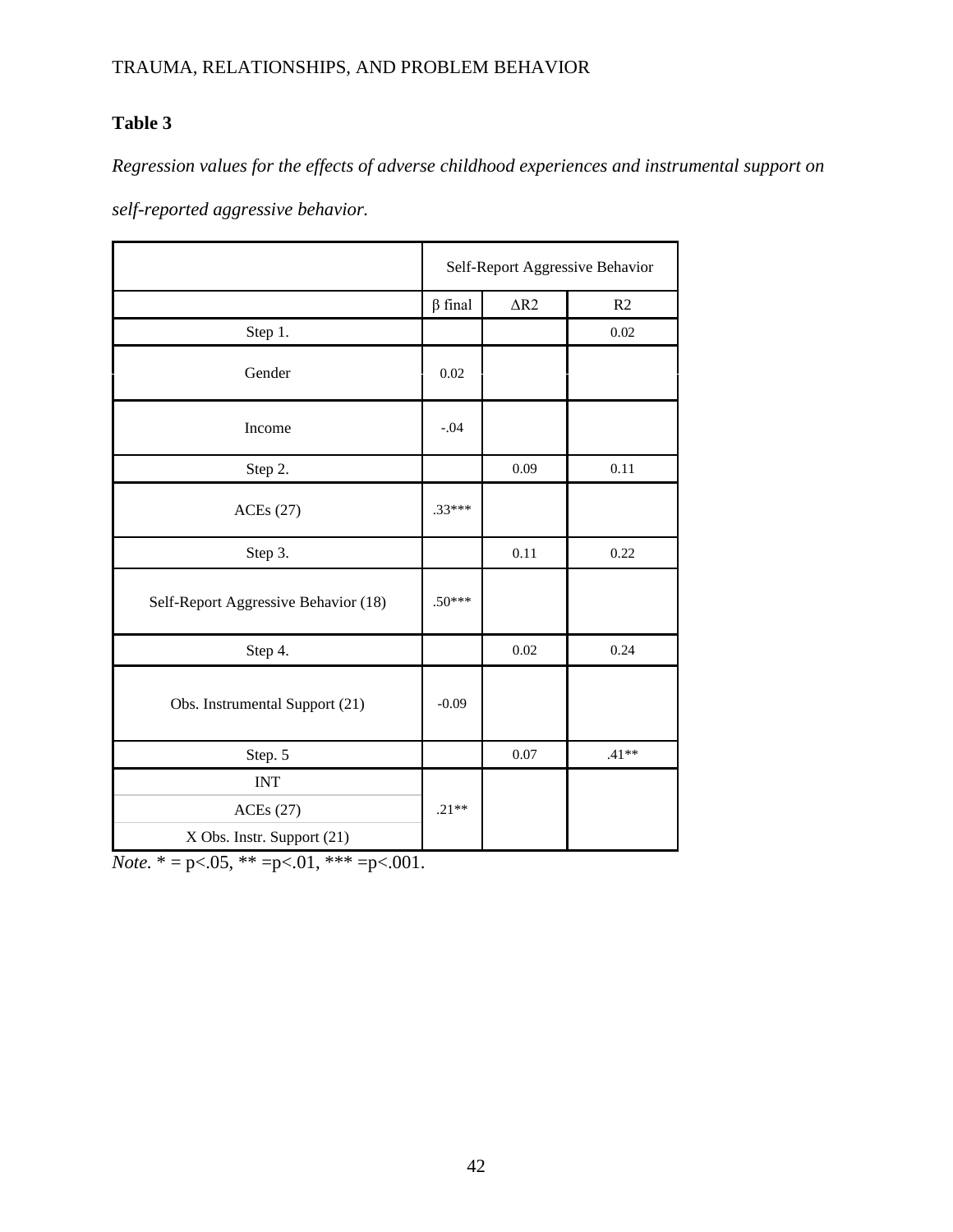## **Table 4**

*Regression values for the effects of adverse childhood experiences and instrumental support on* 

*self-reported rule-breaking behaviors.*

|                                         | Self-Report Rule-Breaking Behavior |                    |        |
|-----------------------------------------|------------------------------------|--------------------|--------|
|                                         | $\beta$ final                      | $\Delta \text{R2}$ | R2     |
| Step 1.                                 |                                    |                    | 0.02   |
| Gender                                  | $-.03$                             |                    |        |
| Income                                  | $-.04$                             |                    |        |
| Step 2.                                 |                                    | 0.07               | 0.09   |
| <b>ACEs</b> (27)                        | 0.05                               |                    |        |
| Step 3.                                 |                                    | 0.15               | 0.24   |
| Self-Report Rule-Breaking Behavior (18) | $.65***$                           |                    |        |
| Step 4.                                 |                                    | $\boldsymbol{0}$   | 0.24   |
| Obs. Instrumental Support (21)          | $-.06$                             |                    |        |
| Step. 5                                 |                                    | 0.09               | $.35*$ |
| $\ensuremath{\text{INT}}$               |                                    |                    |        |
| ACEs(27)                                | $.23*$                             |                    |        |
| X Obs. Instr. Support (21)              |                                    |                    |        |

*Note.*  $* = p < .05$ ,  $** = p < .01$ ,  $*** = p < .001$ .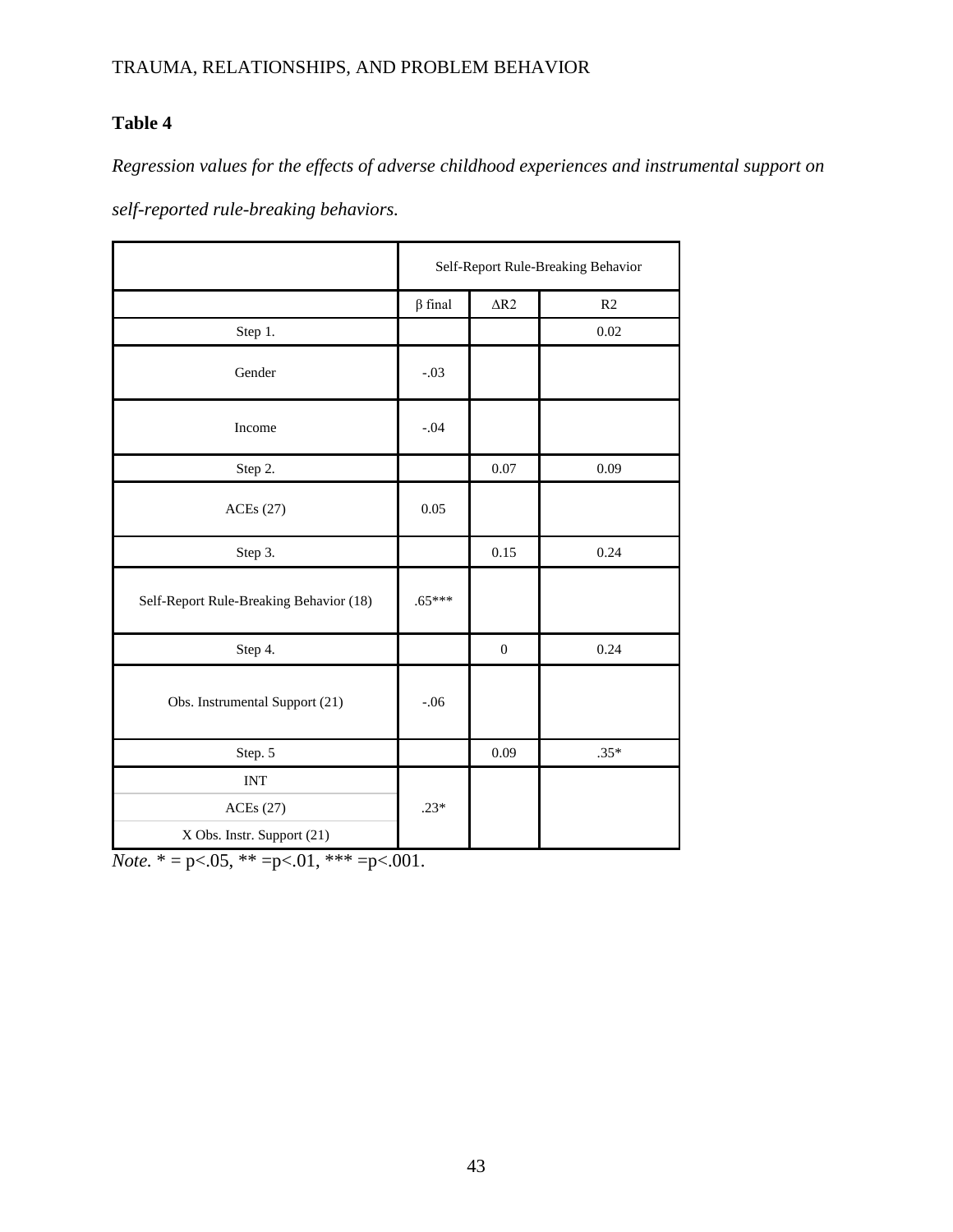## **Table 5**

*Regression values for the effects of adverse childhood experiences and emotional support on* 

*self-reported rule-breaking behaviors.*

|                                         | Self-Report Rule Breaking Behavior |                  |          |
|-----------------------------------------|------------------------------------|------------------|----------|
|                                         | $\beta$ final                      | $\Delta R2$      | R2       |
| Step 1.                                 |                                    |                  | 0.02     |
| Gender                                  | $-0.04$                            |                  |          |
| Income                                  | $-0.05$                            |                  |          |
| Step 2.                                 |                                    | 0.07             | 0.09     |
| <b>ACEs</b> (27)                        | $0.15*$                            |                  |          |
| Step 3.                                 |                                    | 0.15             | 0.24     |
| Self-Report Rule Breaking Behavior (18) | $0.54***$                          |                  |          |
| Step 4.                                 |                                    | $\boldsymbol{0}$ | 0.24     |
| Obs. Emotional Support (21)             | 0.02                               |                  |          |
| Step. 5                                 |                                    | 0.14             | $.38***$ |
| <b>INT</b>                              |                                    |                  |          |
| ACEs(27)                                | $0.26***$                          |                  |          |
| X Obs. Emotional Support (21)           |                                    |                  |          |

*Note.*  $* = p < .05$ ,  $** = p < .01$ ,  $** = p < .001$ .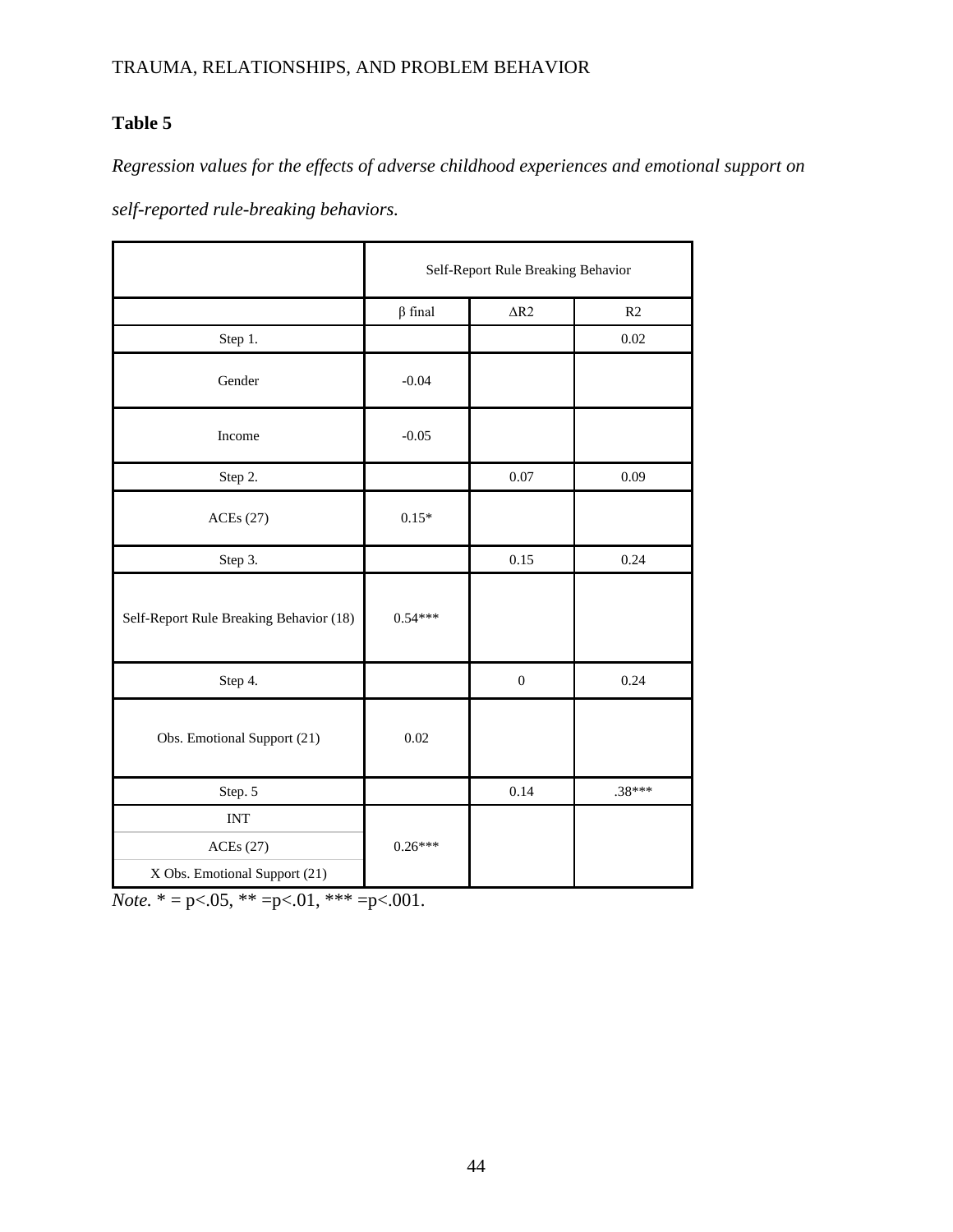## **Table 6**

*Regression values for the effects of the interaction between adverse childhood experiences and* 

*emotional support on self-reported crimes against persons.*

|                                         | Self-Report Crimes Against Persons |                    |         |
|-----------------------------------------|------------------------------------|--------------------|---------|
|                                         | $\beta$ final                      | $\Delta \text{R2}$ | R2      |
| Step 1.                                 |                                    |                    | 0.02    |
| Gender                                  | $-0.05$                            |                    |         |
| Income                                  | $-0.1$                             |                    |         |
| Step 2.                                 |                                    | $0.01\,$           | 0.03    |
| <b>ACEs</b> (27)                        | $0.16*$                            |                    |         |
| Step 3.                                 |                                    | 0.16               | $.19*$  |
| Self-Report Crimes Against Persons (18) | $0.59***$                          |                    |         |
| Step. 4                                 |                                    | 0.09               | 0.28    |
| Obs. Emotional Support (21)             | $0.15*$                            |                    |         |
| Step. 5                                 |                                    | 0.14               | $0.42*$ |
| <b>INT</b>                              |                                    |                    |         |
| <b>ACEs</b> (27)                        | $0.2*$                             |                    |         |
| X Obs. Emotional Support (21)           |                                    |                    |         |

*Note.*  $* = p < .05$ ,  $** = p < .01$ ,  $** = p < .001$ .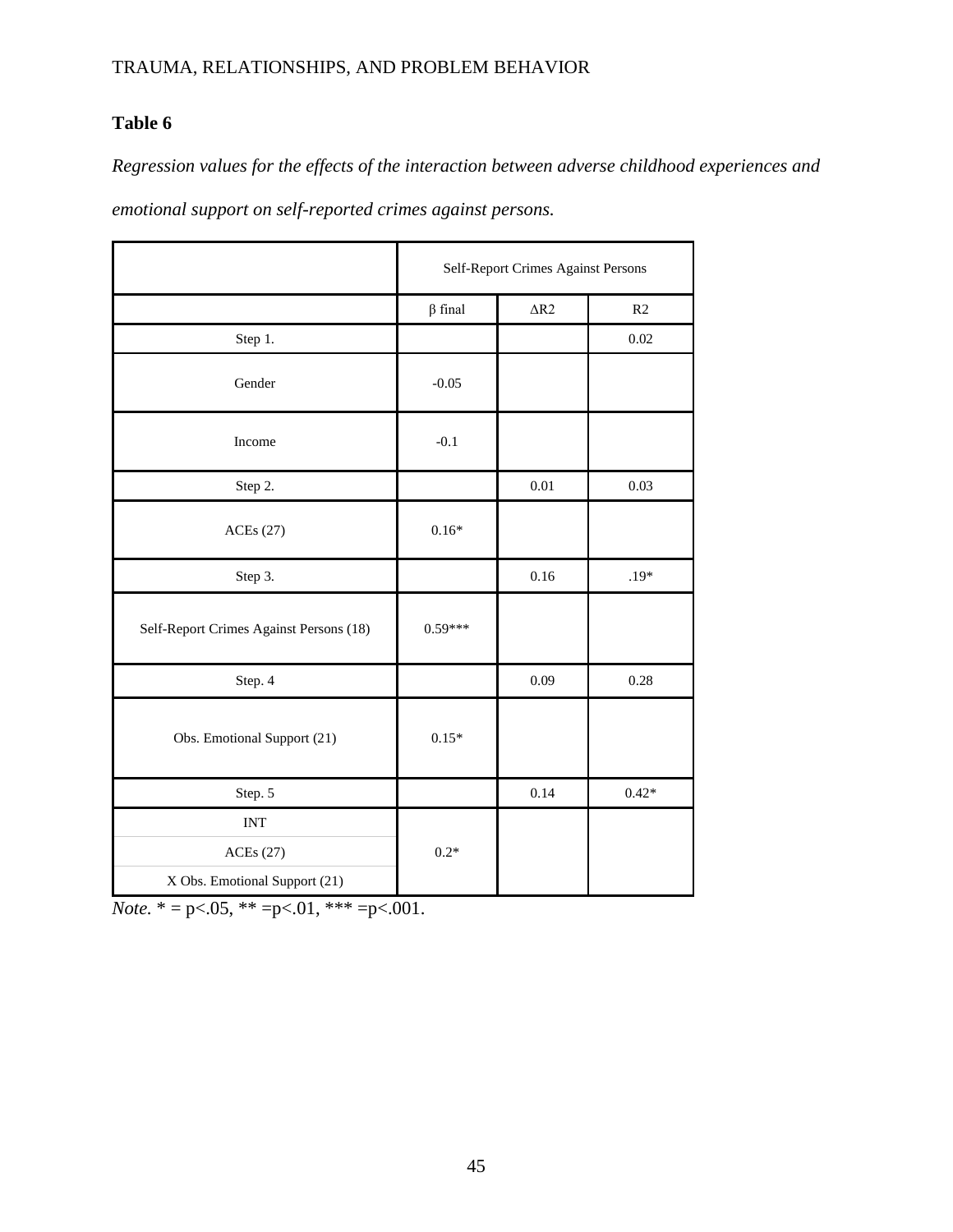## **Table 7**

*Regression values for the effects of the interaction between adverse childhood experiences and* 

*emotional support on self-reported aggressive behaviors.*

|                                      | Self-Report Aggressive Behavior |                  |                |  |
|--------------------------------------|---------------------------------|------------------|----------------|--|
|                                      | $\beta$ final                   | $\Delta R2$      | R <sub>2</sub> |  |
| Step 1.                              |                                 |                  | 0.02           |  |
| Gender                               | 0.01                            |                  |                |  |
| Income                               | $-0.08$                         |                  |                |  |
| Step 2.                              |                                 | 0.18             | 0.2            |  |
| <b>ACEs</b> (27)                     | $0.33***$                       |                  |                |  |
| Step 3.                              |                                 | 0.1              | 0.3            |  |
| Self-Report Aggressive Behavior (18) | $0.45***$                       |                  |                |  |
| Step 4.                              |                                 | $\boldsymbol{0}$ | 0.3            |  |
| Obs. Emotional Support (21)          | 0.09                            |                  |                |  |
| Step. 5                              |                                 | 0.14             | $0.44***$      |  |
| <b>INT</b>                           |                                 |                  |                |  |
| <b>ACEs</b> (27)                     | $0.25***$                       |                  |                |  |
| X Obs. Emotional Support (21)        |                                 |                  |                |  |

*Note.*  $* = p < .05$ ,  $** = p < .01$ ,  $*** = p < .001$ .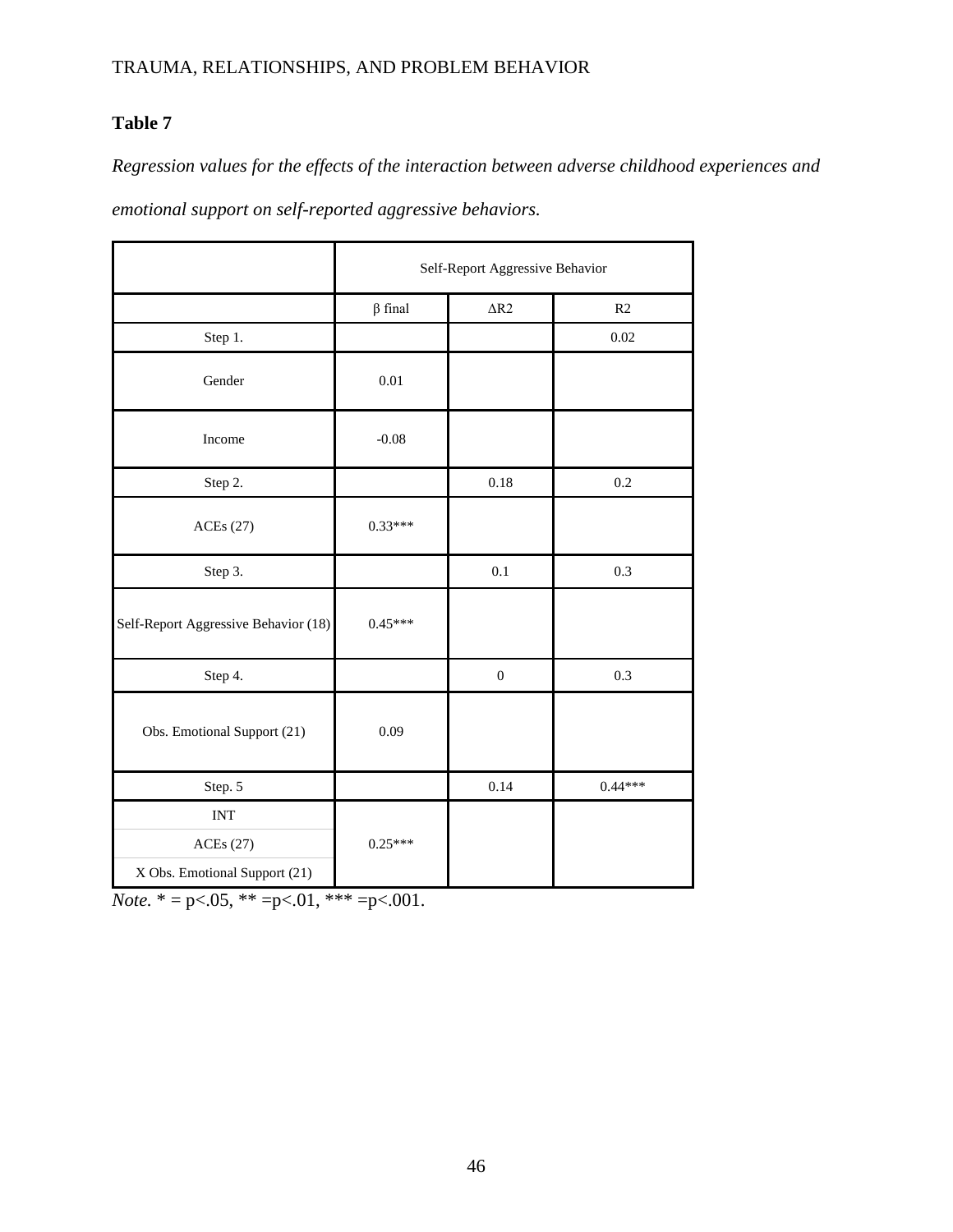## **Table 8**

*Regression values for the effects of the interaction between adverse childhood experiences and* 

*perceived support on peer-reported rule-breaking behavior.*

|                                            | Peer-Report Rule Breaking Behavior |                  |        |
|--------------------------------------------|------------------------------------|------------------|--------|
|                                            | $\beta$ final                      | $\Delta R2$      | R2     |
| Step 1.                                    |                                    |                  | 0.05   |
| Gender                                     | $-.13$                             |                  |        |
| Income                                     | 0.03                               |                  |        |
| Step 2.                                    |                                    | $\boldsymbol{0}$ | 0.05   |
| <b>ACEs</b> (27)                           | $-.001$                            |                  |        |
| Step 3.                                    |                                    | 0.09             | 0.14   |
| Peer-Report Rule-Breaking Behavior<br>(18) | $.28**$                            |                  |        |
| Step 4.                                    |                                    | $0.01\,$         | 0.15   |
| Perceived Support (21)                     | $-.04$                             |                  |        |
| Step. 5                                    |                                    | $0.06\,$         | $.21*$ |
| <b>INT</b>                                 |                                    |                  |        |
| <b>ACEs</b> (27)                           | $.23*$                             |                  |        |
| X Perceived Support (21)                   |                                    |                  |        |

*Note.*  $* = p < .05$ ,  $** = p < .01$ ,  $*** = p < .001$ .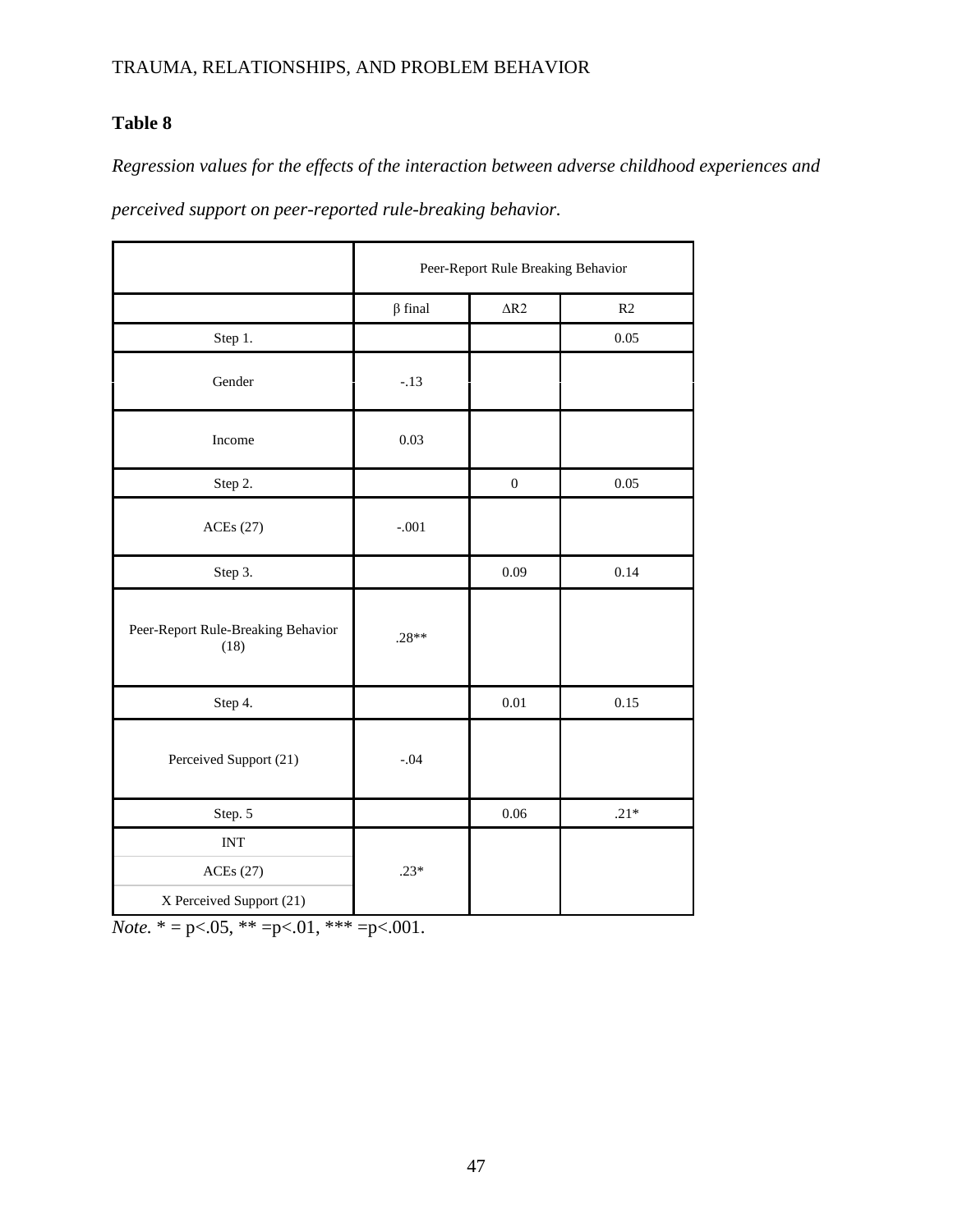### **Table 9**

*Regression values for the effects of the interaction between adverse childhood experiences and* 

*perceived support on self-reported crimes against persons.*

|                                         | Self-Report Crimes Against Persons |             |         |
|-----------------------------------------|------------------------------------|-------------|---------|
|                                         | $\beta$ final                      | $\Delta R2$ | R2      |
| Step 1.                                 |                                    |             | 0.03    |
| Gender                                  | $-.05$                             |             |         |
| Income                                  | $-.06$                             |             |         |
| Step 2.                                 |                                    | 0.02        | 0.05    |
| ACEs(27)                                | 0.14                               |             |         |
| Step 3.                                 |                                    | 0.23        | 0.28    |
| Self-Report Crimes Against Persons (18) | $.53***$                           |             |         |
| Step 4.                                 |                                    | $0.02\,$    | $0.3\,$ |
| Perceived Support (21)                  | $-.09$                             |             |         |
| Step. 5                                 |                                    | $0.08\,$    | $.38*$  |
| $\ensuremath{\text{INT}}$               |                                    |             |         |
| ACEs(27)                                | $-.19*$                            |             |         |
| X Perceived Support (21)                |                                    |             |         |

*Note.*  $* = p < .05$ ,  $** = p < .01$ ,  $** = p < .001$ .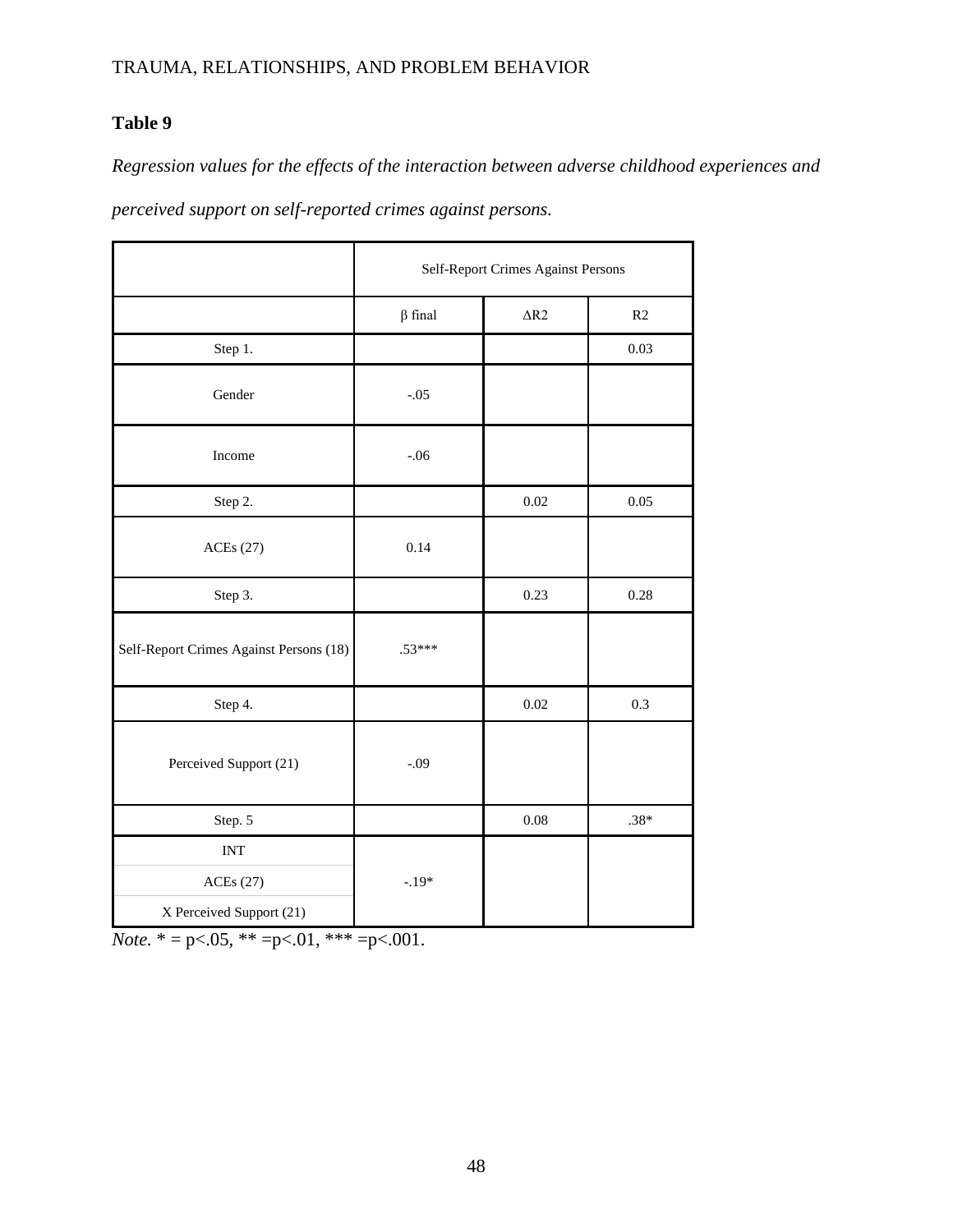## **Table 10**

*Regression values for the effects of the interaction between adverse childhood experiences and* 

*perceived support on self-reported crimes not against persons.*

|                                             | Self-Report Crimes Not Against Persons |                    |         |
|---------------------------------------------|----------------------------------------|--------------------|---------|
|                                             | $\beta$ final                          | $\Delta \text{R2}$ | R2      |
| Step 1.                                     |                                        |                    | 0.04    |
| Gender                                      | $-.1$                                  |                    |         |
| Income                                      | $-.1$                                  |                    |         |
| Step 2.                                     |                                        | 0.04               | 0.08    |
| <b>ACEs</b> (27)                            | 0.09                                   |                    |         |
| Step 3.                                     |                                        | 0.18               | 0.26    |
| Self-Report Crimes Not Against Persons (18) | $.47***$                               |                    |         |
| Step 4.                                     |                                        | $0.01\,$           | 0.27    |
| Perceived Support (21)                      | $-.08$                                 |                    |         |
| Step. 5                                     |                                        | 0.05               | $.32**$ |
| <b>INT</b>                                  |                                        |                    |         |
| <b>ACEs</b> (27)                            | $-.28**$                               |                    |         |
| X Perceived Support (21)                    |                                        |                    |         |

*Note.*  $* = p < .05$ ,  $** = p < .01$ ,  $*** = p < .001$ .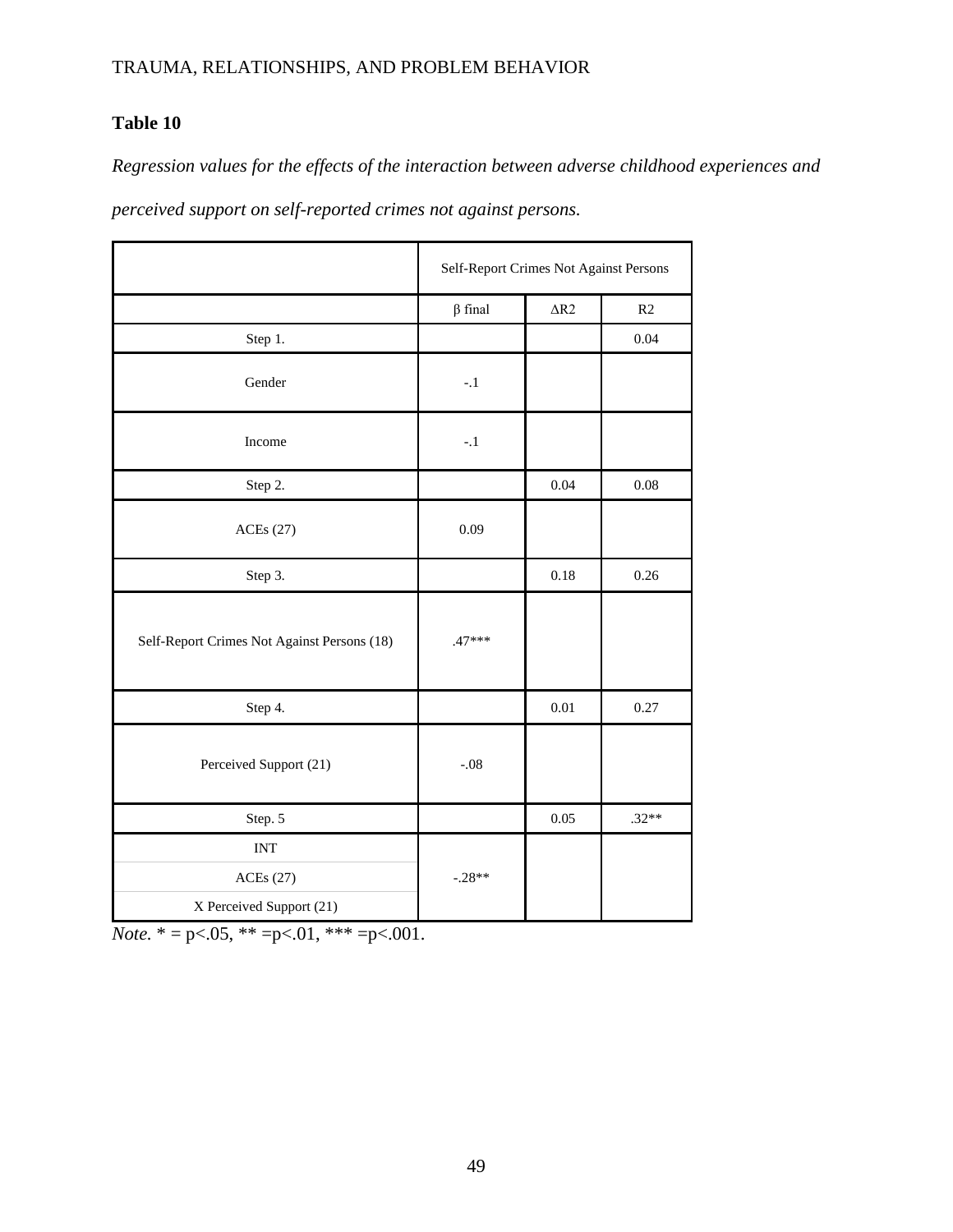## **Table 11**

|                                                        | Mean (SD)                      | $\mathbf{I}$ | $\overline{2}$           | 3        | $\overline{4}$       | 5 <sup>1</sup>        | 6                        | $\tau$   | $\bf8$   | 9                    | 10                       | $\mathbf{11}$            | $12 \,$        | 13                       | 14 |
|--------------------------------------------------------|--------------------------------|--------------|--------------------------|----------|----------------------|-----------------------|--------------------------|----------|----------|----------------------|--------------------------|--------------------------|----------------|--------------------------|----|
| 1. Gender                                              | 47% Male                       | $\cdot$      |                          |          |                      |                       |                          |          |          |                      |                          |                          |                |                          |    |
| 2. Income                                              | 43,618<br>22,420               | $-0.08$      | $\overline{\phantom{a}}$ |          |                      |                       |                          |          |          |                      |                          |                          |                |                          |    |
| 3. Adverse Childhood<br>Experiences                    | 1.4<br>1.9                     | 0.09         | $0.29**$                 | ٠        |                      |                       |                          |          |          |                      |                          |                          |                |                          |    |
| 4. Perceived Support                                   | 59.9<br>36.8                   | 0.09         | $-0.02$                  | $-.03$   | $\ddot{\phantom{0}}$ |                       |                          |          |          |                      |                          |                          |                |                          |    |
| 5. Observed Instrumental<br>Support                    | 2.4<br>$\mathbf{I}$            | $-.08$       | $-0.03$                  | $-.03$   | $-.11$               | $\tilde{\phantom{a}}$ |                          |          |          |                      |                          |                          |                |                          |    |
| 6. Observed Emotional<br>Support                       | 0.6<br>$0.8\,$                 | 0.04         | $.22*$                   | $-.06$   | 0.1                  | 0.02                  | $\overline{\phantom{a}}$ |          |          |                      |                          |                          |                |                          |    |
| 7. Peer-Reported Aggressive<br>Behavior                | $2.8$<br>3.9                   | 0.07         | 0.04                     | 0.02     | 0.05                 | $-24*$                | $-0.08$                  | $\cdot$  |          |                      |                          |                          |                |                          |    |
| 8. Peer-Reported Rule-<br><b>Breaking Behavior</b>     | 2.7<br>3.2                     | $-2*$        | 0.05                     | $-0.006$ | 0.17                 | $-.19$                | $-.05$                   | $.55***$ | ٠        |                      |                          |                          |                |                          |    |
| 9. Peer-Reported Instrusive<br>Behavior                | 1.8<br>2.3                     | $-25**$      | $-01$                    | $-.14$   | $-1$                 | $-.08$                | $-.17$                   | $.54***$ | $.51***$ | $\ddot{\phantom{a}}$ |                          |                          |                |                          |    |
| 10. Self-Reported Aggressive<br>Behavior               | 3.9<br>3.9                     | 0.08         | $-.12$                   | $45***$  | $-.03$               | $-.05$                | 0.03                     | $23**$   | $-.06$   | $.56***$             | $\overline{\phantom{a}}$ |                          |                |                          |    |
| 11. Self-Reported Rule-<br><b>Breaking Behavior</b>    | $\overline{\mathbf{3}}$<br>3.4 | $-.14$       | 0.01                     | $21^*$   | $-0.06$              | $-0.02$               | 0.04                     | 0.13     | $.29**$  | $-0.06$              | $.56***$                 | $\overline{\phantom{a}}$ |                |                          |    |
| 12. Self-Reported Instrusive<br>Behavior               | $1.6\,$<br>$1.8\,$             | $-.10$       | $.18*$                   | 0.07     | 0.03                 | $-.13$                | 0.1                      | 0.03     | 0.14     | $\bf{0}$             | $.34***$                 | $.39***$                 | $\blacksquare$ |                          |    |
| 13. Self-Reported Crimes<br><b>Against Persons</b>     | 2.2<br>$0.8\,$                 | $-.05$       | $-.17$                   | $.19*$   | $-0.06$              | $-.07$                | 0.05                     | $.34***$ | $21*$    | $.19*$               | $.28**$                  | $.26***$                 | $.16*$         | $\overline{\phantom{a}}$ |    |
| 14. Self-Reported Crimes Not<br><b>Against Persons</b> | 2.7<br>0.9                     | $-.14$       | $-.12$                   | $.24**$  | $-0.09$              | $-.02$                | 0.04                     | 0.09     | $21*$    | 0.05                 | $.27**$                  | $.236***$                | $.22**$        | $.50***$                 | ×  |
|                                                        |                                |              |                          |          |                      |                       |                          |          |          |                      |                          |                          |                |                          |    |

### *Correlation coefficients for all primary variables.*

*Note.*  $* = p < .05$ ,  $** = p < .01$ ,  $** = p < .001$ .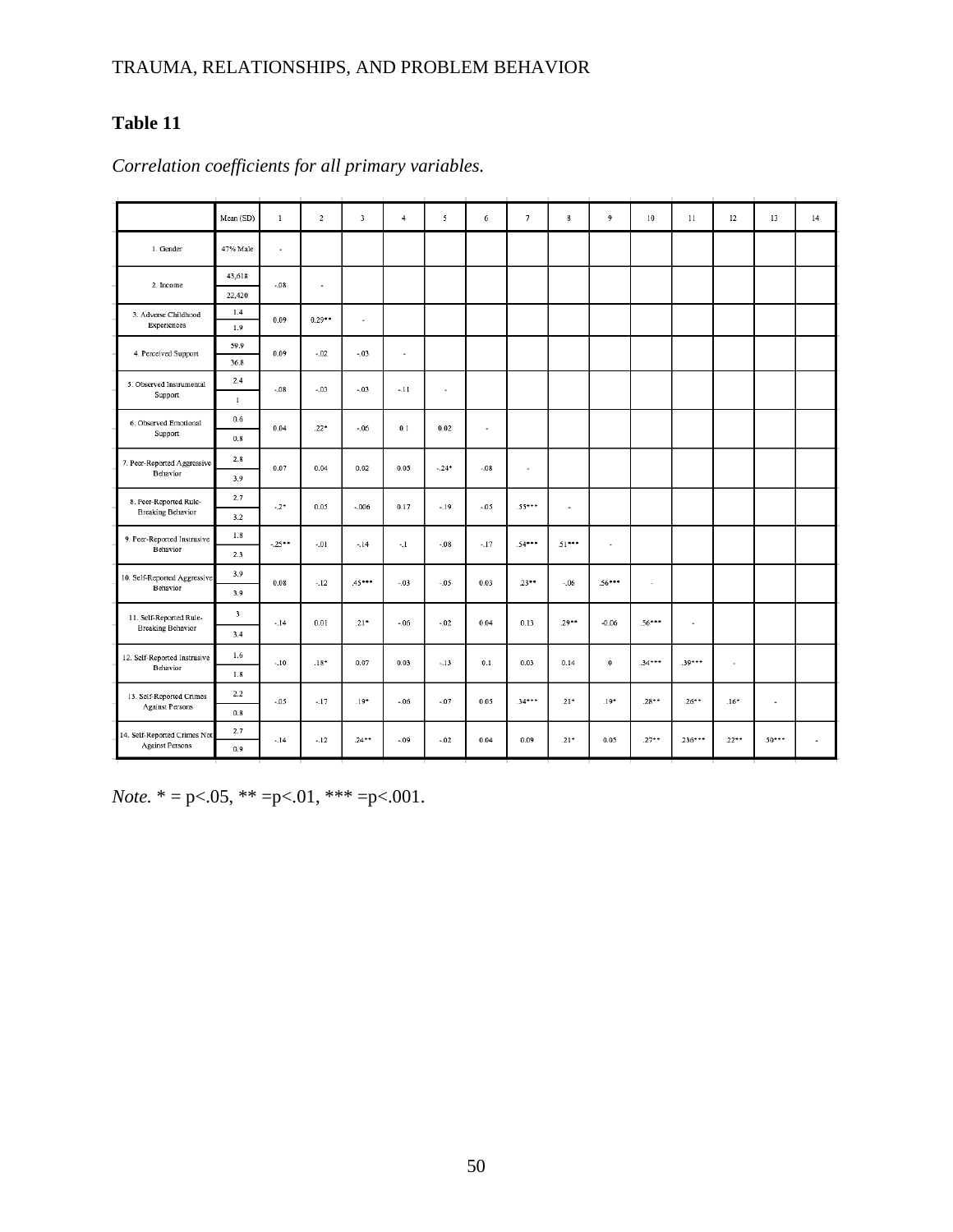## **Figure 1**

*Effects of the interaction between adverse childhood experiences and instrumental support on*



*peer-reported intrusive behaviors.*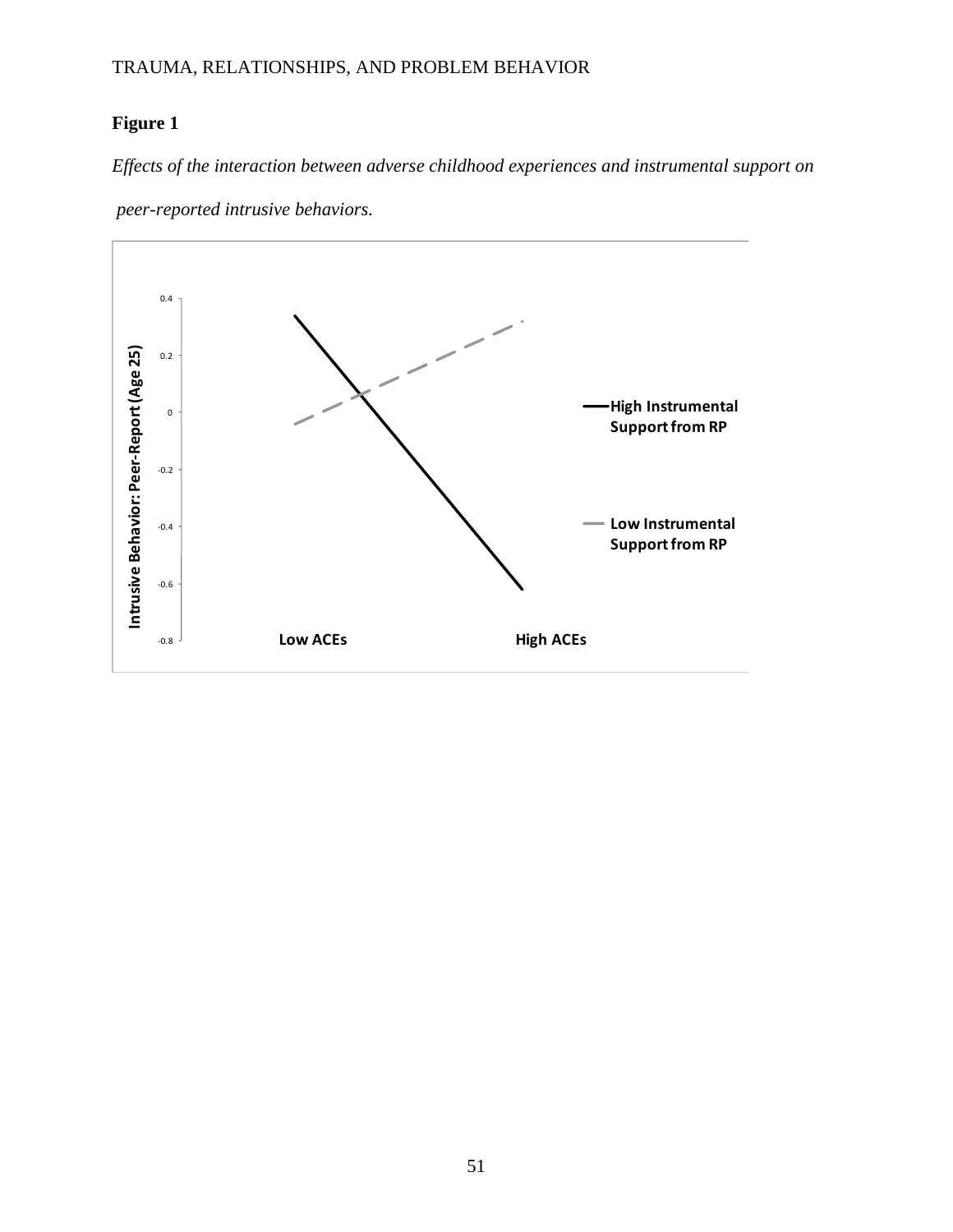## **Figure 2**

*Effects of the interaction between adverse childhood experiences and instrumental support on peer-reported rule-breaking behaviors.*

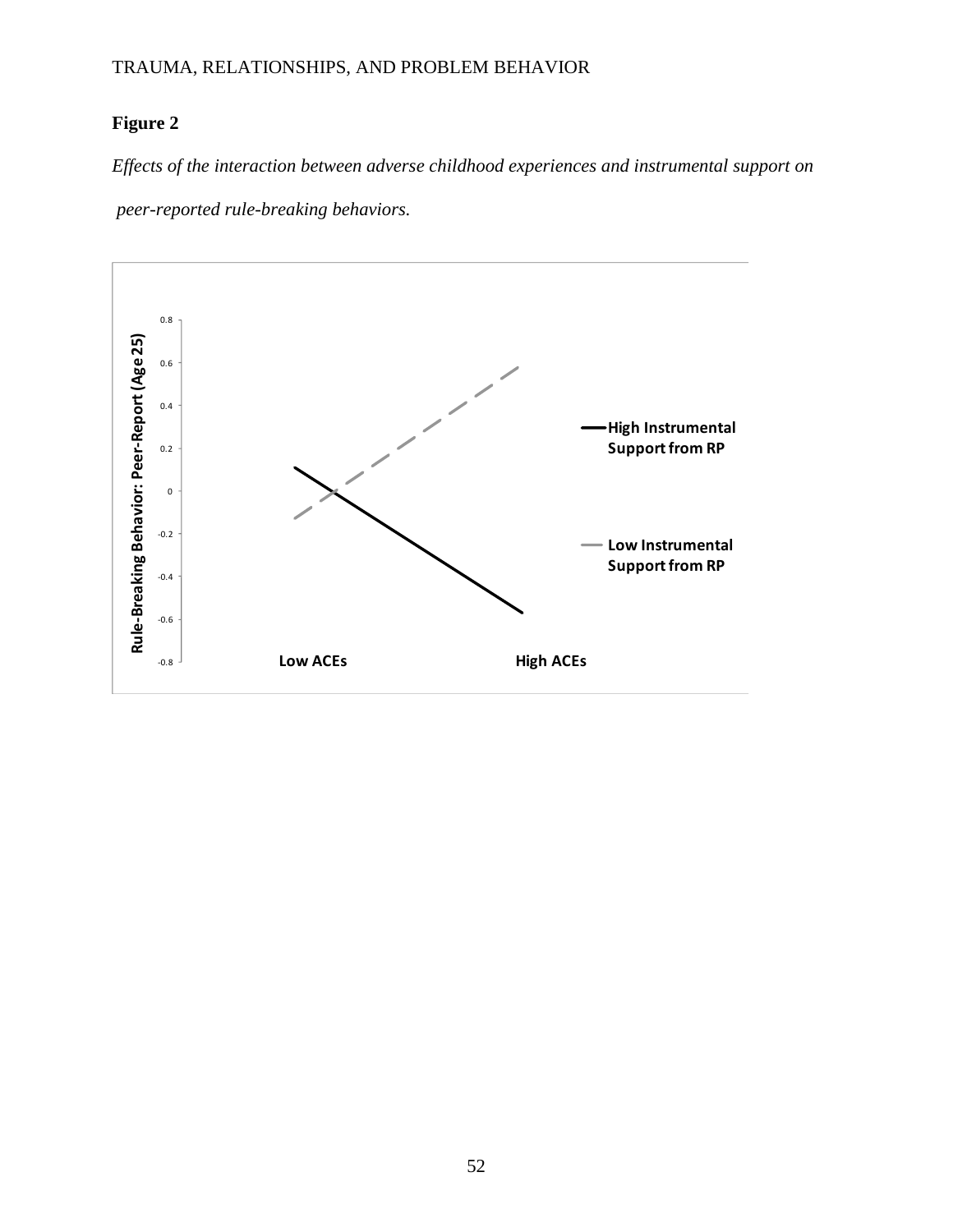## **Figure 3**

*Effects of the interaction between adverse childhood experiences and instrumental support on*



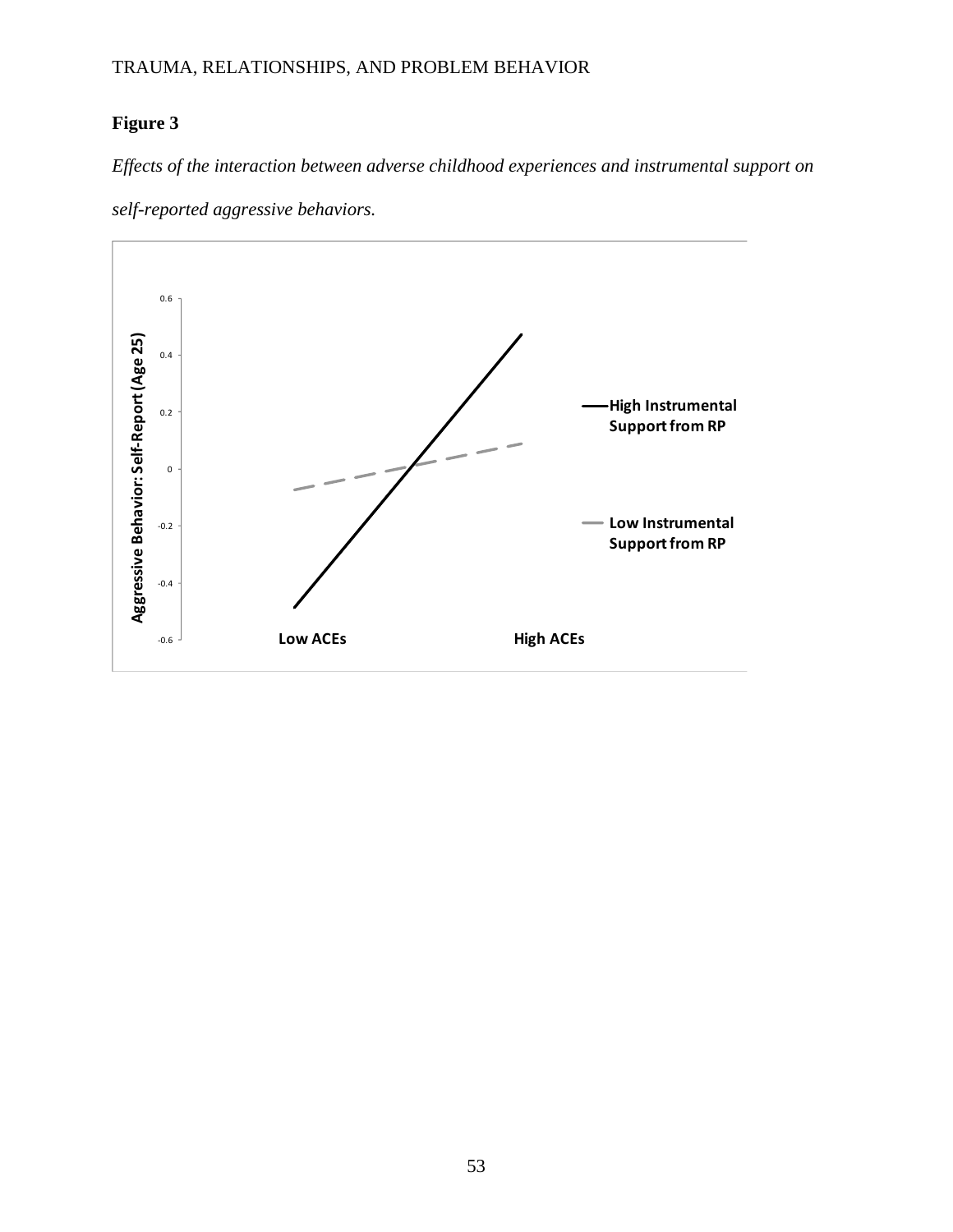### **Figure 4**

*Effects of the interaction between adverse childhood experiences and instrumental support on*



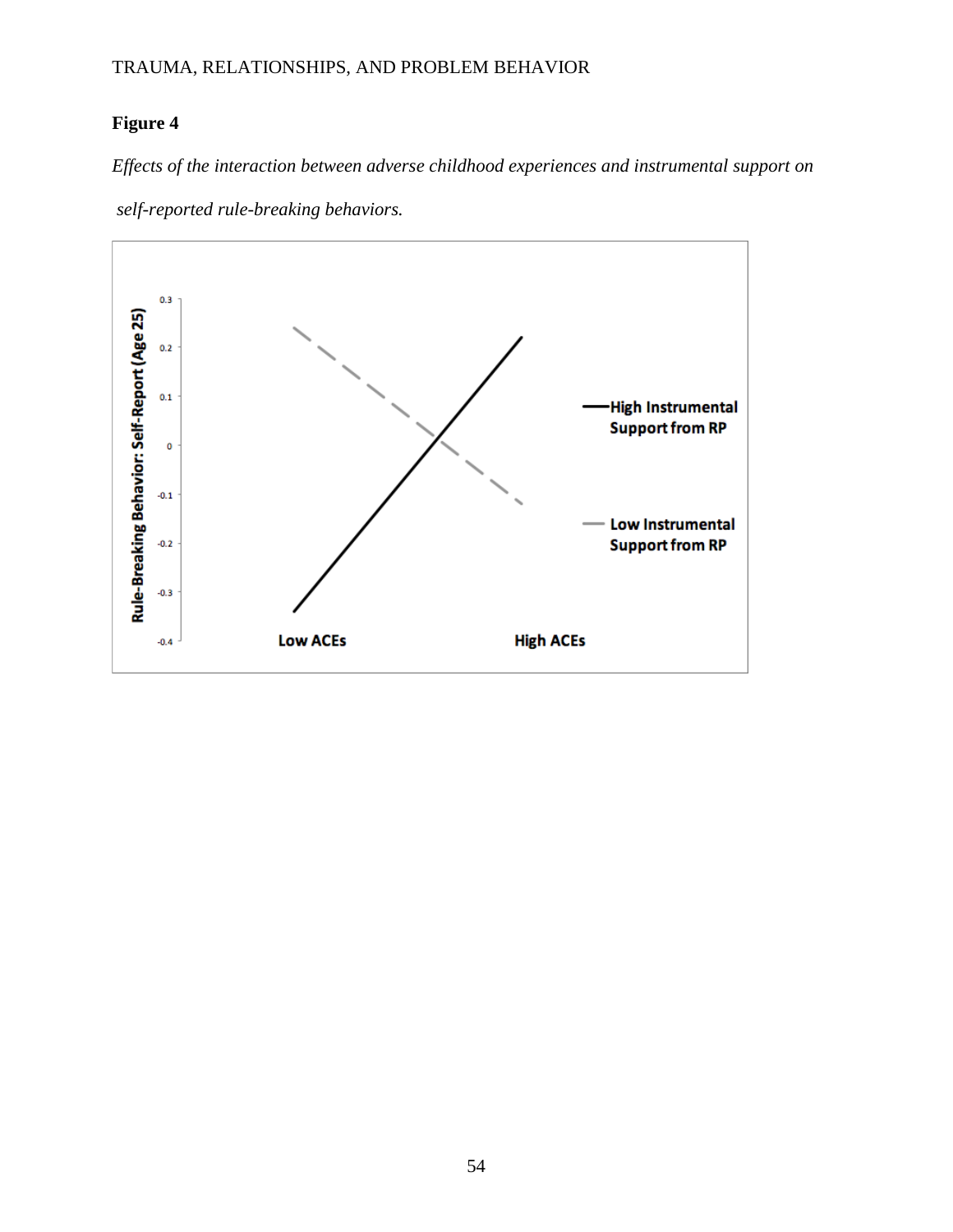## **Figure 5**

*Effects of the interaction between adverse childhood experiences and emotional support on*



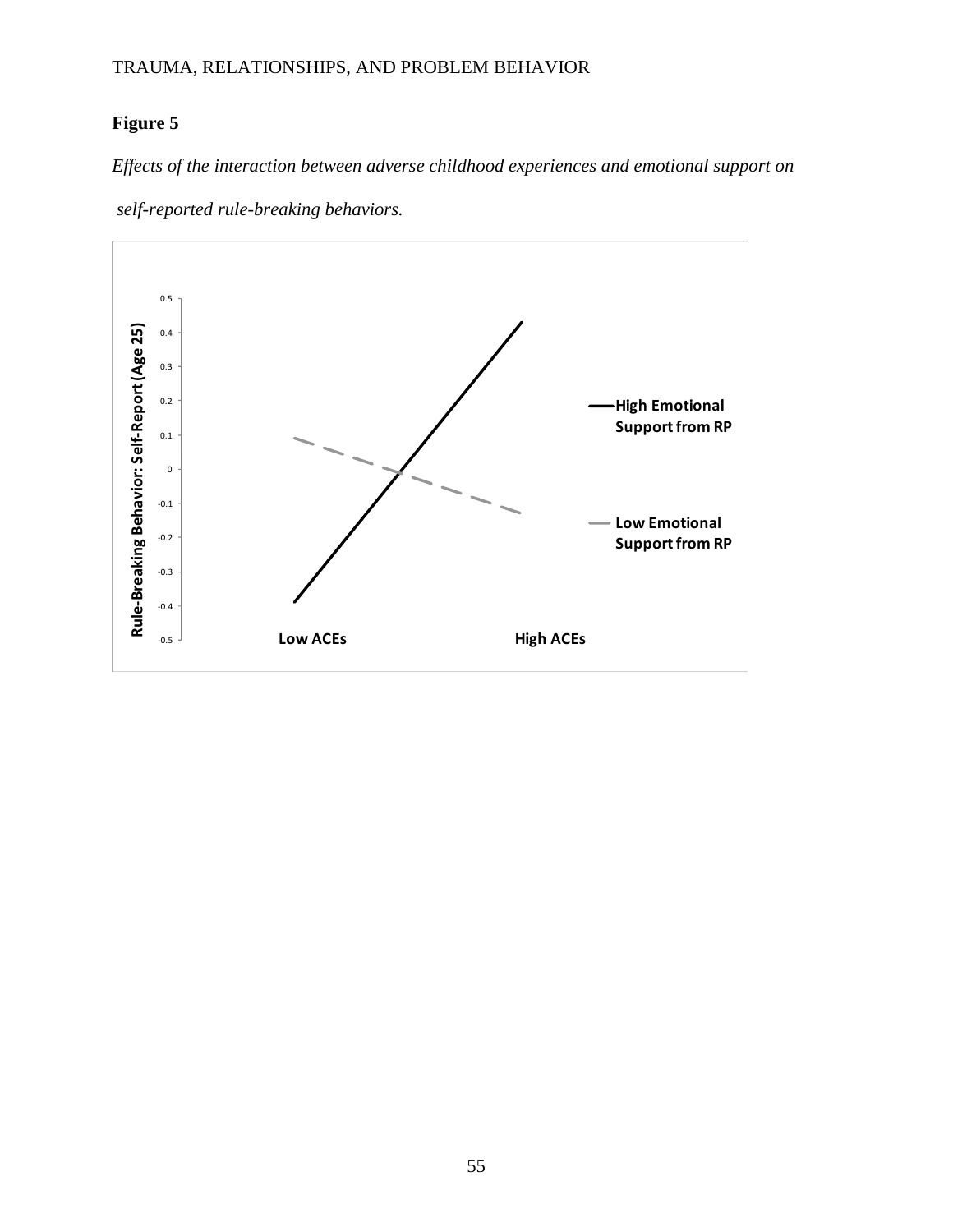## **Figure 6**

*Effects of the interaction between adverse childhood experiences and emotional support on*

*self-reported crimes against persons.*

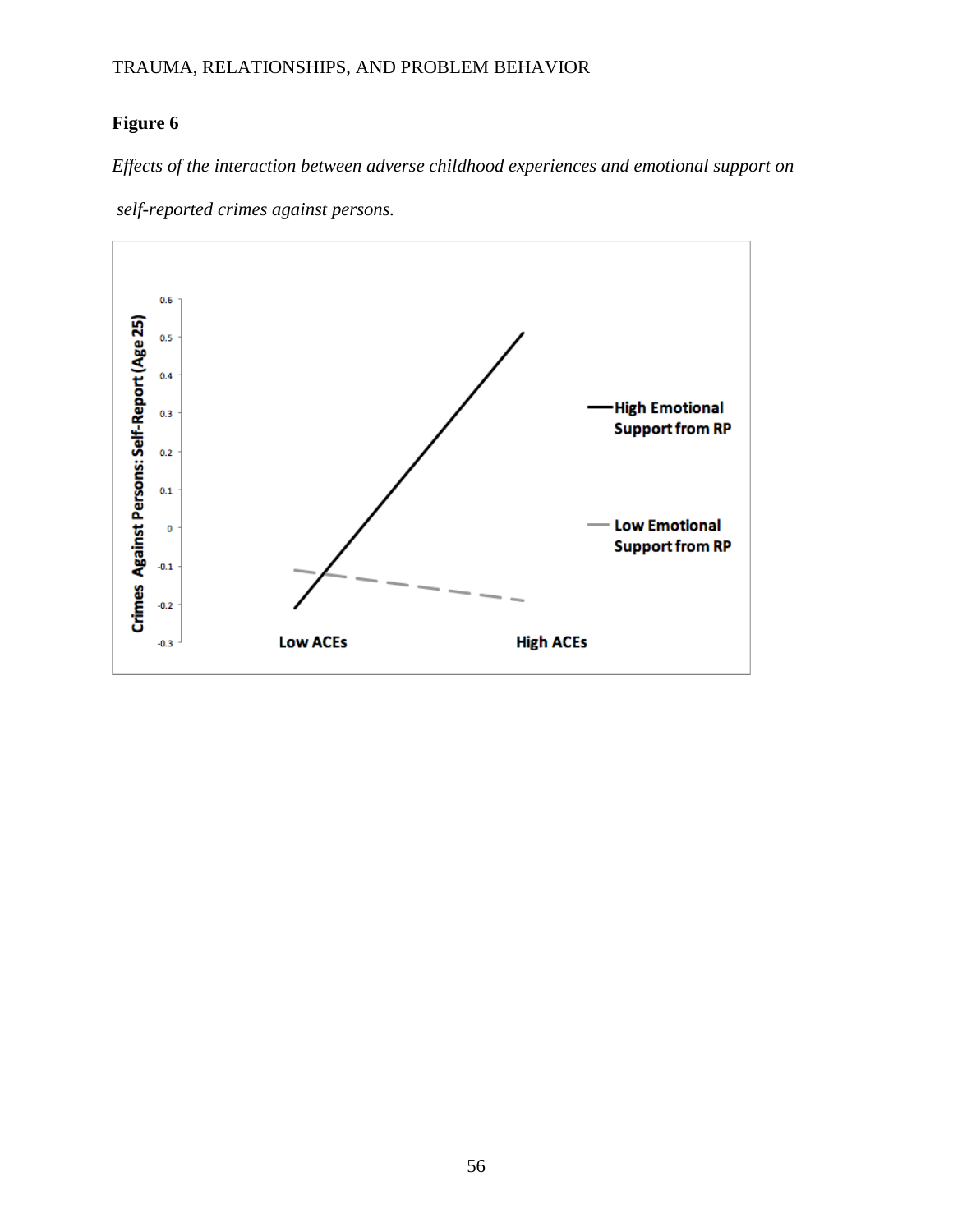## **Figure 7**

*Effects of the interaction between adverse childhood experiences and emotional support on*



*self-reported aggressive behaviors.*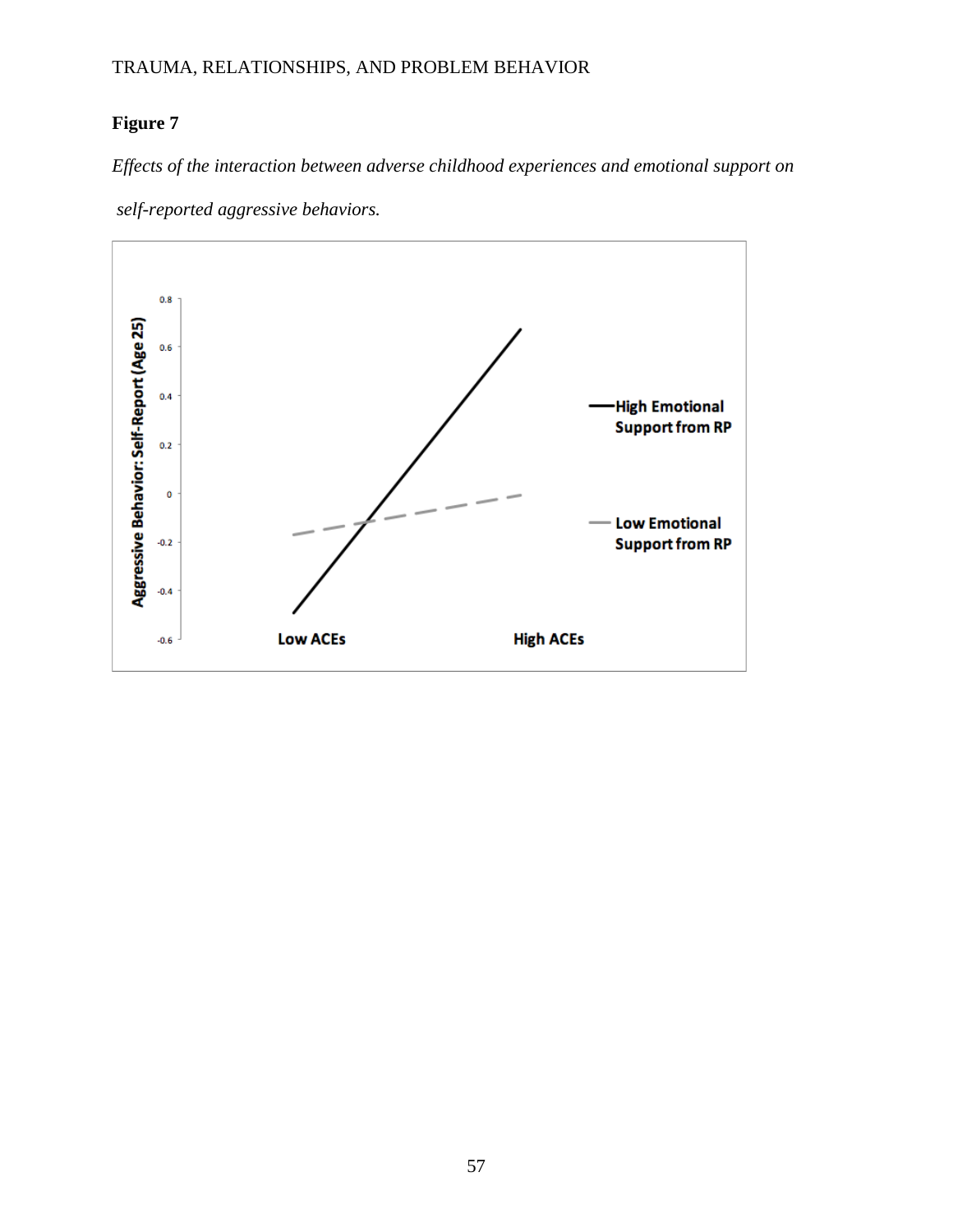## **Figure 8**

*Effects of the interaction between adverse childhood experiences and perceived support on*



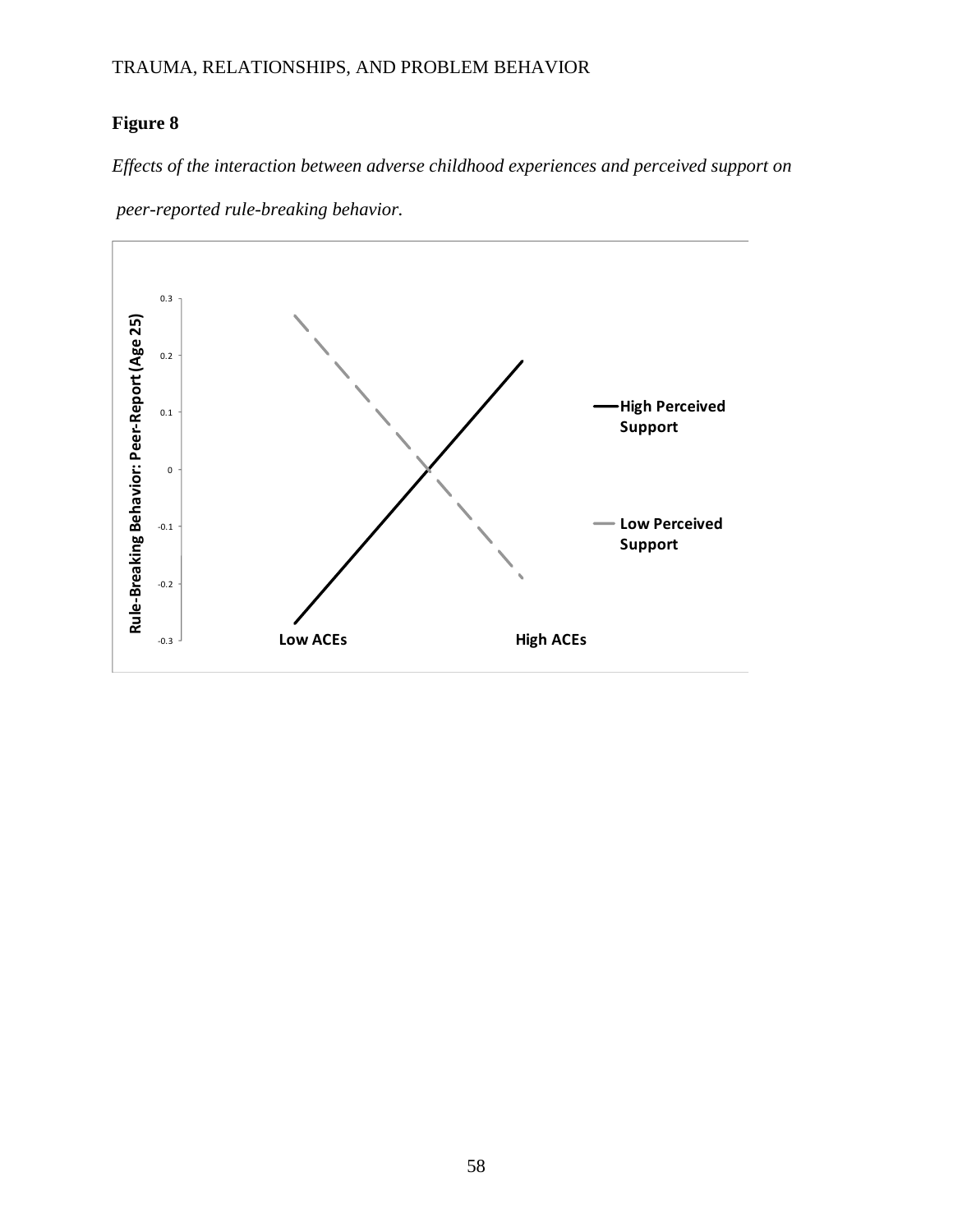### **Figure 9**

*Effects of the interaction between adverse childhood experiences and perceived support on*

*self-reported crimes against persons.*